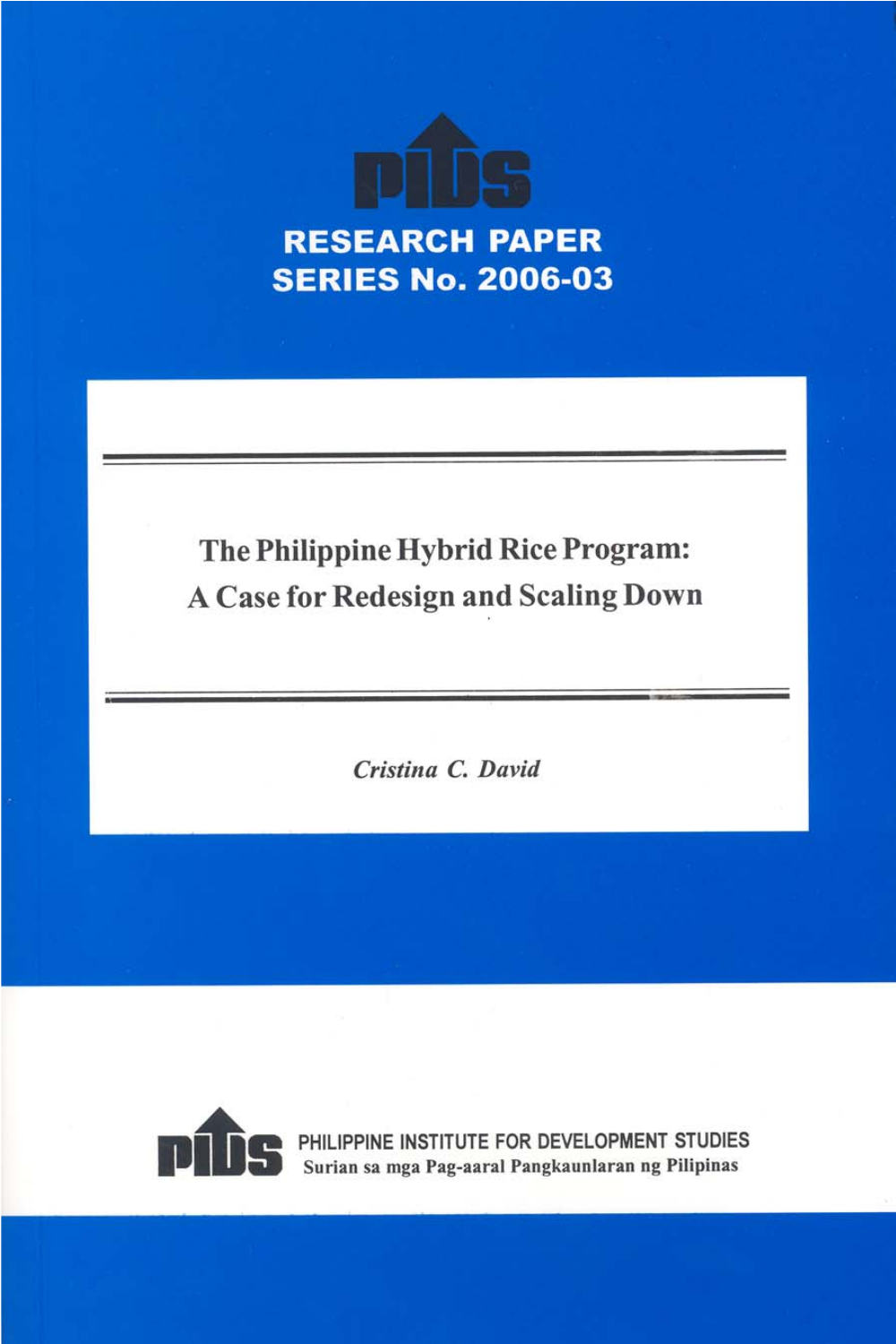Cristina C. David is Senior Research Fellow at the Philippine Institute for Development Studies.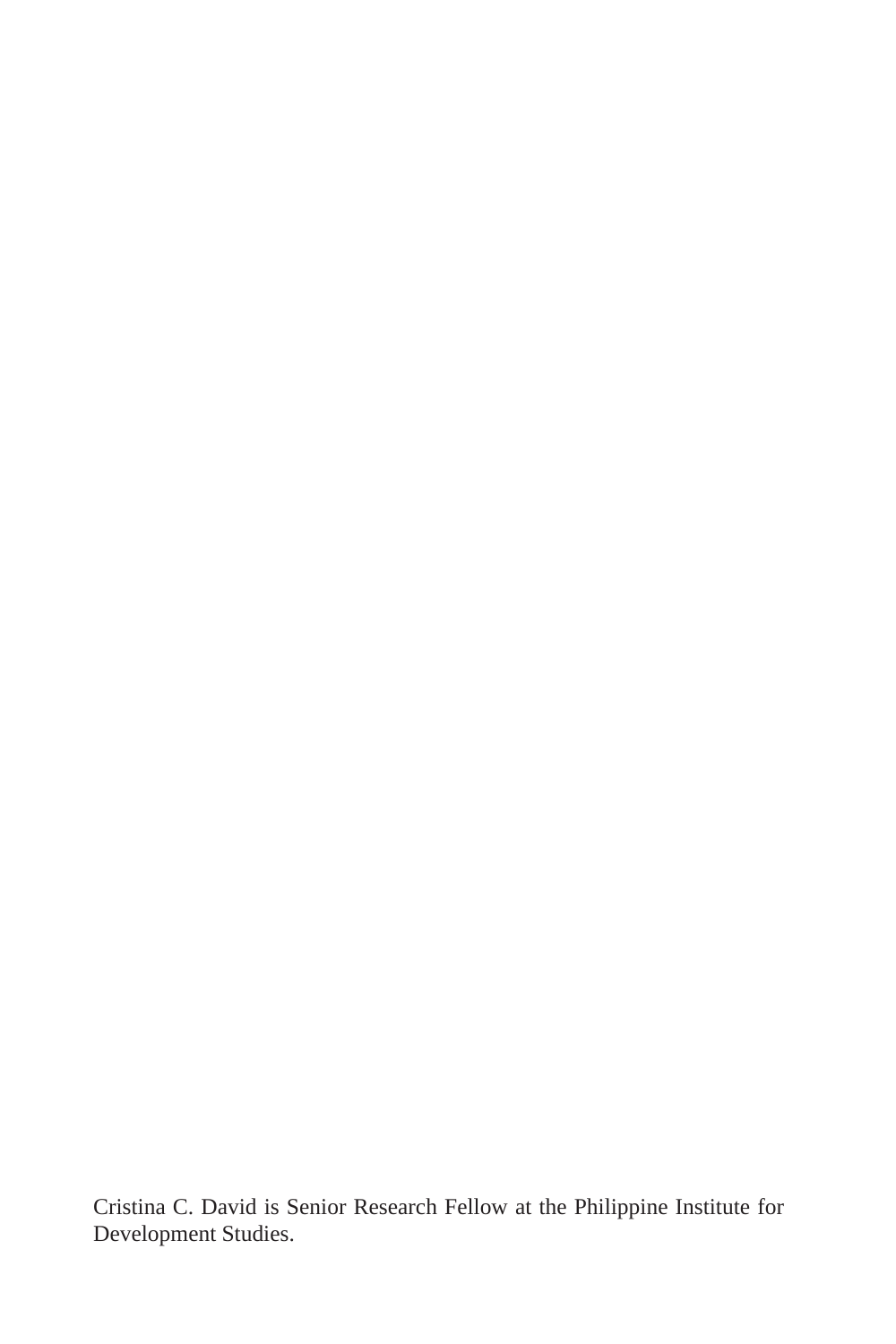# **The Philippine Hybrid Rice Program: A Case for Redesign and Scaling Down**

*Cristina C. David*

**RESEARCH PAPER SERIES NO. 2006-03**



**PHILIPPINE INSTITUTE FOR DEVELOPMENT STUDIES Surian sa mga Pag-aaral Pangkaularan ng Pilipinas**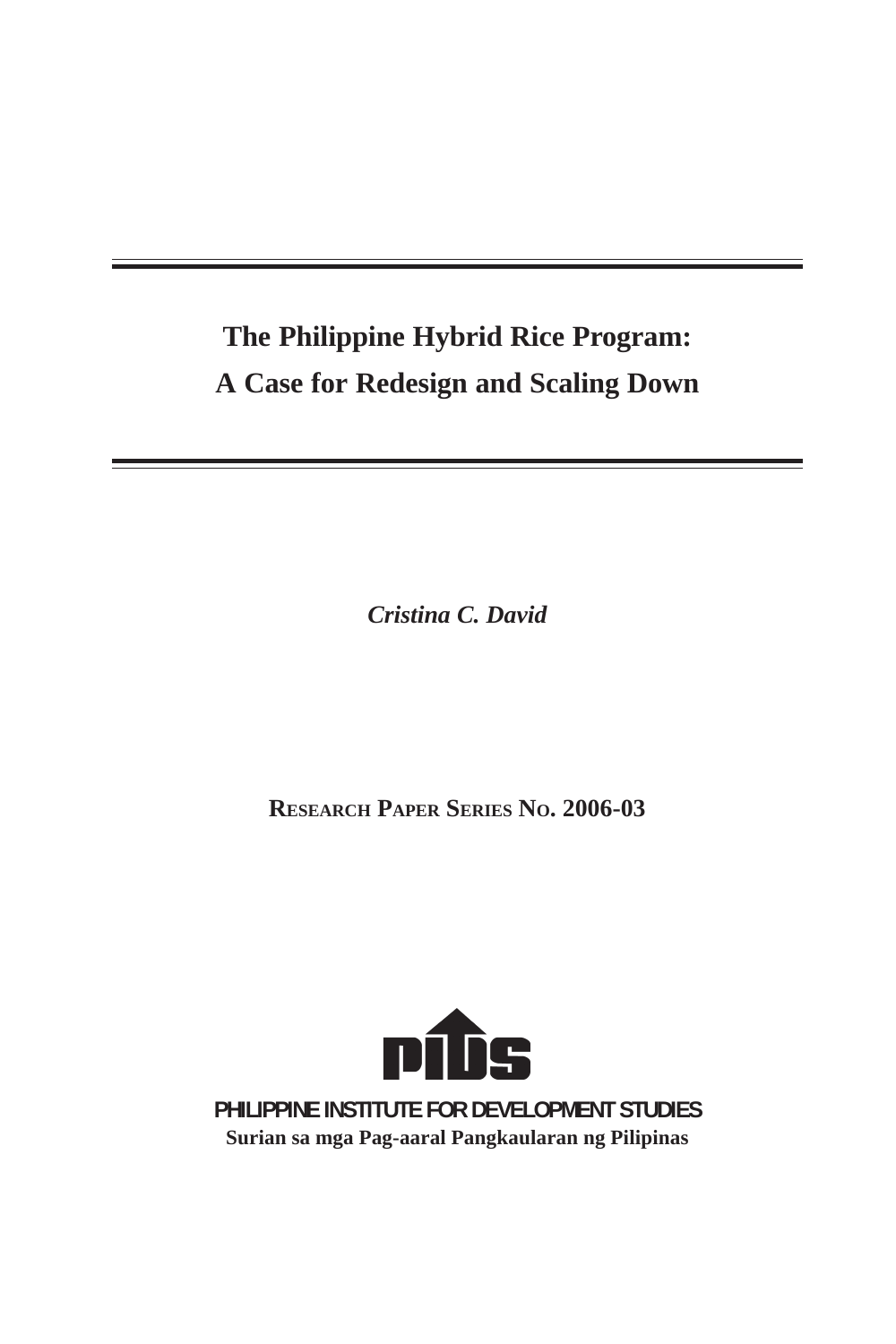Copyright 2007 Philippine Institute for Development Studies

Printed in the Philippines. All rights reserved.

The views expressed in this paper are those of the author and do not necessarily reflect the views of any individual or organization. Please do not quote without permission from the author nor PIDS.

Please address all inquiries to

Philippine Institute for Development Studies NEDA sa Makati Building, 106 Amorsolo Street Legaspi Village, 1229 Makati City, Philippines Tel: (63-2) 893-5705 / 894-2584 Fax: (63-2) 893-9589 / 816-1091 / 894-2584 E-mail: publications@pids.gov.ph Website: http://www.pids.gov.ph

\_\_\_\_\_\_\_\_\_\_\_\_\_\_\_\_\_\_\_\_\_\_\_\_\_\_\_\_\_\_\_\_\_\_\_

\_\_\_\_\_\_\_\_\_\_\_\_\_\_\_\_\_\_\_\_\_\_\_\_\_\_\_\_\_\_\_\_\_\_\_

ISSN 1908-3297 RP 03-07-500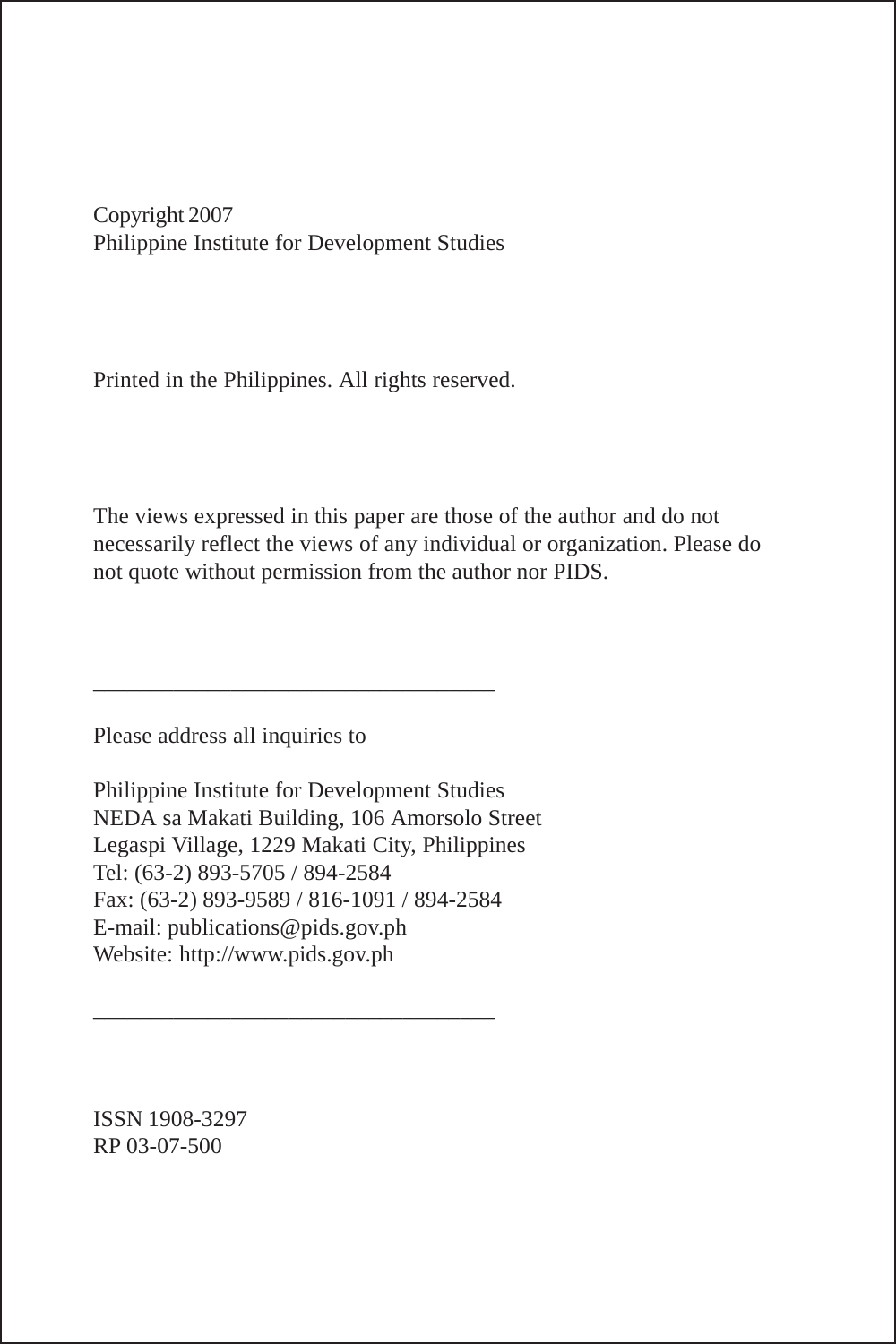# **Table of Contents**

| List of Tables and Appendices<br>Abstract | iv<br>vi                                  |                |
|-------------------------------------------|-------------------------------------------|----------------|
| I.                                        | Introduction                              | 1              |
|                                           | Hybrid Rice and the Asian Experience      | $\overline{c}$ |
|                                           | Varietal Improvement in Rice              | $\overline{c}$ |
|                                           | Hybrid Rice in China                      | $\overline{4}$ |
|                                           | Hybrid Rice in the Tropics                | 5              |
| Π.                                        | Program Design and Conduct                | 12             |
|                                           | Promoting the Hybrid Seed Industry        | 13             |
|                                           | <b>Incentives for Seed Suppliers</b>      | 14             |
|                                           | Incentives for Farmers and LGU Staff      | 18             |
|                                           | Problems in Program Design and Conduct    | 20             |
| Ш.                                        | Program Performance                       | 29             |
|                                           | Patterns of Hybrid Rice Adoption          | 29             |
|                                           | <b>Drop-out Rates</b>                     | 34             |
|                                           | Green Revolution Experience               | 35             |
|                                           | Yield and Net Return (Profit) Advantage   | 36             |
| IV.                                       | Program Cost and Distribution of Benefits | 42             |
|                                           | <b>Budgetary Cost of the Program</b>      | 42             |
|                                           | Distribution of Benefits                  | 44             |
| V.                                        | Conclusion                                | 48             |
|                                           | Appendices                                | 50             |
|                                           | References                                | 58             |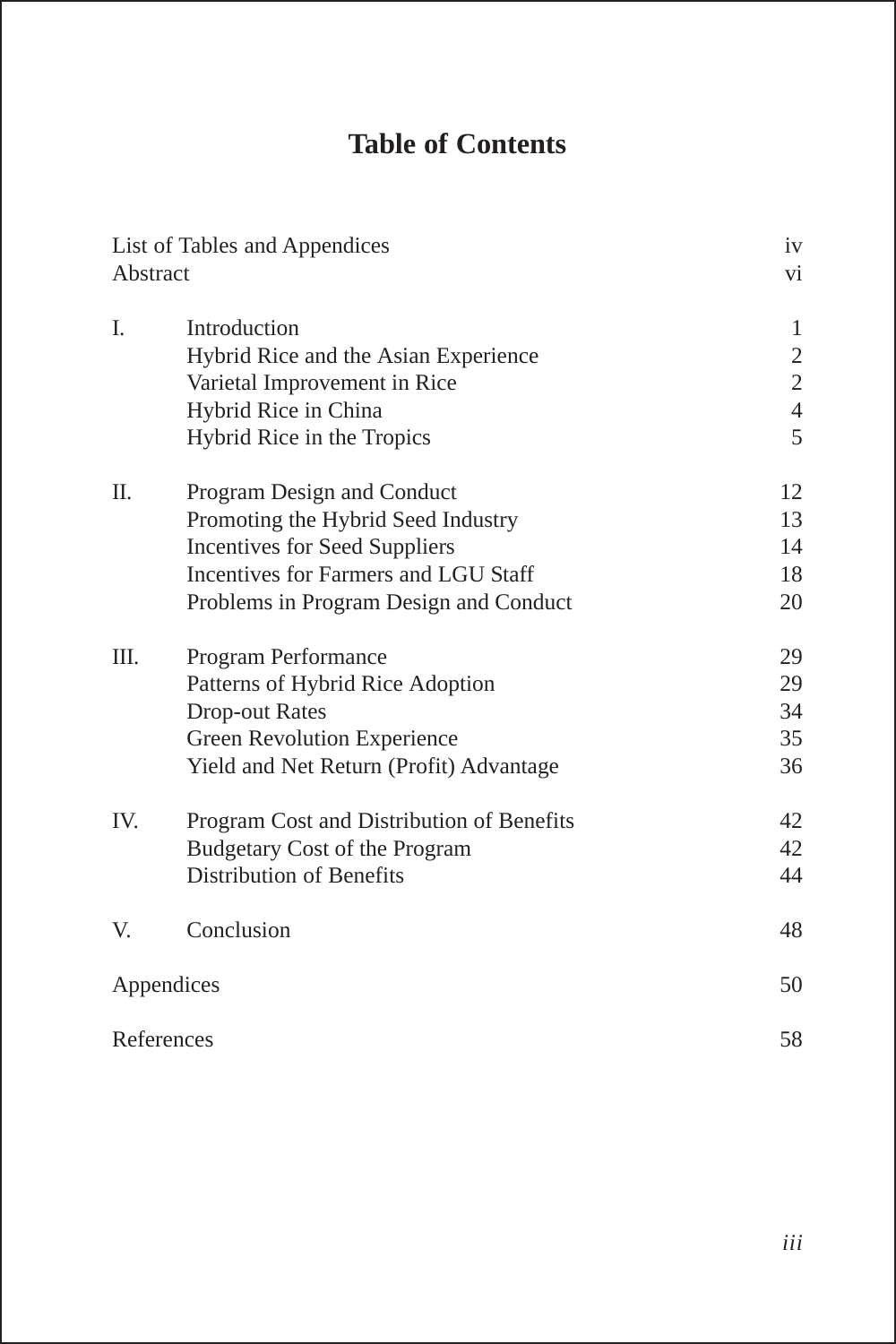# **List of Tables and Appendices**

| <b>Tables</b>  |                                                                                                                                                                                                               | Page |
|----------------|---------------------------------------------------------------------------------------------------------------------------------------------------------------------------------------------------------------|------|
| 1              | Status of hybrid rice research and adoption rate in Asian<br>countries                                                                                                                                        | 6    |
| $\overline{2}$ | Percentage difference in yield, price, gross returns, total<br>cost, and net profits between sample farmers growing<br>hybrid and inbred rice varieties in India, Bangladesh,<br>and Vietnam                  | 8    |
| 3              | Comparison of performance between hybrid (Mestizo<br>I and Jin You) and inbred varieties among 154 sample<br>farms in Isabela and Cagayan, crop year 2000/2001                                                | 8    |
| $\overline{4}$ | Mean standard heterosis of hybrid rice varieties based<br>on breeders' replicated yield trials in five Asian<br>countries, agronomic trials in India, and agronomic<br>trials in the Philippines (in percent) | 11   |
| 5              | Sample of different combinations of additional<br>incentives provided to farmers per bag of hybrid seeds<br>availed, dry and wet season, 2004                                                                 | 24   |
| 6              | Effective cost of hybrid seeds distributed by the<br>government excluding any amount collected from<br>farmers prior to 2005 (P/20kg bag)                                                                     | 27   |
| $\overline{7}$ | Target area of the Hybrid Rice Commercialization<br>Program, area planted to hybrid rice, and percentage<br>of area planted to target area and to total rice area                                             | 31   |
| 8              | Percentage contribution to total rice area, and hybrid<br>rice adoption among the top 15 hybrid rice adoptors<br>ranked according to their contribution to total rice area                                    | 32   |
| 9              | Distribution of sample municipalities by drop-out rate<br>(in percent)                                                                                                                                        | 35   |
| 10             | Reported national average yields of hybrids and inbreds<br>(certified seed) in irrigated areas by the Department of<br>Agriculture and LGUs                                                                   | 37   |
| 11             | Average yields of hybrid rice and yield advantage of<br>hybrid over inbred rice varieties based on survey of<br>farms by the Bureau of Agricultural Statistics on<br>selected provinces, crop year 2002/2003  | 39   |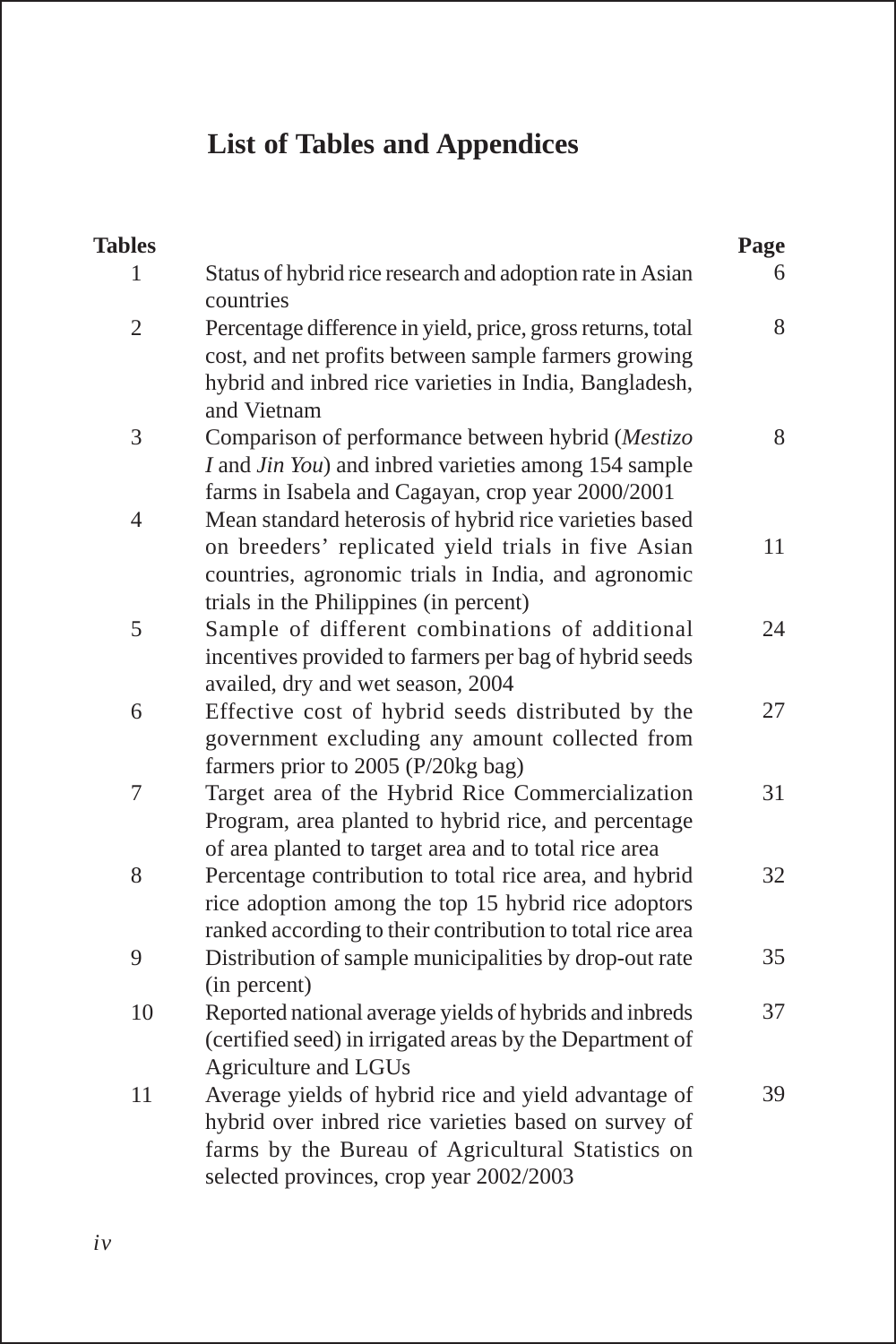|                   |                                                                                                                                                                                                             | Page |  |  |  |  |  |  |
|-------------------|-------------------------------------------------------------------------------------------------------------------------------------------------------------------------------------------------------------|------|--|--|--|--|--|--|
| 12                | Average yield of hybrid rice and yield advantage of<br>hybrid rice over inbred rice varieties based on a sample<br>of farmers surveyed in five provinces from the 2002<br>wet season to the 2004 dry season | 40   |  |  |  |  |  |  |
| 13                | Percentage difference in net revenue between hybrid<br>41<br>and inbred rice varieties based on a sample of farmers<br>in five provinces from wet season of 2002 to dry season<br>of 2004 (in percent)      |      |  |  |  |  |  |  |
| 14                | Estimated budgetary outlays for the Hybrid Rice<br>Commercialization Program from 2001 to 2005 by<br>source of funding                                                                                      |      |  |  |  |  |  |  |
| 15                | Profitability of hybrid and inbred seed versus rice<br>production (P/ha)                                                                                                                                    | 45   |  |  |  |  |  |  |
| 16                | Hybrid rice seeds procured/subsidized by variety,<br>source, and season of seed production (in bags)                                                                                                        | 46   |  |  |  |  |  |  |
| <b>Appendices</b> |                                                                                                                                                                                                             |      |  |  |  |  |  |  |
| A                 | Paano maiiwasan ang bacterial blight (BLB)                                                                                                                                                                  | 50   |  |  |  |  |  |  |
| Table A           | Contribution to total rice crop area, ratio of<br>irrigated rice crop area, and adoption rate of hybrid<br>rice by province ranked by adoption rate during<br>wet season 2004 (in percent)                  | 51   |  |  |  |  |  |  |
| Table B           | Ratio of farmers in the specified season who<br>dropped out of using hybrid rice in next season in<br>selected municipalities in 11 provinces (in percent)                                                  | 55   |  |  |  |  |  |  |

- Table C The Department of Agriculture's budgetary allocation for the GMA Rice program (Pmillion) Table D Estimated costs and returns of hybrid rice seed 57 57
- (AxR) production per hectare in selected cooperatives (P/ha)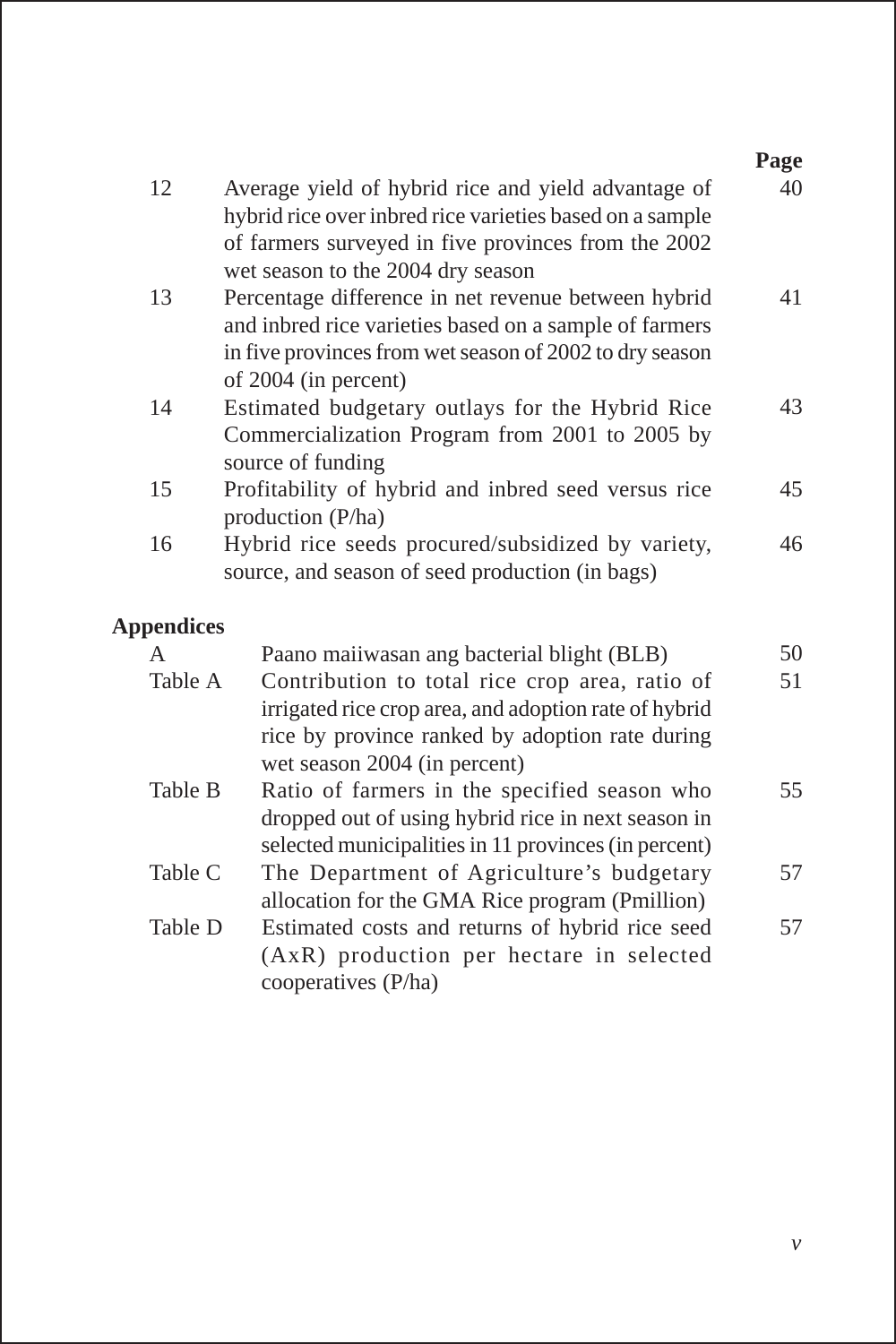# **Abstract**

Promotion of hybrid rice has been the central goal of the government's rice production program since 2001. Yet, farmers' adoption rate has remained low (about 5% of total rice area) despite concerted efforts and massive subsidies. Evidently, most rice farmers do not find the currently available hybrid rice varieties to be economically superior to inbred varieties. At farmers' level, their yield advantage has not compensated for the higher cost of seeds, labor, and other inputs usually required by hybrid varieties. Unlike inbred varieties which can be grown by farmers, hybrid varieties need to be purchased every cropping season. While some hybrid varieties may be suited to irrigated areas with developed market infrastructure, demand by farmers has not been sufficiently large and concentrated for private seed companies to be commercially viable.

The highly subsidized approach of the program has been not just ineffective but costly in terms of wasting scarce budgetary resources, compromising the government's regulatory functions, promoting corruption, and distorting farmers' choice of varieties. The government should remove the present system of subsidies on hybrid seeds and related agricultural inputs which are all private goods in nature. The public sector's role in hybrid rice should by now be limited to basic and strategic research on hybridization, conventional breeding, and research and extension in hybrid-related cultural and other management practices.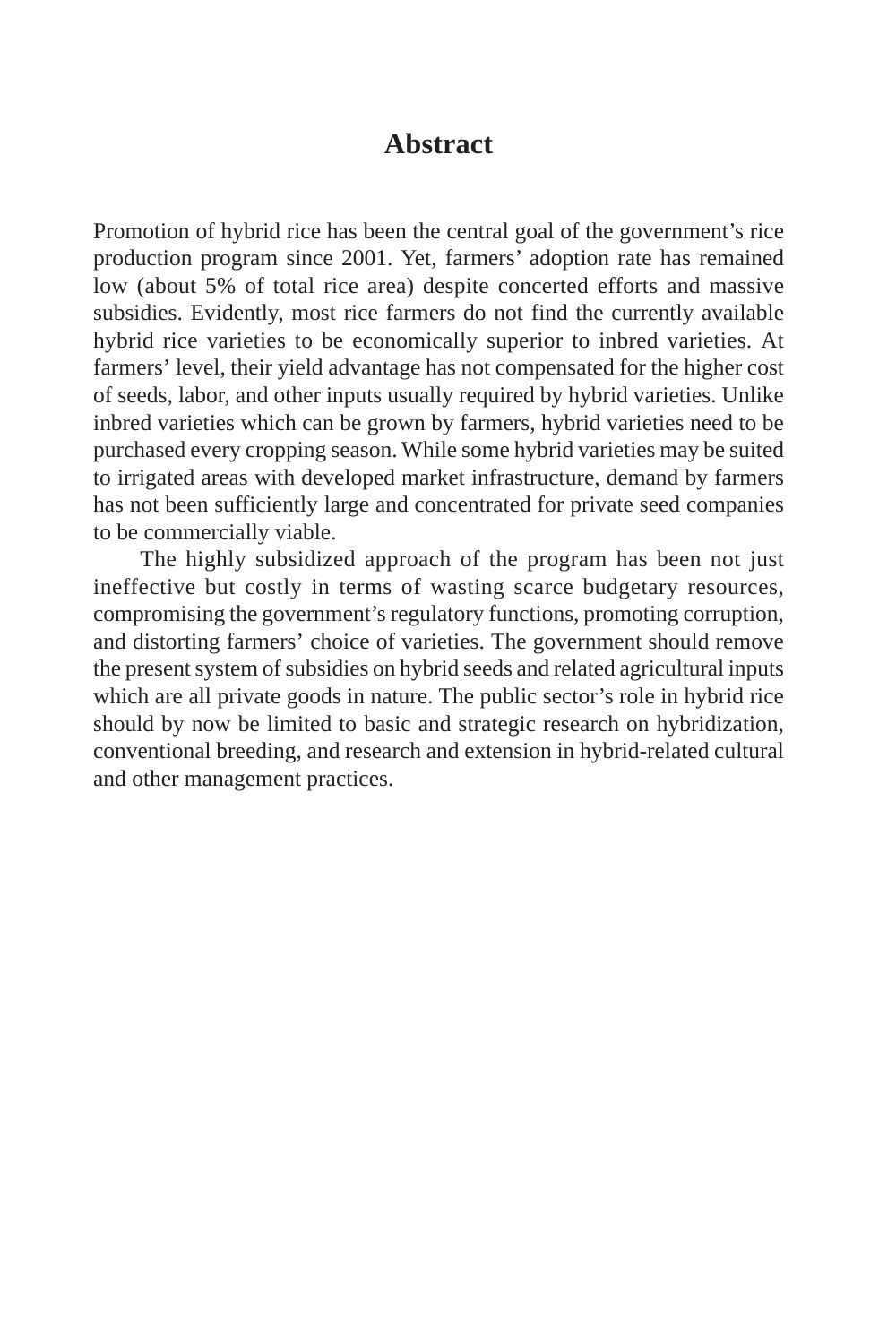# **Introduction**

The promotion of hybrid rice has been the centerpiece of the Arroyo administration's (GMA) rice production program since 2001. Government efforts to encourage hybrid seed production and adoption by farmers actually began in 1998. These early efforts focused on intensified research, shortterm and season-long training programs on hybrid seed production, and largescale technology demonstrations in 11 top rice-growing provinces. Despite no clear evidence that the hybrid rice technology was more profitable than the best available inbreds at the farm level nor that a hybrid rice seed industry would be commercially viable, the government embarked on a nationwide Hybrid Rice Commercialization Program (HRCP). Thus far, the program has relied mainly on massive subsidies to promote hybrid seed production and adoption by farmers.

From 2001 to 2005, approximately 10 billion pesos have been spent directly and indirectly in implementing this program. Except for the budgetary support on irrigation and price stabilization, nearly all national government expenditures for the rice industry have been allocated to the hybrid rice program. Most local government agricultural staff in rice areas was mobilized to promote and distribute hybrid seeds.

Yet, the estimated adoption rate of hybrid rice, eight years after its introduction in 1998, is only about 5 percent of total rice area, and all hybrid seeds continue to be distributed for free or sold at highly subsidized prices. Evidently, most rice farmers are still not convinced of the economic superiority of hybrid rice to be willing to pay the full cost of hybrid seed production and distribution such that a hybrid rice seed industry can be commercially viable.

Given the current fiscal crisis, the poor state of infrastructure, and the severe underfunding of education and health services, it is imperative to evaluate the design, conduct, and performance of the hybrid rice program. The first section presents the role of government in varietal improvement and the Asian experience in hybrid rice technology. The second section analyzes the program design and structure of subsidies. The third section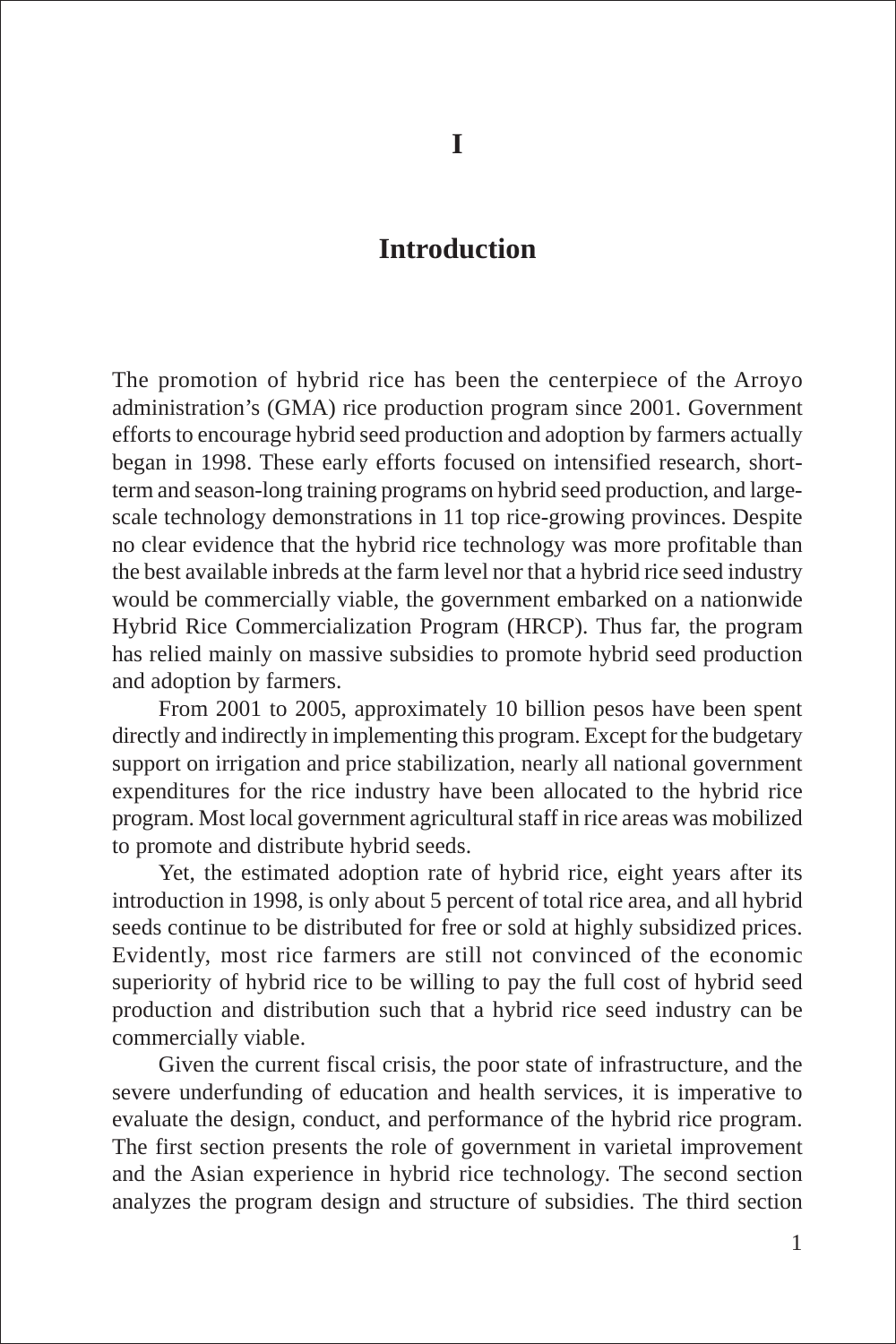evaluates the performance of the program in terms of trends, provincial patterns, and sustainability of farmer adoption, as well as the yield and profit advantage of the hybrid over inbred varieties. The fourth section explains the budgetary cost and distribution of benefits of the program. Finally, specific recommendations to strengthen the government's program in rice variety improvement are presented.

# **Hybrid Rice and the Asian Experience**

Hybrid technology is based essentially on the phenomenon called "heterosis" where hybrid vigor is observed in the seeds produced from crossing two widely different parental lines. Heterosis is the yield advantage or the difference in yield performance of such a cross or hybrid seed (F1) over that of its best parent. The crop produced from the hybrid seeds (F2), however, loses its hybrid vigor. Thus, farmers cannot reuse or save seeds from a hybrid crop because yields would drop sharply. Depending on the yield and other advantages or disadvantages of a hybrid crop and the cost of seed development, production, and distribution, a commercially viable private hybrid seed industry performing the full range of functions—research and development, seed production, and marketing—can emerge. This is because breeders have a natural or biological protection (property rights) against uncompensated use of their hybrid crosses, and the seed market is potentially large as farmers will have to buy hybrid seeds (F1) each crop season to obtain its yield advantage.

Hybrid seeds first became commercially viable for corn in the United States where adoption spread rapidly across the country in the 1930s (Griliches 1957). Hybrids now dominate the corn industry, with the private sector at the forefront in research and development, seed production, and marketing. The early and greater success of the hybrid technology in corn can be explained mainly by its biological characteristics as a cross-pollinated crop. Because the male and female flowers are physically separated, crosspollination is easy to control, resulting in a relatively low cost of seed production. Moreover, heterosis in corn is very pronounced, as high as 100 percent of the best open-pollinated varieties in the US during the 1930s and about 50 percent in the developing countries in the mid-1990s (Morris 1998).

# **Varietal Improvement in Rice**

Except for rice in China, the success of hybrid seed development in corn and other cross-pollinated crops could not be duplicated in rice, wheat, soybeans,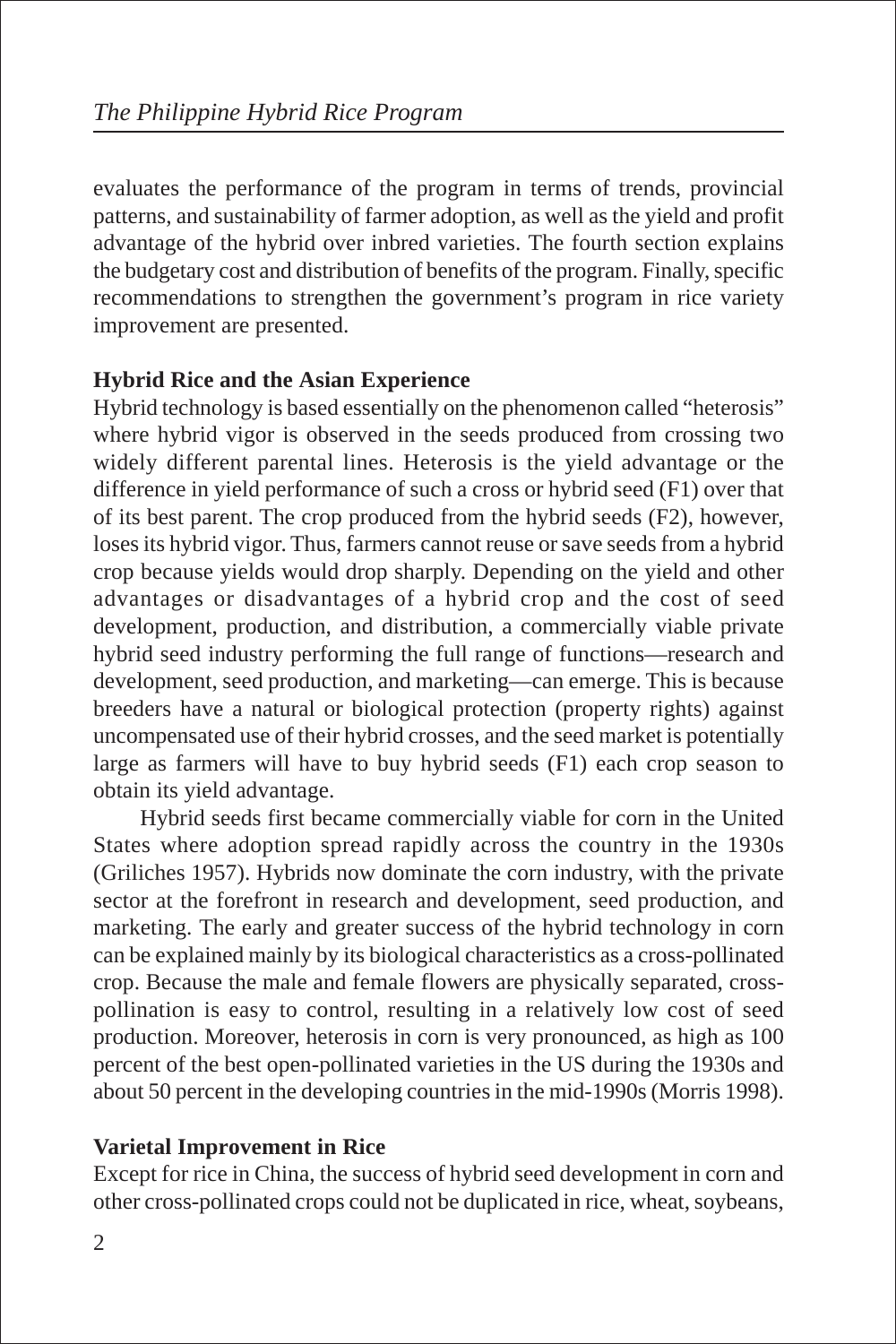and other self-pollinated crops where conventional plant breeding has proven to be the more economical method of varietal improvement.<sup>1</sup> As a selfpollinated crop, the essential genetic identity of a rice variety remains the same through several generations of cultivation, allowing farmers to save and reuse seeds from own cultivation many times over without any significant deterioration in yields and other characteristics. Thus, conventionally bred new rice varieties (inbreds) can be more quickly and cheaply disseminated. Furthermore, the cost of seeds for farmers is generally low. While additional care may be required by farmers in growing their own seeds, its opportunity cost remains at the margin just equal to the price of the grain. Even the premium that will have to be paid by farmers to purchase new varieties or periodic replacements of existing varieties is relatively small as inbred seeds can be produced at a much lower cost than hybrids (Sikap/Strive Foundation and Philippine Rice Research Institute 2005).

In contrast to hybrids, once new inbreds are introduced, they are easily reproducible. Limiting or excluding others from their use is virtually impossible. In other words, inbred seeds have public good characteristics. The private sector will underinvest in conventional breeding of self-pollinated crops, as the cost of varietal development embodied in their seeds cannot be fully recovered from the initial sales of seeds of new varieties to farmers. Consequently, the public sector has been the main source of funding for varietal improvement in rice, and usually subsidizes, at least in part, the cost of promotion, seed production, and distribution of inbred rice varieties.

Large-scale hybrid seed production by hand emasculation, which is a practice in corn and other cross-pollinated crops, is not possible with selfpollinated crops like rice which is characterized by tiny florets. The most effective method of hybridization involves the more complicated process of (a) locating a cytoplasmic male-sterile (CMS) female plant—the A line; (b) crossing this with a maintainer line—the B line, to produce a sterile offspring (AXB) with desirable genetic traits; and (c) crossing these seeds with a "restorer" line R to produce F1 seeds (AXR) with normal self-fertilizing

<sup>&</sup>lt;sup>1</sup> In Asia, conventional breeding of rice first succeeded in Japan during the Meiji period from 1868 to 1900. It was followed by the development of the "ponlai" japonica varieties for subtropical conditions in Taiwan in the 1920s. Semidwarf, fertilizer-responsive, high-yielding varieties (or modern varieties) were developed independently in China by 1964 and at the International Rice Research Institute in the Philippines in 1966 that led to the so-called Green Revolution in rice in Asia.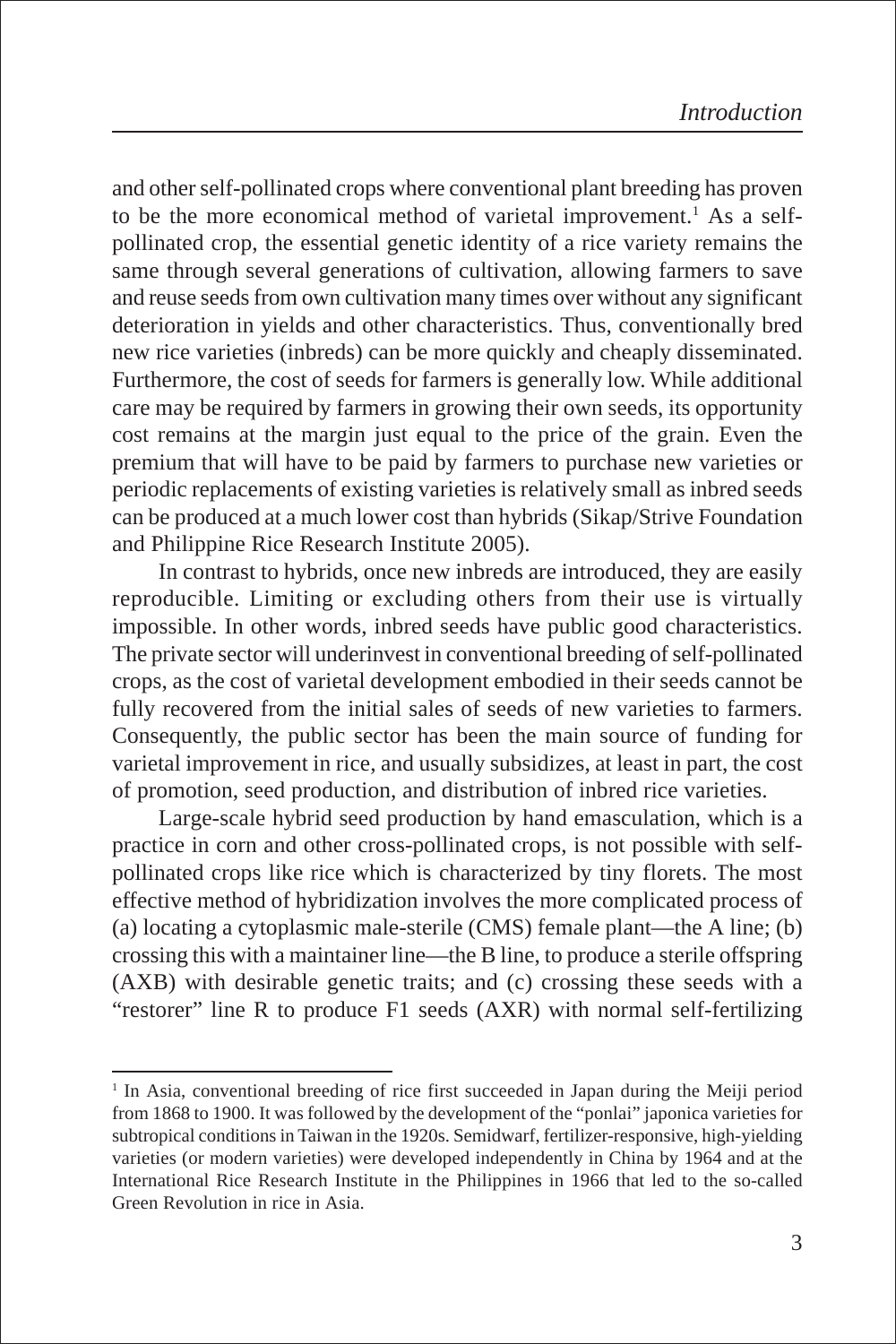power. Indian scientists were actually the first to report on the existence of cytoplasmic male sterility, indicating the possibility of developing hybrids for rice (Sampath and Moharty 1954).

In the early 1970s, the International Rice Research Institute (IRRI) also conducted rice hybridization research, but management soon doubted its commercial feasibility (Janaiah 2002). Similar efforts in Japan and the US at about the same time produced hybrid rice varieties that had 10 to 15 percent yield advantages (Carnahan et al. 1972; Barwale 1993). However, these were not profitable since the price premium of existing high quality inbreds was higher than the yield advantage of hybrids, while the latter were more susceptible to diseases and required higher labor inputs.

#### **Hybrid Rice in China**

Hybrid rice research began in China in 1964 under Professor Yuan Long-Ping. It made a technological breakthrough in 1970 with the discovery of a wild male sterile line. Through concerted nationwide efforts, the first hybrid rice variety was released in 1976. Farm-level studies reported hybrid rice to have a yield advantage of about 15 percent over the current high-yielding inbred varieties (He et al. 1987; Lin 1994). There was no significant difference in material costs and labor use, but eating and milling quality were generally lower, particularly with the hybrid rice varieties introduced in the early period.

Diffusion rate of hybrid rice varieties rose to 58 percent by the early 1990s, but since then, adoption rate has declined to slightly less than 50 percent by the late 1990s (Huang 2002). Several factors favored the rapid adoption of hybrid rice in the initial years. First, under a centrally planned system, the government can directly influence farmers' behavior. Second, nearly all rice areas (97%) are irrigated and transplanted, and the production environment and crop establishment method are conducive to hybrid rice adoption. Third, until the late 1980s, rice quality was not a major concern under the quota system of marketing rice as farmers were obliged to sell a portion of their rice production at a low fixed price regardless of grain quality. A significant proportion of rice production continued to be directly fed to livestock in which grain quality is not important. Finally, hybrid rice research and development, seed production, and distribution, which were all performed by the public sector up to the 1990s, have been heavily subsidized, although no rigorous quantification can be found in the literature.

On the other hand, the leveling off and eventual decline in the spread of hybrid rice by the early 1990s was due in part to technical difficulties in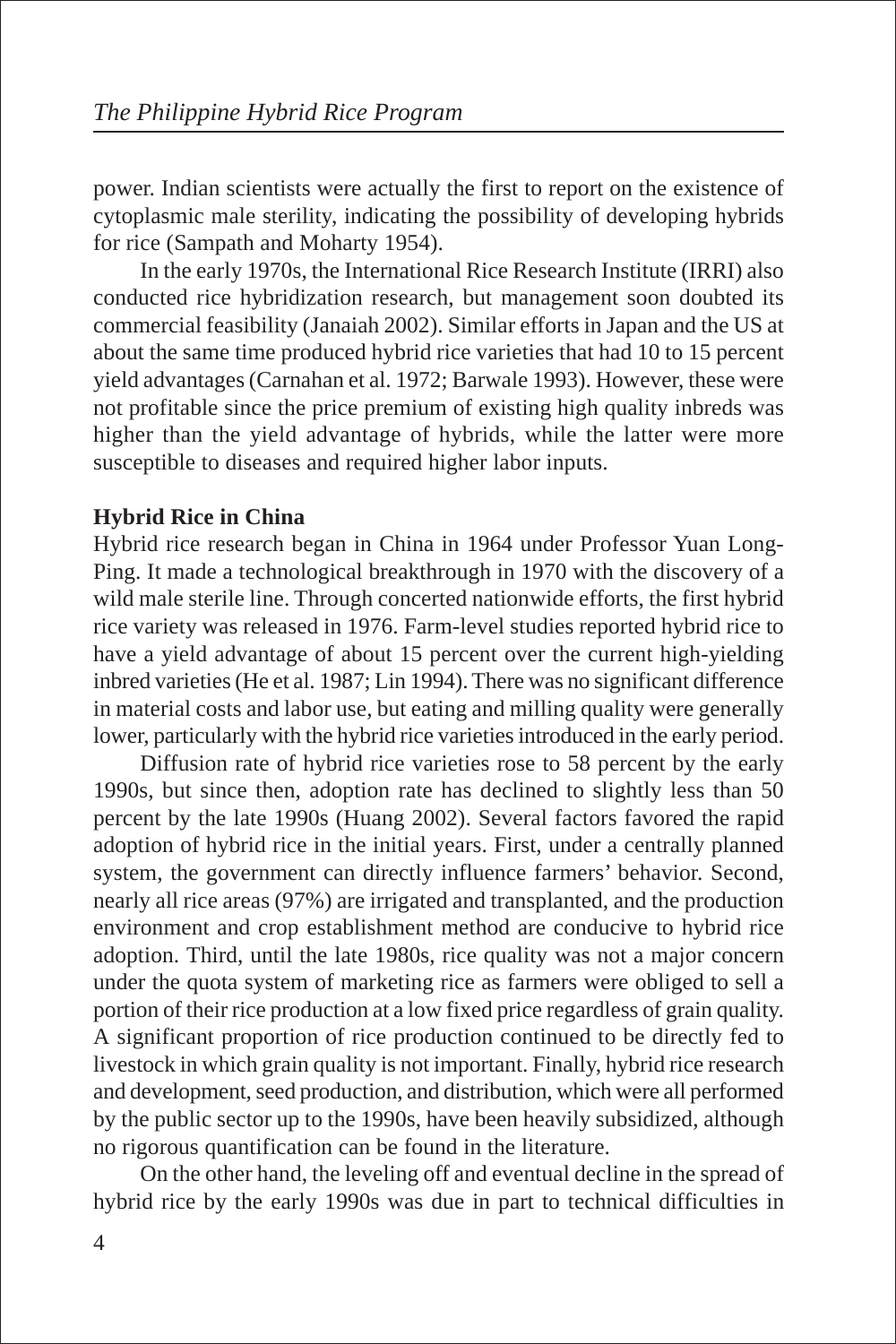developing hybrids for Japonica varieties grown extensively in northern China (Virmani and Kumar 2004). In addition, the demand for better quality rice increased as household incomes improved, and the ratio of quota sale to the government decreased, whereas the success of breeding for high quality hybrids was quite limited. By the early 2000, adoption rate has risen as some success has been reported in the development of high quality hybrid rice as incentives for breeding increased.

Research and development of hybrids continue to be primarily conducted by public research institutions, but the proprietary rights for seed production and distribution are either sold to private seed companies or retained and profits from own seed operations shared between the scientists and the research institutions. The scientists who develop any new hybrid variety typically receive 30 percent of the value of the proprietary right. The remainder of the proceeds is allocated for research, including the further development of superior inbred varieties to raise the productivity potential of hybrid rice breeding. The question is whether or not these new inbreds are directly released to the public, or just kept for the sole use of the research institution in its own hybrid rice development. The latter case would be costly to society as some of these new inbreds may be economically superior compared to existing and even future hybrids.

# **Hybrid Rice in the Tropics**

Encouraged by the Chinese technological breakthrough, IRRI in the late 1970s resumed research on hybridization, specifically aimed at developing hybrid rice for tropical conditions, as Chinese-bred varieties were found to be highly susceptible to pests and diseases in this production environment. Since 1990, parental lines bred under this program have been used in several Asian countries to develop hybrid rice varieties suited for local conditions. The increased interest in hybrid rice research and production programs was motivated by the deceleration of rice productivity growth and the widely held belief that the productivity potential of existing modern varieties has been exhausted in the region by the late 1980s.

# *Hybrid rice research and adoption*

Table 1 summarizes the current status of hybrid rice research and adoption in Asian countries. In the nine countries having research programs on hybrid rice, only five, including China, have reported some farm-level adoption. In India, more than 20 hybrid rice varieties have been released since the initiation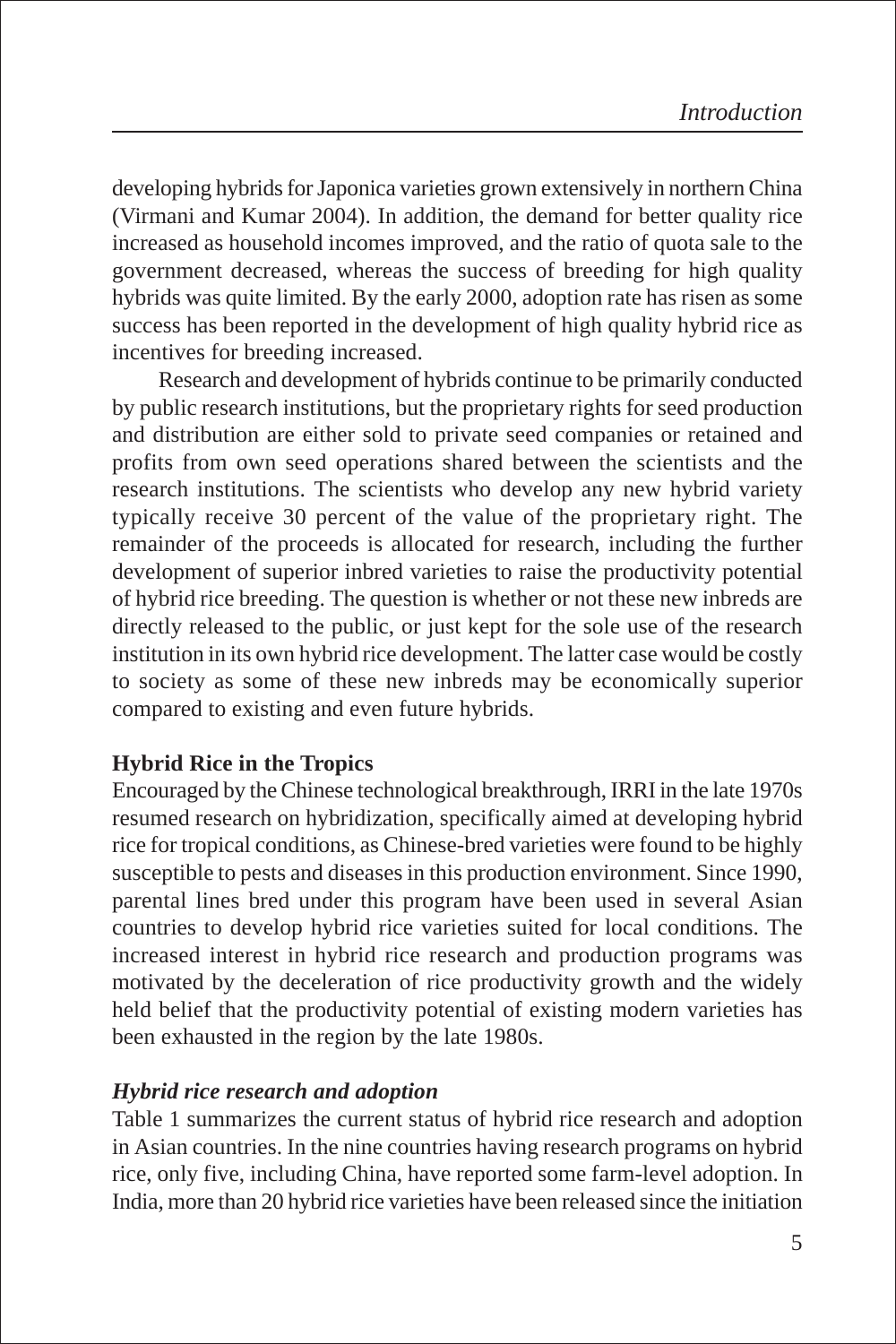|             | Year research                | Year of first       | <b>Adoption rate</b>               |                         |  |  |  |
|-------------|------------------------------|---------------------|------------------------------------|-------------------------|--|--|--|
|             | <i>initiated<sup>a</sup></i> | hybrid<br>release   | Area planted<br>$(000 \text{ ha})$ | % of total<br>rice area |  |  |  |
| China       | 1964                         | 1976                | 15,000 (2000)                      | 50 <sup>b</sup>         |  |  |  |
| India       | 1990 <sup>c</sup>            | 1994                | 560 (2004)                         | 1.4                     |  |  |  |
| Vietnam     | 1992                         | 1992 <sup>d</sup>   | 500 (2002)                         | 10                      |  |  |  |
| Philippines | 1993                         | 1993                | 175 (2004)                         | 4                       |  |  |  |
| Bangladesh  | 1997                         | $2001$ <sup>e</sup> | 60 (2004)                          | 0.5                     |  |  |  |
| Indonesia   | 1998                         | ٠                   | ٠                                  | ٠                       |  |  |  |
| Sri Lanka   | 1996                         | ٠                   | ٠                                  | ٠                       |  |  |  |
| Myanmar     | 1997                         | ٠                   | ٠                                  | ٠                       |  |  |  |
| Thailand    | 2001                         | ٠                   |                                    | ٠                       |  |  |  |
| <b>IRRI</b> | 1979                         |                     |                                    |                         |  |  |  |

#### **Table 1. Status of hybrid rice research and adoption rate in Asian countries**

a Year of mission mode R&D initiated.

**b Hybrid rice adoption reached a peak of 54% in 1991/92 but declined since then.** 

c India actually engaged in hybrid rice research earlier (Janaiah 2002) than China, but discontinued and restarted in1990.

d Seeds mostly imported from China.

e Seeds imported from China and India.

Source: Adapted from Janaiah and Hossain (2003).

of hybrid rice research in 1990. The country's private seed industry participated vigorously in hybrid rice research and development, seed production, marketing, and international trade due to the potentially large market, as half of its 40 million hectares of total rice area is irrigated. The government provided tax breaks to seed companies, strong support to research and development, and technology promotion activities including massive demonstration trials and subsidized credit programs.

By 2005, more than a decade after the first hybrid rice variety was released, only 570,000 hectares were planted to hybrid rice. This constituted 1.4 percent of total rice area and less than 3 percent of irrigated area. Moreover, increases in crop area planted to hybrid rice were reportedly achieved largely by transferring promotion efforts to other states. Many farmers who initially grew hybrid rice for one or two seasons eventually dropped out from hybrid rice cultivation (Janaiah 2002). Indeed, Griliches' (1957) adoption study of hybrid corn across the United States considered the hybrid technology commercially viable only in states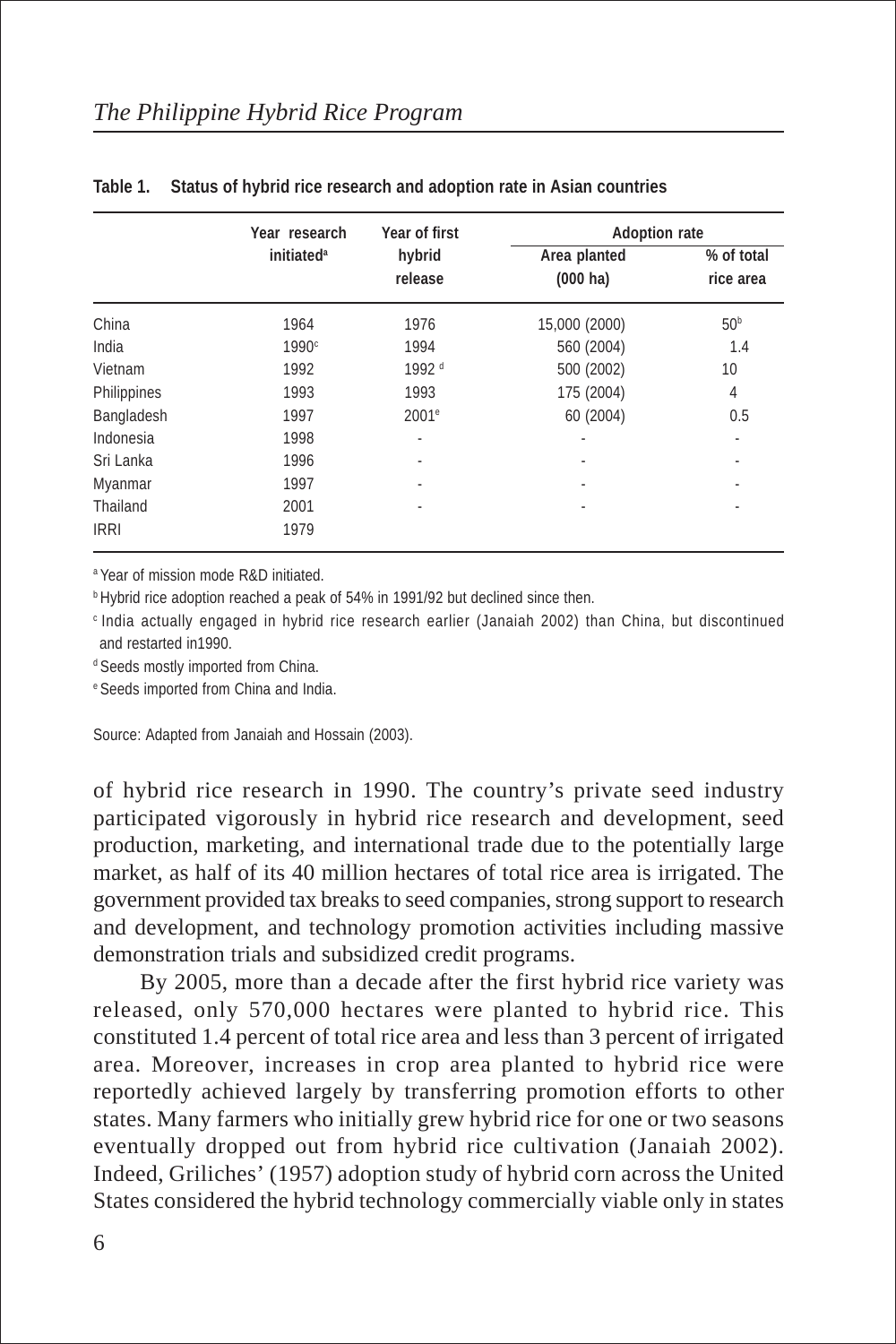where adoption rates have reached 10 percent. Below this, the hybrid technology may be technically available, but not necessarily commercially viable. In other words, the farmers may still be at the trying-out stage of the new technology.

The first locally bred hybrid rice variety in Bangladesh was first released in 2001. However, private seed companies were allowed to import about 600 tons of hybrid rice seeds from India and China for the 1999 boro season, in response to the shortage of rice seeds after the devastating floods in the 1998 monsoon. By 2004, adoption rate of hybrid rice in the country remains insignificant, about 0.5 percent of total rice area and 1 percent of irrigated area.

Hybrid rice adoption in Vietnam has steadily risen to 10 percent by 2002. This is concentrated in the north and central regions where farmers' cooperatives and state farms are heavily subsidized and strongly influenced by government directives. In these low-income regions, grain quality is not a major concern because a high proportion of rice production is for own family consumption and feeds as input to backyard livestock production. The agroecological, political, socioeconomic, and institutional features are also similar to southern China, the main source of its hybrid seed supply. In South Vietnam, where the exportable rice surpluses are produced, hybrid rice adoption has been minimal.

The first hybrid rice variety in the Philippines was released in 1994, though rice farmers did not plant hybrid varieties in any significant area until a nationwide production program began in late 2001. After five years, adoption rate has reached only 5 to 6 percent. Later sections will show that these increases were driven mostly by rising budgetary allocations as all hybrid seed supply continue to be highly subsidized. Furthermore, hybrid seed adoption has not been sustained. Farmers frequently shift back to the use of inbred varieties after one or two seasons of trial planting.

# *Yield and profit advantage at farm level*

In the early 2000, IRRI economists organized a four-country study in Asia to evaluate the economic performance of hybrid rice at the farm level (Janaiah and Hossain 2003). Table 2 summarizes the estimated yield, price, cost, and net return comparisons between the sample of hybrid and inbred rice farmers surveyed in India, Bangladesh, and Vietnam. Similar data for the Philippines are presented in Table 3.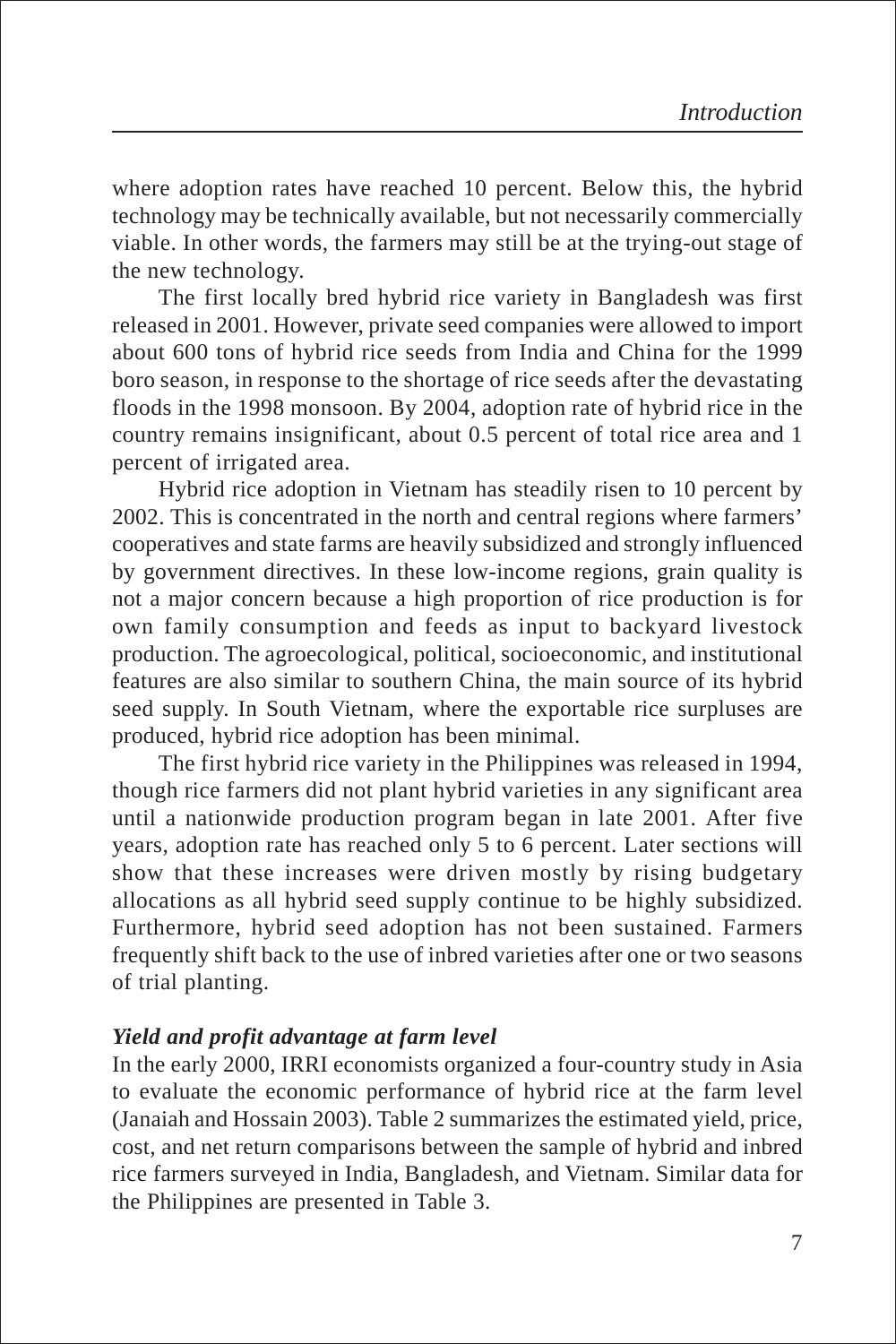|             | Yield (t/ha) |               |              | <b>Percent difference</b> |                  |                      |                      |
|-------------|--------------|---------------|--------------|---------------------------|------------------|----------------------|----------------------|
|             | Hybrid       | <b>Inbred</b> | % difference | Price                     | Gross<br>returns | <b>Total</b><br>cost | <b>Net</b><br>profit |
| India       |              |               |              |                           |                  |                      |                      |
| 1994 / 95   | 6.3          | 5.6           | 12           | -8                        | 2                | 12                   | -5                   |
| 1997 / 98   | 6.9          | 5.9           | 16           | $-11$                     | 2.6              | 19                   | -5                   |
| 2000 / 2001 | 6.8          | 6.0           | 13           | $-7$                      | $-2$             | 18                   | $-15$                |
| Bangladesh  |              |               |              |                           |                  |                      |                      |
| 1999 boro   | 6.4          | 5.6           | $14***$      | 3                         | $16***$          | $23***$              | 9                    |
| Vietnam     |              |               |              |                           |                  |                      |                      |
| Wet 2000    | 6.1          | 5.0           | $22**$       | .5                        | $16***$          | 8                    | $42***$              |
| Dry 2001    | 6.3          | 5.2           | $21***$      | $-3$                      | $17**$           | 8                    | $37***$              |

**Table 2. Percentage difference in yield, price, gross returns, total cost, and net profits between sample farmers growing hybrid and inbred rice varieties in India, Bangladesh, and Vietnam**

Source: Adapted from Janaiah and Hossain (2003).

Legend:

\*\*\* Significant at 1%

\*\* Significant at 5%

\* Significant at 10%

No asterisk means difference is not statistically significant.

| Table 3. Comparison of performance between hybrid (Mestizo 1 and JinYou) and inbred |
|-------------------------------------------------------------------------------------|
| varieties among 154 sample farms in Isabela and Cagayan, crop year 2000/2001        |

|                      |             | <b>WS 2000</b> |        | <b>DS 2001</b>         |               |                          |               |                                 |  |  |
|----------------------|-------------|----------------|--------|------------------------|---------------|--------------------------|---------------|---------------------------------|--|--|
|                      | Hybrid      | <b>Inbred</b>  | %      | Hybrid                 | <b>Inbred</b> | %                        | <b>Hybrid</b> | %                               |  |  |
|                      | (Mestizo 1) |                |        | difference (Mestizo 1) |               |                          |               | difference (Jin You) difference |  |  |
| Yield (t/ha)         | 5.2         | 4.9            | 6      | 5.9                    | 5.1           | $17***$                  | 3.5           | $-32***$                        |  |  |
| Price (P/kg)         | 7.2         | 7.2            | ٠      | 8.1                    | 8.1           | $\overline{\phantom{a}}$ | 8.1           | $-32***$                        |  |  |
| Gross returns (P/ha) | 37,696      | 35,609         | 6      | 48.417                 | 41.449        | $17***$                  | 28.165        | $-32***$                        |  |  |
| Total cost (P/ha)    | 20.544      | 16,578         | $24**$ | 22,260                 | 18.495        | $20***$                  | 19,636        | $6***$                          |  |  |
| Net returns (P/ha)   | 17,152      | 19.031         | $-10$  | 26.158                 | 22.954        | 14                       | 8.529         | $-63***$                        |  |  |

Source: Adapted from Casiwan et al. (2003).

Legend:

\*\*\* Significant at 1%

\*\* Significant at 5%

\* Significant at 10%

No asterisk means difference is not statistically significant.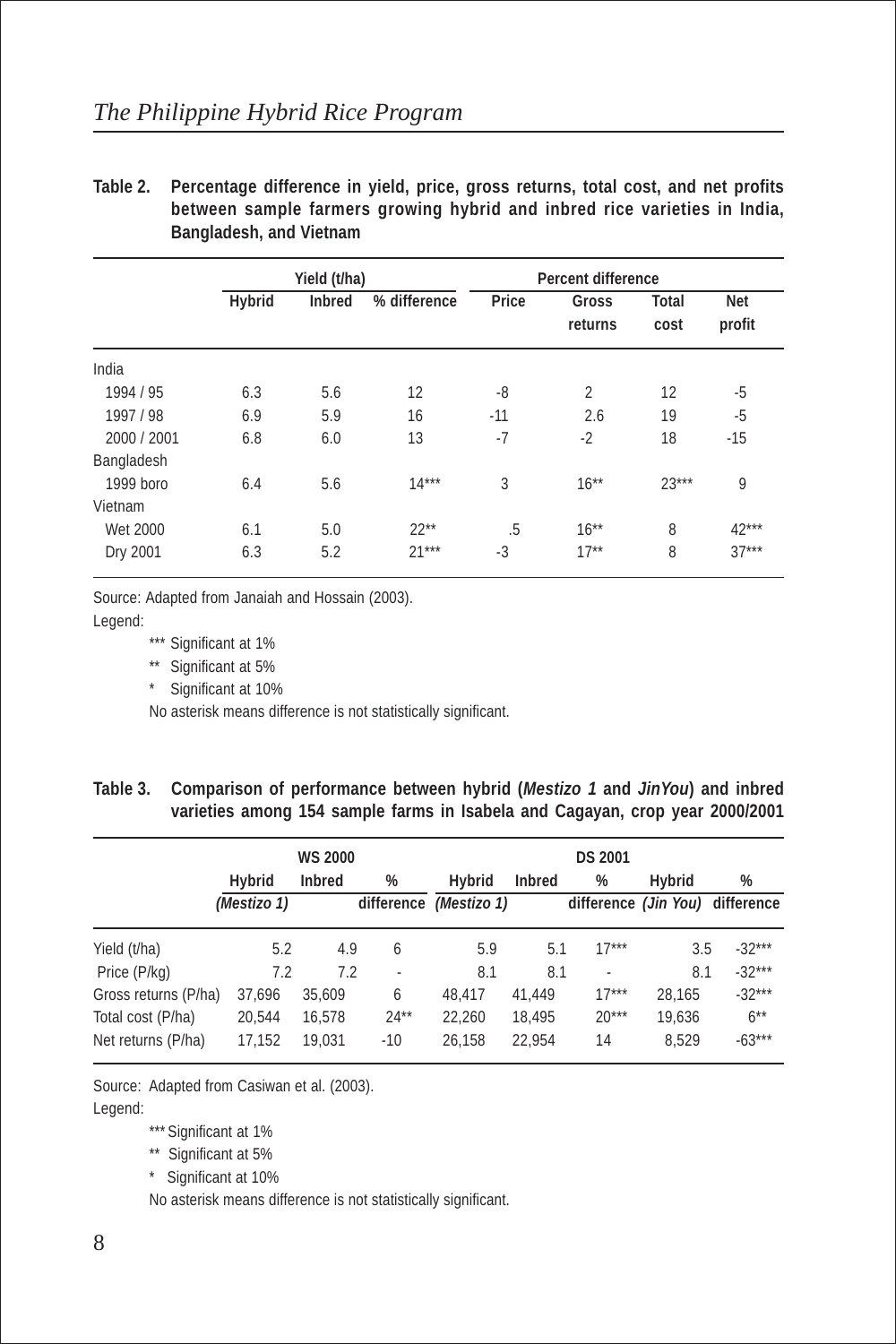Except for Vietnam, these studies indicated that, in general, hybrid rice cultivation was not profitable to farmers despite varying levels of subsidies. Among the five states studied in India over three cropping years, the yield advantage of hybrid rice over inbred varieties was in the order of 15 percent (Janaiah 2002). Since the selling price of hybrid rice was lower and cost of production higher, average net return was a little less than the popular inbred varieties grown in the same areas.

The results were essentially the same in Bangladesh for the boro season of 1999 (Hossain et al. 2003). Average yield of the hybrid seeds imported from India and China was also about 15 percent more than the high yielding inbred varieties. No significant difference in net returns was found even though the market price of hybrid rice was assumed to be slightly above inbred varieties based on farmers' perception, because the cost of production was more than 20 percent higher.

The Philippine study evaluated the performance of hybrid rice on farmers' fields in two favorable rice-growing provinces (Casiwan et al. 2003). In the wet season of 2000, the average yield of *Mestizo*, the publicly bred hybrid variety being promoted at that time, was not statistically different from the inbred varieties. However, the cost of production was significantly higher, leading to negative though still insignificant difference in profits. The same variety performed better in the dry season with a significantly higher yield advantage of 17 percent. But due to the higher cost of seeds and labor, the net return advantage was not statistically different from zero. Not surprisingly, the cultivation of Jin You, an imported Chinese hybrid variety released to farmers without adequate field testing nor approval by the National Seed Industry Council, failed miserably. Average yield and net returns were 32 percent and 65 percent, respectively, less than inbred varieties. Although *Mestizo* was supposed to have better eating quality than ordinary rice, the study did not observe any premium in price because of the lower head rice recovery of hybrid rice.

The yield advantage of hybrid rice reported in the Vietnam study was slightly above 20 percent, which is even higher on the average than the farmlevel experience in China (Hossain et al. 2003). The difference in average cost of production (8 percent higher for hybrids) and selling price (3 to 5 percent discount for hybrids) was relatively small. Consequently, the estimated net return advantage of 40 percent was quite high, which would explain, at least in part, the steadily increasing adoption rate of hybrid rice in the northern and central Vietnam. Whether and to what extent government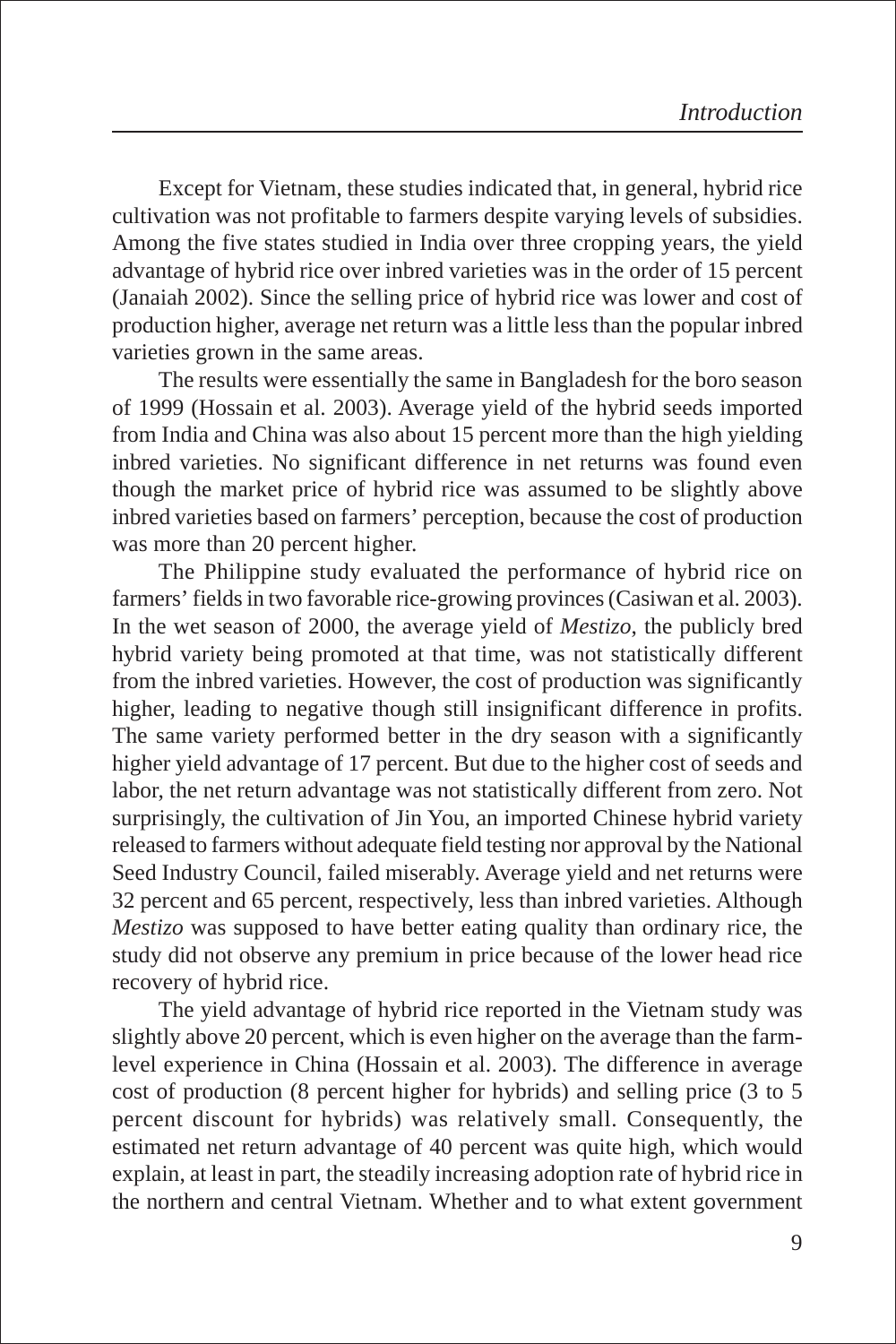subsidies affected the estimated net return advantage was not quantified in any of the country studies.

Based on these four country studies, Janaiah and Hossain (2003) concluded that the presently available hybrid rice technology cannot help reverse the decelerating trend in rice productivity in the Asian tropics. More research is still required to raise yield advantage and improve grain quality of hybrid rice. Following the earlier evaluation of the Asian tropical countries' potential for hybrid rice development based on labor supply and irrigated area (Lin and Pingali 1994), the authors pointed out that only Vietnam in Southeast Asia and Bangladesh in South Asia may have good prospects for hybrid rice adoption because labor cost in these countries is low and the proportion of irrigated area relatively high in these countries.

## *Evidence from scientists' trials*

Yield advantage of hybrid rice measured by comparing yields of farmers growing hybrid vs inbred varieties cannot be solely attributed to varietal difference. Farmers typically grow hybrids in areas with better production environments in terms of water control, topography, soil conditions, and so forth. They also tend to apply more fertilizers, agricultural chemicals, and labor inputs on hybrid compared to inbred varieties. While comparison of profitability instead of yields corrects for differences in application of inputs that can easily be valued, other important factors are still not taken into account.

Peng et al.'s (2003) analysis of results of scientists' trials in various locations in tropical Asia provides estimates of yield advantage of hybrid over inbred varieties that minimize attribution problems due to differences in production environment, input application, cultural practice, and quality of management. Table 4 summarizes the mean standard heterosis (yield advantage) computed from various breeders' and agronomic replicated yield trials in five tropical Asian countries over 15 years. Among the 155 breeders' trials conducted in the wet and dry seasons from 1986 to 1999 in India, Philippines, Vietnam, Pakistan, and Malaysia, estimated yield advantage averaged 23 percent.

The more relevant results, however, are based on agronomic trials because these are usually conducted on farmers' fields and use input levels closer to farmers' practice. In contrast, breeders' trials are conducted in experiment stations which typically have more favorable growing conditions and apply higher levels of inputs and management. Based on 25 such trials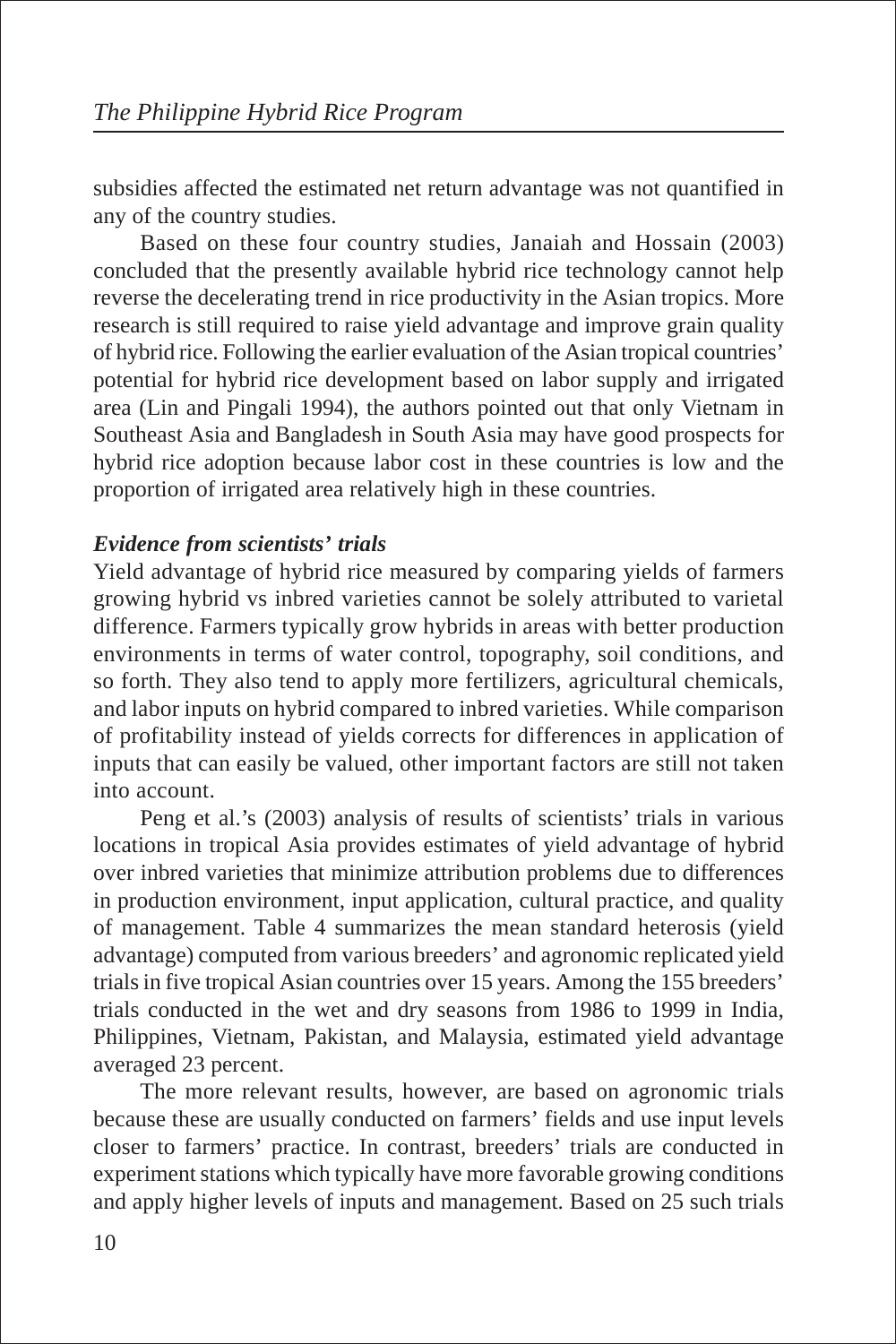#### **Table 4. Mean standard heterosis of hybrid rice varieties based on breeders' replicated yield trials in five Asian countries, agronomic trials in India, and agronomic trials in the Philippines (in percent)**

|                                                  | Mean standard heterosis <sup>a</sup> |
|--------------------------------------------------|--------------------------------------|
| Breeders' trials <sup>b</sup>                    | 23.4                                 |
| Agronomic trials, India <sup>c</sup>             | 16.4                                 |
| Agronomic trials, IRRI and PhilRice <sup>d</sup> | 5.1                                  |

<sup>a</sup> Yield advantage over inbreds

<sup>b</sup> Based on 155 trials in India, Philippines, Vietnam, Pakistan, and Malaysia in dry and wet seasons from 1986 to 1999.

<sup>c</sup> Based on 25 trials conducted in dry and wet seasons from 1993 to 1999 in India.

<sup>d</sup> Based on 44 trials conducted in dry and wet seasons from 1004 to 2001 at IRRI and PhilRice.

Source: Peng et al. ( 2003).

conducted in India for both seasons from 1993 to 1999, average yield advantage was only 16 percent. In the Philippines, the average yield advantage from 44 similar trials also for both seasons from 1994 to 2001 dropped even further to 5 percent. These generally low yield advantages of hybrid rice found in agronomic trials coupled by its lower quality, higher fertilizer and other input requirements, and greater susceptibility to certain pests and diseases is consistent with the lack of farmers' acceptance of the hybrid rice technology in most tropical Asian countries.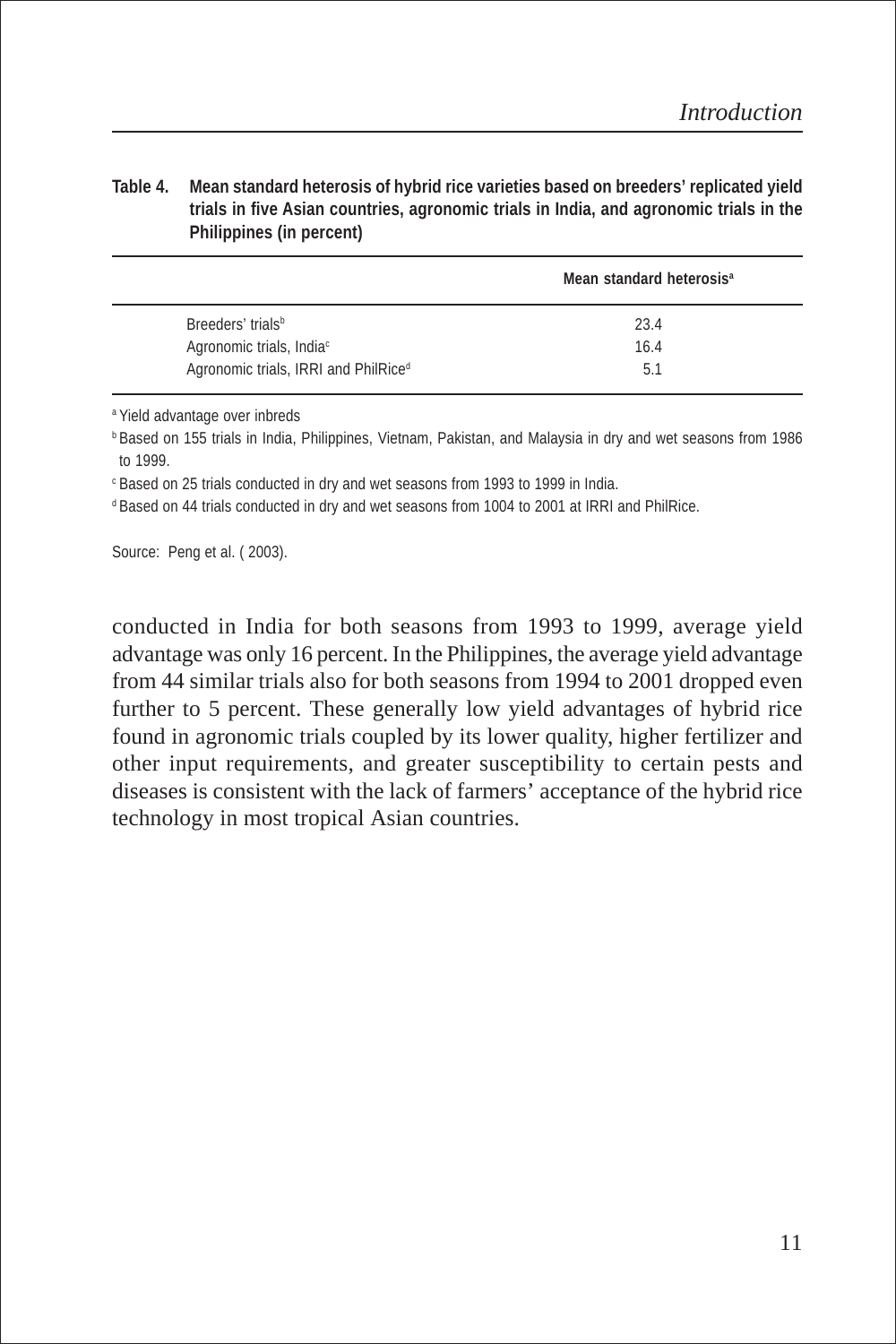# **Program Design and Conduct**

Earlier government efforts (1998-2000) to promote hybrid rice production were limited in scope, targeting only 11 provinces as priority areas for piloting the hybrid rice technology. Research and development in breeding and seed production were intensified, including the collaborative undertakings with IRRI, UPLB, and selected Chinese hybrid rice institutions. The Philippine Rice Research Institute (PhilRice) began conducting both season-long (17 weeks) and short-term (4 days) training programs on hybrid seed production for potential seed growers, seed inspectors, seed analysts, seed coordinators, and extension workers. In 1999, a course on parental line (AXB) production was also introduced. The Farmers Field School programs being implemented nationwide added training modules on hybrid rice cultivation in their curriculum.

Large-scale (20 hectares) techno-demo farms were established in the priority provinces to convince farmers that hybrids are more productive than the best inbreds in the area. PhilRice and IRRI supplied most of the hybrid seeds used in the techno-demo trials. Seed growers initially hesitated to produce hybrid seeds because of the high capital requirements, laborious and technically difficult production process, and the uncertainties about the market size of hybrid seeds. As the shortage of hybrid seeds constrained the expansion of the program's coverage area, the government imported 60 tons of Chinesebred hybrid seeds (*Jin You*) to supplement the local supply of hybrid seeds. Unfortunately, this variety proved to be highly susceptible to pest and disease infestation resulting in crop failures.

Despite the questionable economic performance of available hybrids at the farm level, even in irrigated areas considered favorable to hybrid rice adoption, the HRCP was made the centerpiece of the government's rice production program in 2001. For the program to succeed, however, a private hybrid seed industry must potentially be commercially viable on the supply side. On the demand side, there should be a sufficiently large and concentrated market for hybrid seeds among farmers at a price that covers the full cost of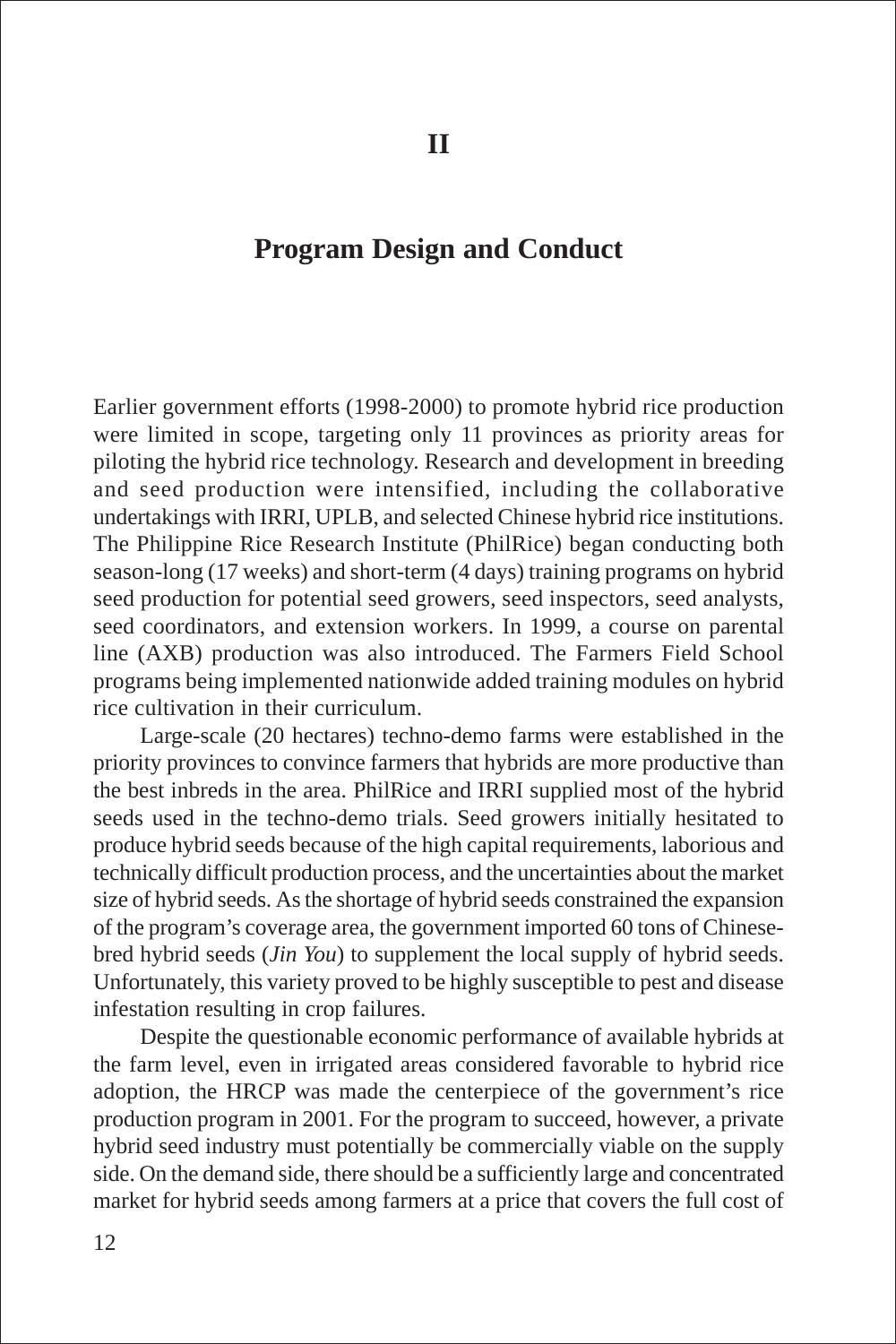seed production and distribution, as well as the cost of research, development, and promotion. Crucial to the program's success, therefore, is the existence of hybrid rice varieties that are not just technically available, but commercially viable in the country.

The HRCP was faced with the twin tasks of developing a commercially viable private hybrid rice seed industry; and creating a sufficiently large market for hybrid seeds among rice farmers historically growing inbred varieties and generally using their own seeds. To accomplish these, however, the program did not simply focus on the purely public sector roles in hybrid rice development such as research and development in breeding, seed production, and hybrid rice-related cultural management, technology promotion, varietal regulations, and so on. Instead, the strategy adopted was to make hybrid seed production and hybrid rice cultivation artificially profitable through a structure of subsidies that is massive in scope and geographic coverage and quite prolonged in time. In fact, up until the wet season of 2004, the public sector directly performed many functions of a hybrid seed industry.

# **Promoting the Hybrid Seed Industry**

The private seed industry has had an early interest in hybrid rice. In the early 1980s, Cargill Inc, one of the largest multinational agribusiness companies, collaborated with China to develop hybrid rice for the tropics, but was unsuccessful in producing commercially viable hybrid rice seeds (Virmani 1998). By 1988, the seed division of its Philippine-based company started a hybrid rice breeding program, even before PhilRice began testing some CMS and maintainer lines developed at IRRI in 1989. In 1996, Hyrice, a small local seed company involved in hybrid corn also undertook hybrid rice breeding research in collaboration with PhilRice. Soon after, another multinational agribusiness company, Aventis Crop Science, Philippines, Inc., began testing the performance of imported hybrids developed by its parent company in India.

With the government's strong interest in exploring the potentials of hybrid rice by 1998, a new local company, SL Agritech Corporation (under the umbrella of the Filipino-Chinese owner's Sterling Group of Companies involved mainly in paper products), sought the assistance of Prof. Yuan Long Ping's research institution in China to develop hybrid rice varieties suited to local conditions. It has actively engaged the government in its activities, such as initially using public lands in Laguna for its research activities, naming its hybrid seeds the "Gloria" rice after President Gloria Macapagal Arroyo during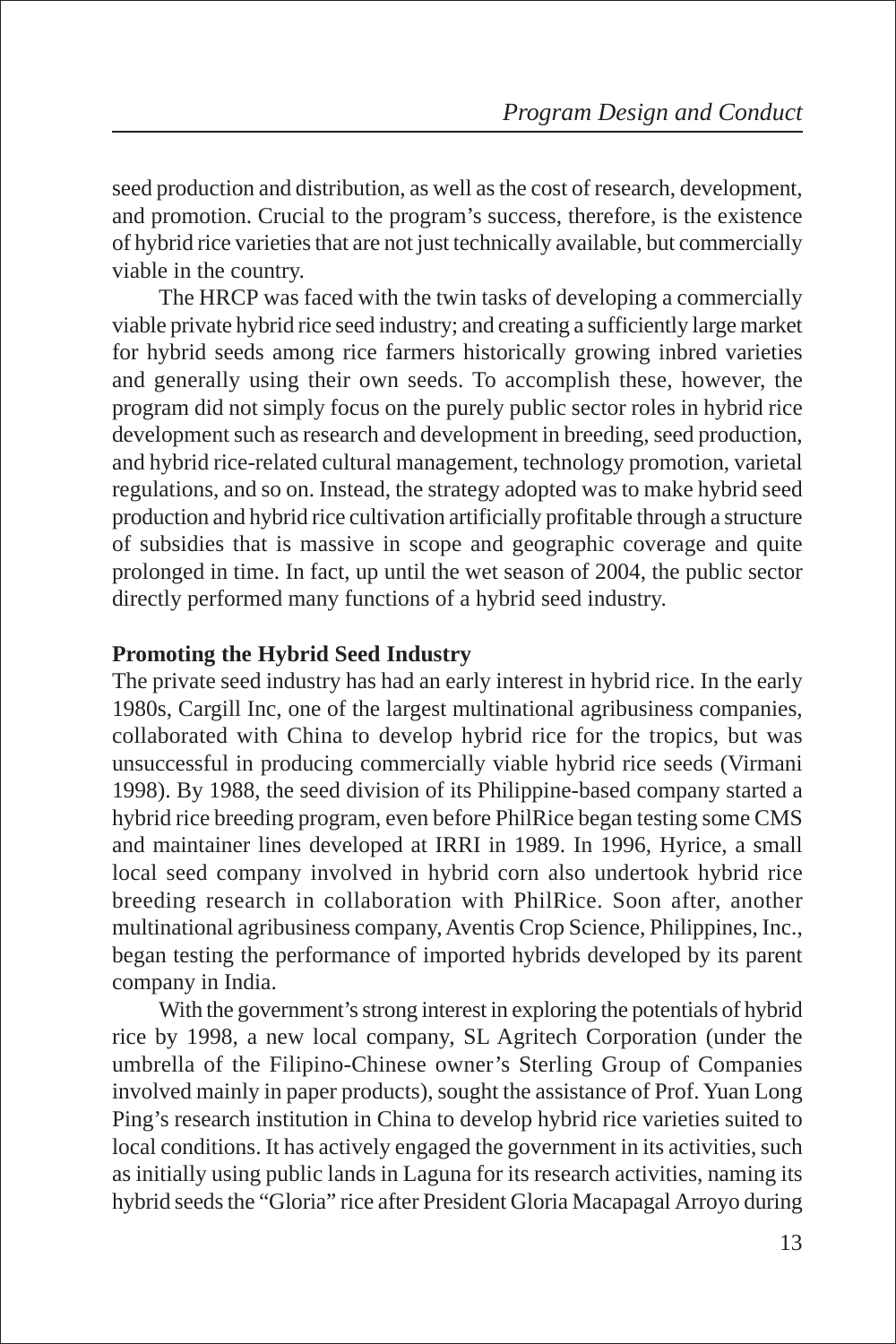the 2004 presidential election season, and leading the local lobby for the expansion of the hybrid rice program.

The government launched the HRCP with only one hybrid rice variety, *Mestizo 1*, approved for nationwide release by the National Seed Industry Council (NSIC) back in 1997.<sup>2</sup> A year later, *Mestizo* 2 and 3 were added to the program after their approval for nationwide release. All these three varieties were bred by IRRI, an international public research institution that permits free access to its parental lines. In 2002 and 2003, four proprietary (privately bred) hybrid varieties were also included in the program on the basis of provisional accreditation issued to satisfy the precondition for government support since the standard criteria of the NSIC for varietal release have not yet been met. These were *Bigante* of Bayer (formerly Aventis) which is imported from India, *Magilas* bred and produced by Monsanto (formerly Cargill), *SL8* of SL Agritech, and *Rizalina 20* of Hyrice. It was only in mid-2004 that *Bigante, SL8* and another Monsanto variety (*MRH005*) were approved by the NSIC for release in specific irrigated locations.3 The *Magilas* variety was withdrawn from the market after only one season due to serious pest and disease problems.

# **Incentives for Seed Suppliers**

Hybrid seed production did not actually prosper until 2001, after a wide variety of direct and indirect incentives were granted. Because of the availability of publicly bred varieties, the government sought the participation of seed grower cooperatives, state colleges and universities (SCUs), and individual farmers in producing the supply of hybrid seeds for the program. Private seed companies poised to supply proprietary hybrid varieties were also initially involved in producing the *Mestizo* varieties.

<sup>&</sup>lt;sup>2</sup> Two other hybrid varieties which were approved earlier for specific locations, i.e., *Magat* (1994) for Cagayan and Bicol and *Panay* (1998) for Mindanao, were included in the program.

<sup>3</sup> All the three varieties are recommended for irrigated lowlands. *Bigante* is particularly suited in Nueva Ecija, Cagayan, Bohol, and Isabela, especially during the wet season and for areas of similar growing conditions as the National Cooperative Trial (NCT) sites; *SL8* is suited in Nueva Ecija, Bohol, and Bukidnon during the wet and dry seasons and similar growing conditions as these NCT sites; and *MRH005* is suited in Nueva Ecija, Cagayan, General Santos City, Bohol, and Bukidnon for both seasons and similar growing conditions as these NCT sites.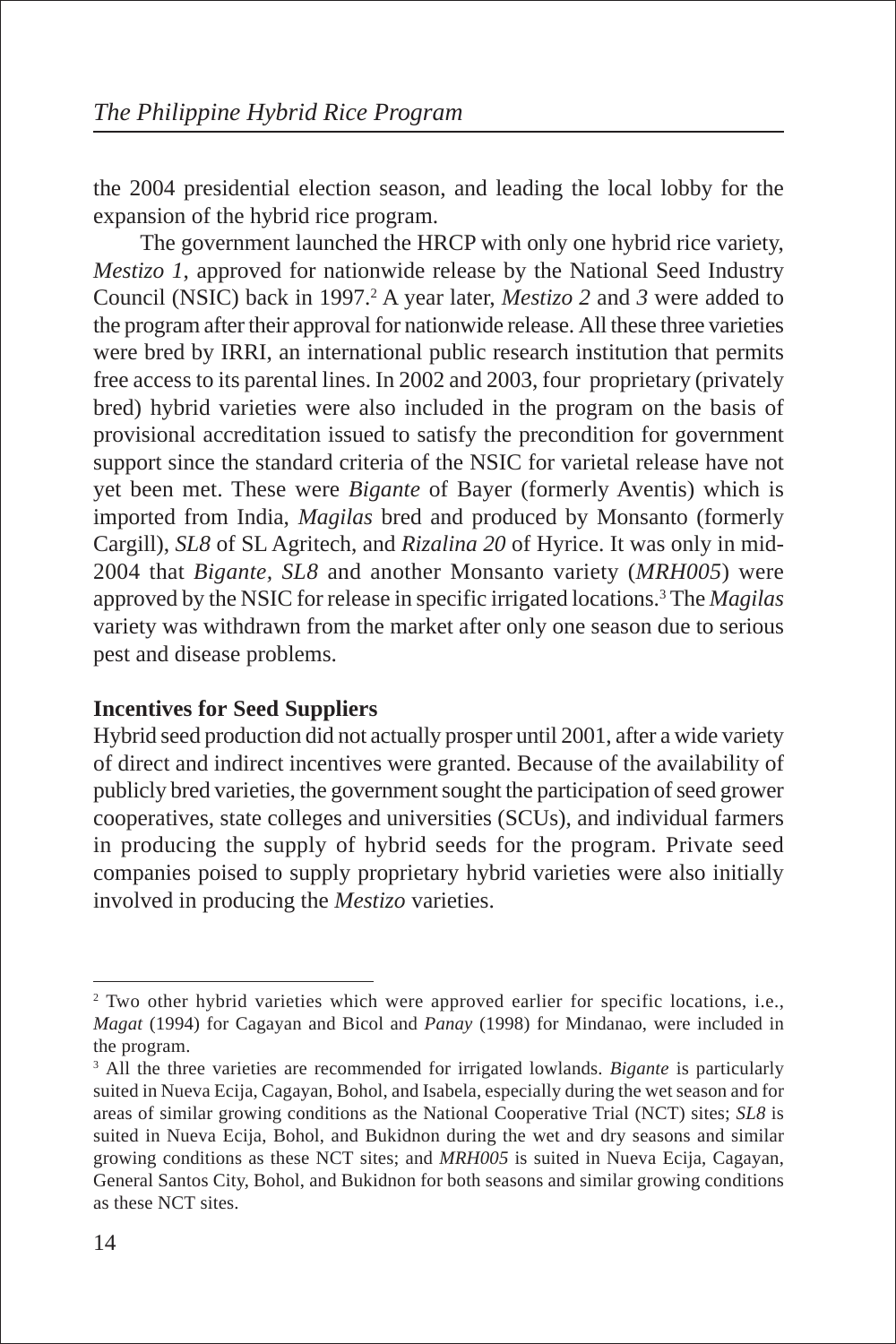## *Direct grants and other incentives*

Several forms of direct subsidies were given. Aside from free training programs and other forms of technical assistance, seed growers received free parental lines and gibberellic acid (GA3) up to 2004. Many seed growers also benefited from direct cash grants of P5,000 to P10,000 per hectare for the initial two to three seasons. There was also the advance seed payments in the early years and subsidized credit from PhilRice, LandBank, and Quedancor. In some areas, free muriate of potash was also distributed.

Among seed suppliers, SL Agritech obtained a number of unique incentives. It was initially selected to supply parental seeds of *Mestizo 1*, without undergoing any public bidding.<sup>4</sup> It was also exempted from agrarian reform regulations that prohibit the purchase and ownership of 40 hectares of rice lands for its research center in the rapidly urbanizing, high-priced Laguna province.<sup>5</sup> The Philippine Export Import Credit Agency (PHILEXIM) seriously considered approving its application for a 300 million peso loan guarantee, despite the fact that the only hybrid seed market so far is heavily subsidized by the government itself.

#### *Seed procurement, target setting, and market share allocation*

The most valuable incentive for seed suppliers has been the government procurement aspect of the program which guarantees the market for hybrid seeds at a fixed price that is supposed to cover production cost and a reasonable profit margin. Every season, the Department of Agriculture (DA) sets the target area for hybrid rice cultivation and then estimates seed requirements based on the recommended seeding rate of 20 kilograms per hectare. That target is determined after consultative meetings between the DA's regional field units (RFUs) and the municipal and provincial agricultural offices (MAOs and PAOs) of the local government units (LGUs) directly involved in the hybrid seed distribution.

<sup>4</sup> Subsequently, seed cooperatives successfully produced parental lines after training programs were conducted.

<sup>&</sup>lt;sup>5</sup>The choice of Laguna as research site is surprising. The province does not seem to be a favorable area for hybrid rice cultivation as evidenced by its low adoption rate. The bulk of the company's seed production is in Davao Oriental and other areas in Mindanao where growing conditions are favorable throughout the year. The highest adoption rate and thus the biggest potential market for hybrid seeds is in Kalinga, Isabela, and other northern Luzon provinces where adoption rates of hybrids and size of rice areas are relatively high.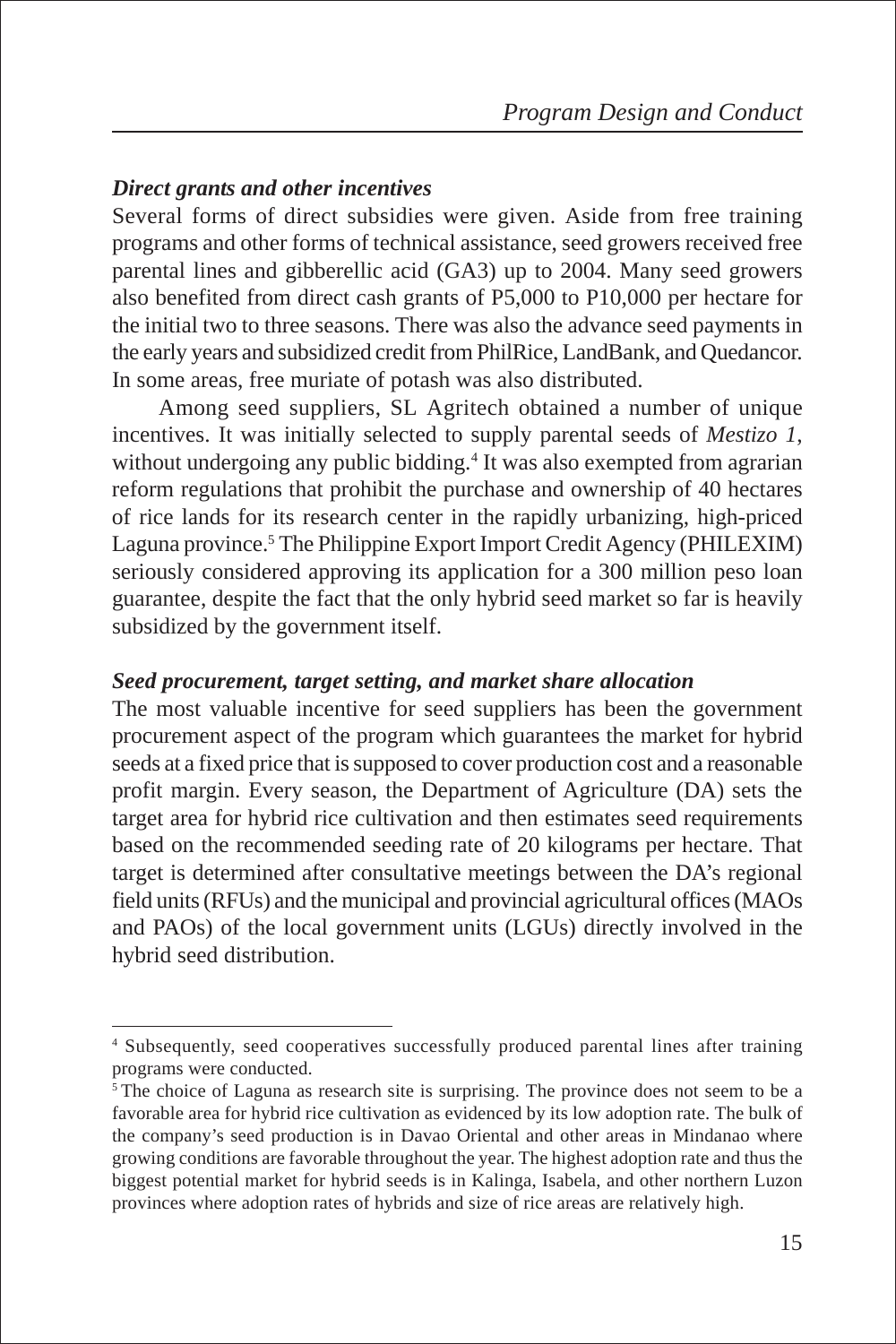The aggregate supply targets, however, are clearly influenced by the budgetary resources available for seed procurement, and not so much by the level of farmer demand, as evidenced by the consistently low rate of target accomplishment reported in the next section. Interviews with the heads of LGU agricultural offices confirm their limited voice in setting supply targets. Furthermore, up to the wet season of 2005, the distribution of the target supply among the various accredited cooperatives, seed companies, and other seed growers is likewise administratively determined, in part based on the suppliers' capacity to deliver and other factors not explicitly defined. Note that the allocations across seed suppliers would correspondingly establish the market shares of the various hybrid varieties, since seed companies supply their own proprietary hybrid seeds, while the cooperatives and other seed growers produce the publicly bred *Mestizo* varieties. In effect, the market shares of the different hybrid varieties are also based largely on government allocation decisions and not on farmers' preferences and seed suppliers' competitiveness.

The Memoranda of Agreements (MOAs) are then executed between the government and suppliers of hybrid seeds. This guarantees the sale of their allocated amounts at a fixed price of P125 per kilo or P2,400 per bag of 20 kilos. At the beginning of the cropping season, the suppliers deliver the hybrid seeds to the various distribution points across the country, mainly RFUs, PhilRice stations, and PAOs, according to government instructions. Based presumably on the seed orders from the MAOs, the hybrid seeds are delivered or picked up from distribution points where the public sector absorbs the cost of the additional transport cost. To some extent, the MAOs may order the specific variety and sometimes even from the specific supplier preferred in their locality; but many of them complain about the lack of variety choice in the program.

Interestingly, the two multinational companies (Bayer and Monsanto) historically involved in the seeds and agrochemical industries opted to market their own seeds through private dealers. Unlike the SL Agritech, cooperatives, and other seed growers, these companies only receive half of the procurement price (P65 per kilo or P1,200 per 20-kilo bag) on their allocated amounts based on the stated rate (50 percent) of seed subsidy to hybrid rice adoptors. However, field visits indicate that many MAOs are also involved in the distribution of their hybrid seeds; mainly because they are in direct contact with farmers and responsible for the distribution of the other agricultural inputs accompanying hybrid seeds availment.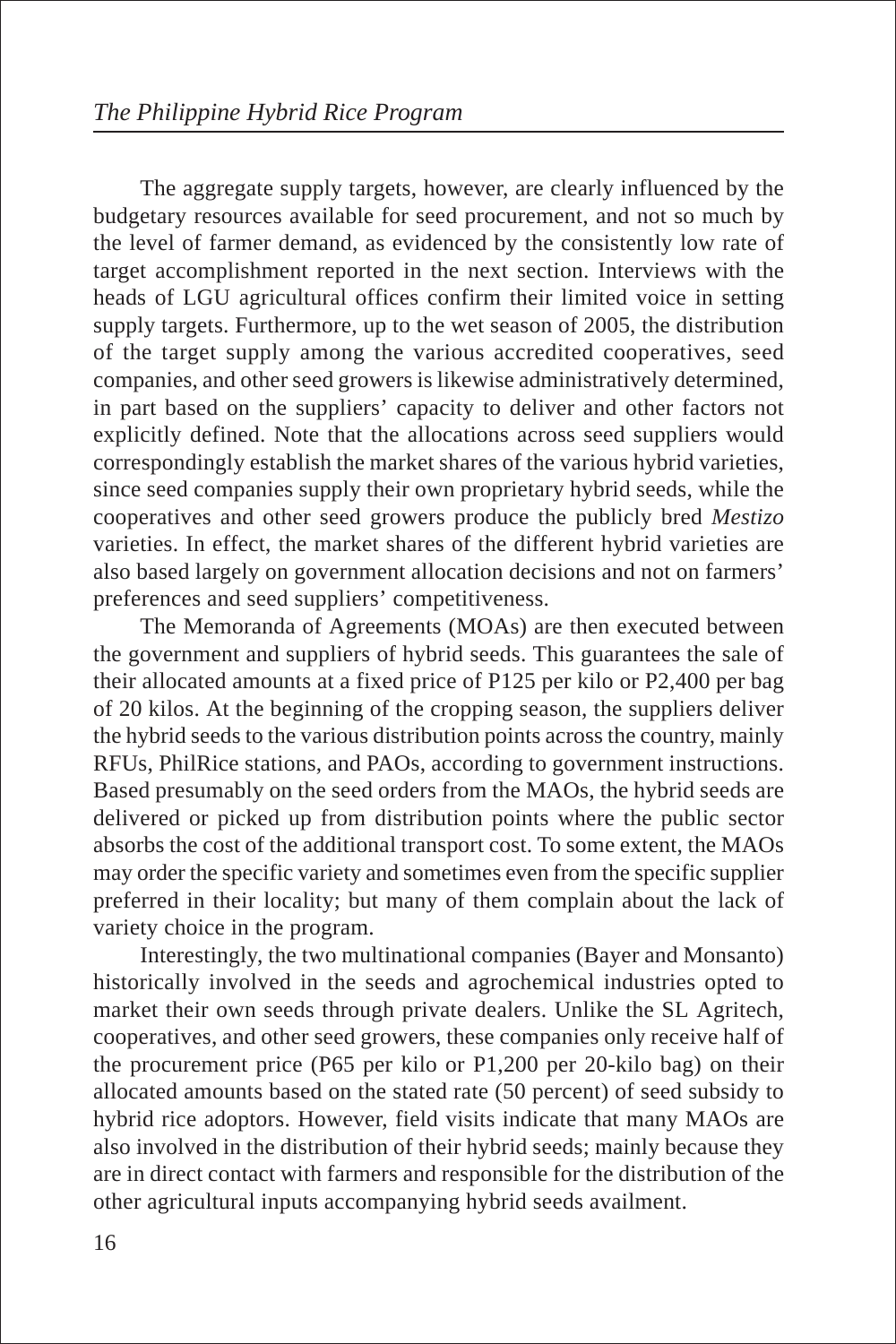Starting 2005 dry season, the system of seed subsidy and distribution was changed. Instead of procuring the hybrid seeds, the government simply guaranteed the seed suppliers a certain portion of the selling price, while the remainder is to be collected from farmers. The "guaranteed" price was officially lowered to P87.50 per kilo or P1750 per 20-kilo bag, and then this was reduced further to P65 per kilo or P1,300 per 20-kilo bag in the following 2005 wet season. In addition, suppliers are now required to market their seeds directly to farmers, or indirectly through private dealers or LGU units, eliminating the cost of additional transport, storage, and marketing risk previously shouldered by the government. Seed suppliers are then paid the guaranteed price only for the quantities sold according to the signed masterlist of farmers who availed of hybrid seeds (whether or not these were directly distributed by the LGU agricultural units) and attested by the heads of MAOs, PAOs, and RFUs.

The practice of executing MOAs between the government and individual seed companies or cooperatives that stipulate the specific amount of seeds that will be procured was stopped. But the government continued to set the target supply based on the budgetary allocation and distribute this to seed suppliers, effectively providing some assurance that the guaranteed price will be paid up to the allocated amounts as long as the necessary documentations are submitted. It should be pointed out that while the guaranteed price to seed suppliers was being reduced, the target supply or the budgetary allocation for seed subsidy was increasing.

Government payments to seed suppliers and selling price to farmers actually varied depending on the source of funds. For example, a month after the start of the 2005 dry season, the DA introduced a "rehabilitation program" in Regions 2, 3, and 5, to assist farmers who suffered from typhoons at the time of planting. Under this program which supported about 40 percent of seeds distributed in these regions in that season, the guaranteed price to seed suppliers was raised to P2,075 per 20-kilo bag, correspondingly lowering the selling price to farmers. In many cases, provincial or municipal governments as well as Congressmen have allocated their own DA/foreign grant funds, or Priority Development Assistance Funds to pay part or all of the cost of hybrid seeds that farmers are supposed to shoulder. In these cases, seed suppliers effectively received up to the original procurement price of P2,400 per 20-kilo bag.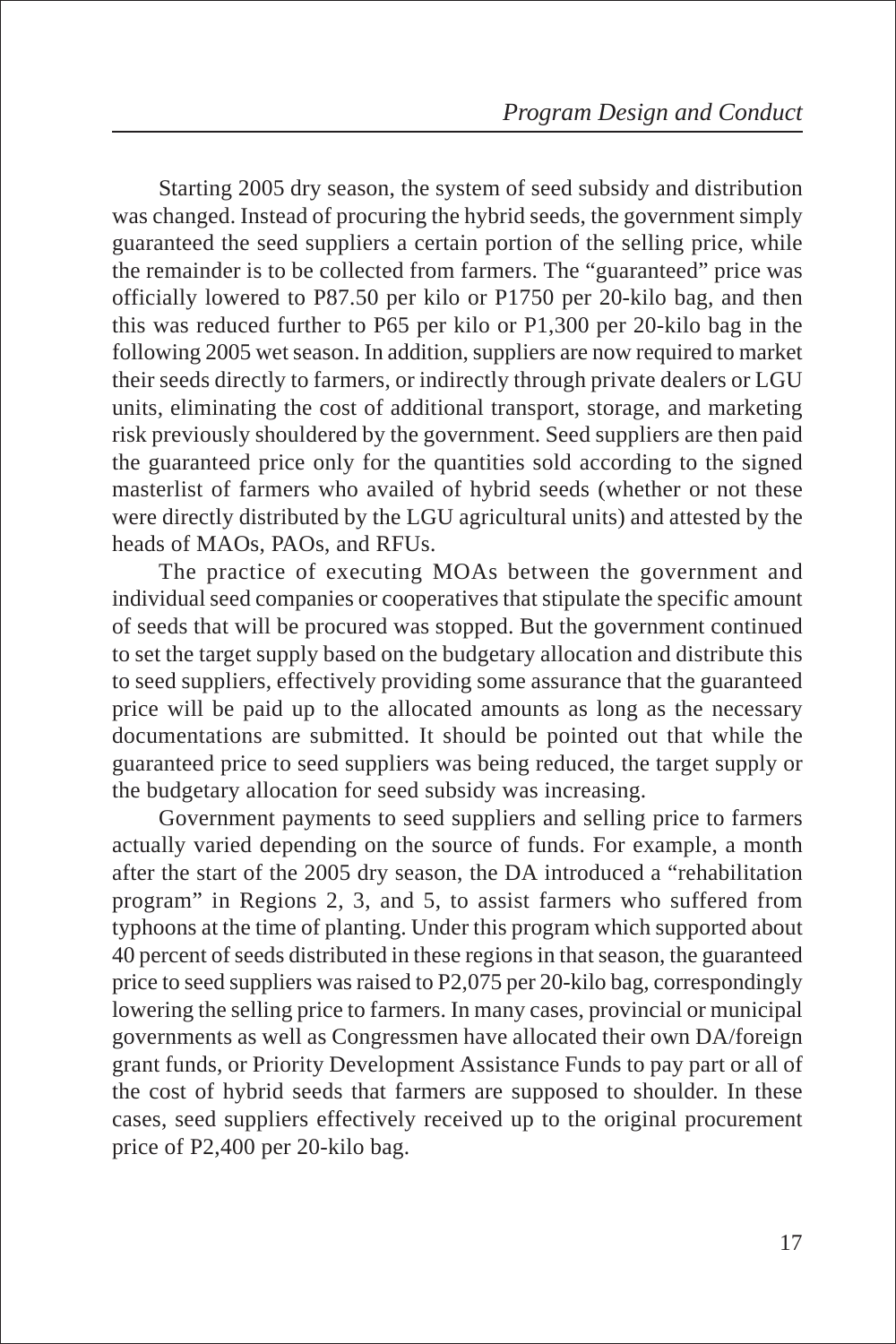## **Incentives for Farmers and LGU Staff**

Apart from training, techno-demo farms, and other extension activities, the selling price of hybrid seeds are heavily subsidized to induce farmers to grow hybrid rice. In addition, price discounts on chemical fertilizers, free distribution of various soil ameliorants and agricultural chemicals, and other incentives were linked to the availment of hybrid seeds. The LGU agricultural personnel involved in the hybrid seeds distribution to farmers were also granted P2,000 monthly allowance as incentives. However, these have been given only intermittently. Another incentive is in the form of a commission per bag of hybrid seeds distributed and/or paid for by the farmers.

## *Seed subsidies*

At the beginning of the program in 2001, the hybrid seeds were sold to farmers at 50 percent of the procurement price, i.e., at P1,200 per 20-kilo bag; half of the price to be paid in cash and the remainder after the harvest. When fully paid in cash, the price was lowered to P1,000 per bag. The MAOs deduct a commission of P200 per bag from the full payment by farmers. The net revenues collected from seed sales were remitted to PhilRice, which as a government corporation can retain its earnings and allocate these to further hybrid seed-related procurement, research, training, or for any other purpose approved by its Board of Trustees.

From the wet season of 2003 to the end of 2004, most hybrid seeds were distributed on a plant-now-pay-later scheme. Farmers pay the P1,200 only after harvest, even though the risk of nonrepayment is high as experienced in the collection of credit from hybrid seed sales in the previous seasons. The fact that this scheme was introduced suggests that farmers' demand for hybrid seeds was much less than expected; and more liberal terms were necessary to encourage wider adoption.

The government has not released any official data on repayment rates, but interviews from the LGUs and national levels clearly indicate very low collections from farmers at the end of each season. Penalties were not imposed against nonrepayment. Moreover, farmers were allowed to avail of new supply of hybrid seeds the following season on the same plan-now-pay-later scheme. Under this scheme, therefore, hybrid seeds were essentially being given free to farmers.

In the 2005 dry season, as the government reduced the guaranteed price to seed suppliers, the system of distribution and the official selling price of hybrid seeds were also changed. Suppliers now sell hybrid seeds directly to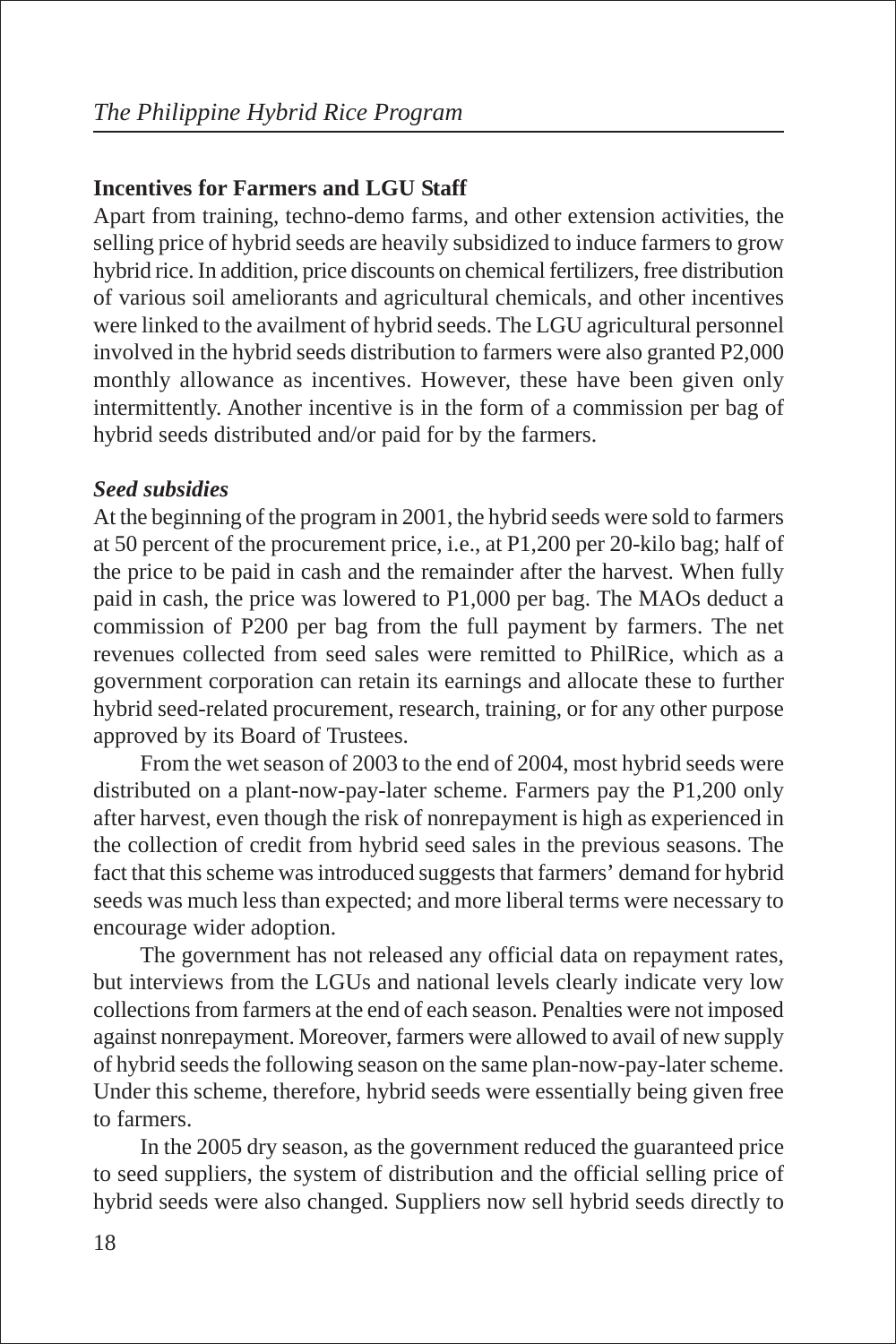farmers or indirectly through private dealers or LGU agricultural offices. For the publicly bred hybrid varieties (*Mestizo 1, 2,* or *3*), the selling price was pegged at P650 per 20-kilo bag to be paid in cash as the plant-now-pay-laterscheme was abolished. From the proceeds, the LGU agricultural units retain P100 per bag as commission, and the remainder remitted directly to seed suppliers. This price was further lowered to P350 per bag for hybrid seeds distributed later in the season under the "Rehabilitation Program." During the following wet season, the selling price was raised to P1,100 per 20-kilo bag.

Private companies selling proprietary varieties were allowed to set their own price and incentive payments to LGU staff. SL Agritech priced *SL8* at P1,200 per bag (P850 to be paid upon purchase and the remainder after harvest). Incentive payments to LGU staff were higher, ranging from P175 to more than P200 per bag. However, in early July, amidst the wet season planting, the company dropped its selling price to P550 per bag to reverse the slow rate of sales and minimize inventory carryover to the next season.

As mentioned in the previous section, the selling price to farmers also differed depending on the source of funding used to procure hybrid seeds or guarantee the minimum price received by suppliers. When LGUs or Congressional pork barrel funded the hybrid seeds, these were usually given free to farmers since the seed suppliers have already been paid the full procurement price, including what should have been paid by the farmers. There are no available data on the proportion of hybrid seeds funded from these sources, though rapid appraisal of LGU agricultural offices indicates that this is significant.

## *Other input subsidies*

Aside from the seed subsidies, a wide variety of additional incentives were granted to further induce farmers' adoption of hybrid rice. These range from cash prizes to top yielders to provision of different combinations of subsidized agricultural inputs across municipalities and provinces as presented in Table 5. This list is not exhaustive, but it is indicative of the extent and the instruments of additional incentives utilized by the government to promote hybrid rice adoption particularly in crop year 2003/2004.

Cash prizes, travel opportunities, and other benefits were given by the government or private companies to farmers who attain exceptionally high yields. Occasionally, barangays/municipalities which reach the targeted adoption rates were recognized and granted community prizes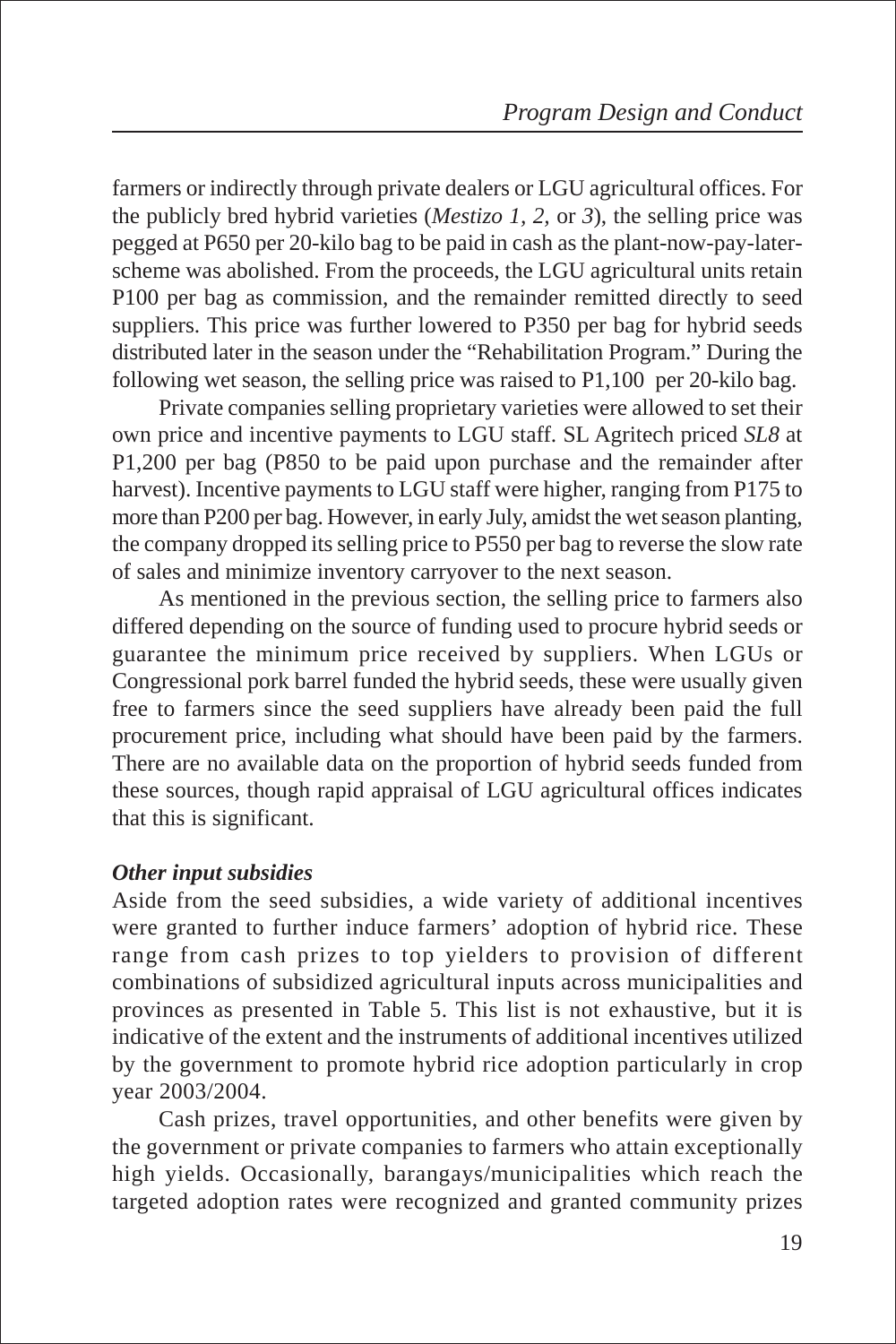such as solar dryers. In late 2003 and early 2004, nearly all hybrid rice growers were entitled to a P500 discount on chemical fertilizers for every bag of hybrid seeds availed and in a few municipalities the rates of subsidies were even higher. In addition, varying amounts and/or combinations of zinc sulfate, organic fertilizers, foliar fertilizer, and soil conditioners were distributed free for every bag of hybrid seeds obtained by farmers. Since hybrid rice is susceptible to bacterial leaf blight (BLB), farmers received one sachet of BLB Stopper for application during seedbed preparation as a preventive measure (and bigger amounts are sold through the RFU/LGU in case of actual BLB infestation). In the case of Region 2, another chemical, Kocide, was provided free to hybrid farmers who suffer from pest and disease infestation. These additional incentives effectively paid farmers an equivalent of about P1,000 per bag just to grow hybrids, even though most of them did not even have to pay for the hybrid seeds itself under the plant-now-pay-later scheme or when LGU and Congressional pork barrel funds were used to supplement payments to seed suppliers.

## **Problems in Program Design and Conduct**

There are at least six major problems in the program's design which raised government cost, induced inefficiencies in resource allocation, and promoted corruption.

## *Government performing private sector roles*

The government performed functions that are properly private sector roles. Total supply of hybrid seeds, market shares of various suppliers and hybrid varieties, distribution of supply across major locations, and the procurement and selling prices of hybrid seeds were largely determined by the government and not by market competition among seed suppliers and rice farmers as they respond to real demand and supply factors. As a result, the area planted was consistently below targets and also significantly lower than the equivalent of the seeds procured or paid a guaranteed price by the government. Farmers frequently complained about late deliveries, poor quality of seeds, and lack of variety choice. Carryover inventories of hybrid seeds across seasons were large. Given their bulky and perishable nature, the costs of additional transport, storage, and wastage shouldered by the government were consequently high. Moreover, opportunities for rent seeking (or corruption) were created.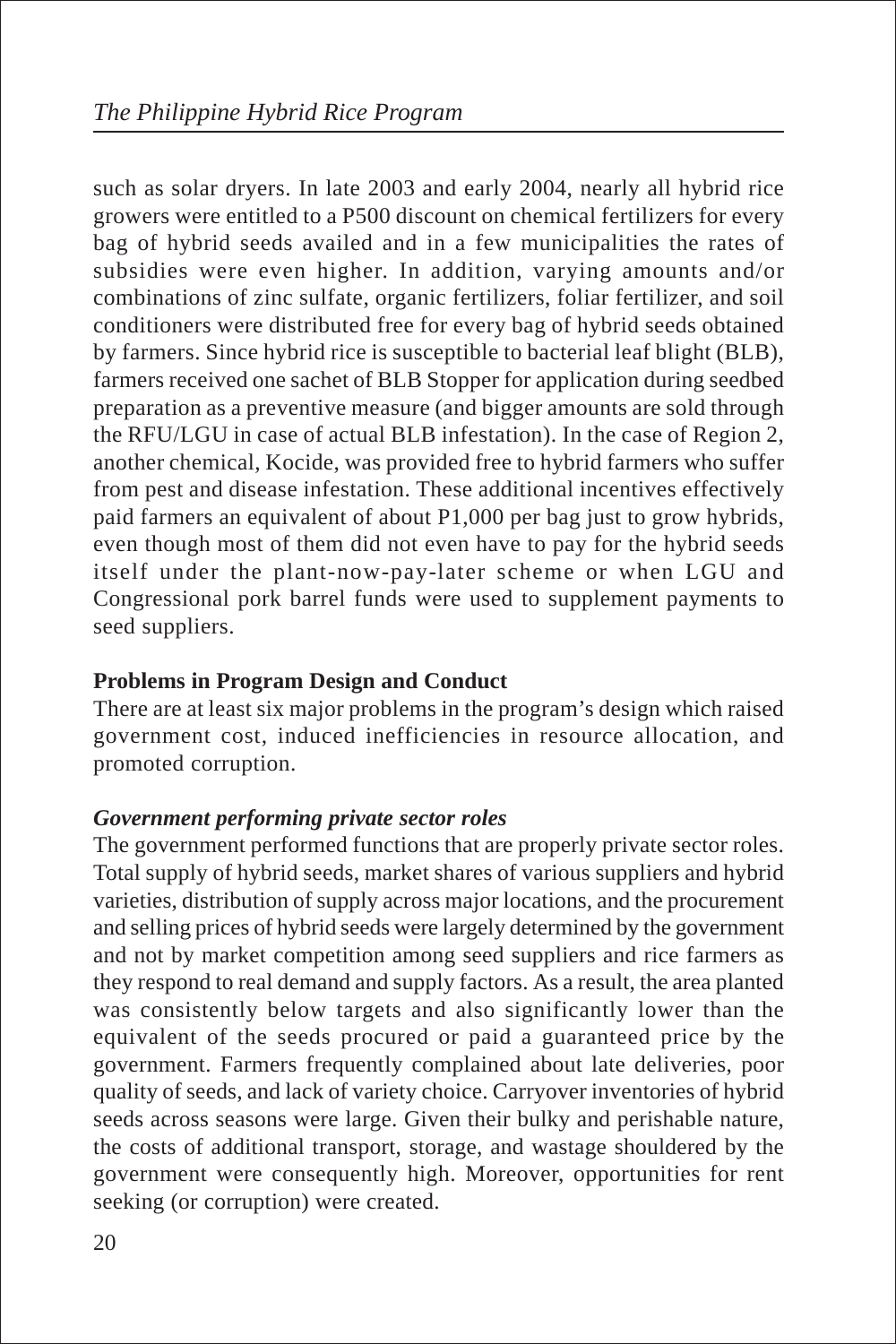# *Anomalies in seed payments*

It had been very difficult to ensure that the government pays the procurement or guaranteed price only on hybrid seeds that farmers actually bought and planted, particularly after 2004. Prior to 2005, procurement payments were made upon submission of audited delivery receipts from any of the distribution points (RFU, LGU agricultural unit, or PhilRice). However, during the 2002/ 2003 crop year, the equivalent quantity of seeds required for the reported area planted to hybrid rice was about 25 percent lower than the quantities of hybrid seeds actually procured.<sup>6</sup> Evidently, some payments were made before the conduct of audit procedures. These payments have included, in part, the poor quality seeds delivered at distribution points but were either returned by farmers or remained undistributed. The difference may also have reflected significant rates of seed wastage caused by the high levels of carryover inventory and their inefficient handling and storage at government locations not equipped to handle the task of seed distribution.

Under the new system, anomalies in seed payments are likely even greater. While it is relatively easy to produce signed masterlists of farmer beneficiaries authenticated by the heads of the concerned MAOs, PAOs, and RFUs, the cost of proper auditing at the farm level is prohibitive. Not surprisingly, allegations are widespread that seed suppliers have received the government support or guaranteed price despite irregularities such as padding of seed sales, distribution of poor quality seeds, and so forth. The difference between the quantities of hybrid seeds actually planted and those paid for by the government would likely be greater under this system, especially in the 2005 dry season when little systematic audit procedures were in place. Although the number of bags of hybrid seeds subsidized by the government in recent years have not been made public, the fact that independent estimate of percentage of area planted to hybrid rice by the Bureau of Agricultural Statistics (BAS) is only about half the figure reported by the HRCP as shown in the subsequent section, clearly indicates serious problems in controlling anomalies in seed payments.

Ensuring that revenues collected from farmers are fully remitted to the government or to the seed suppliers has been equally problematic. Prior to 2005, the MAOs were accountable for remitting the payments for hybrid

<sup>6</sup> This is based on comparison of the number of bags of hybrid seeds distributed as reported by the HRCP and the number of bags paid for by the government through PhilRice.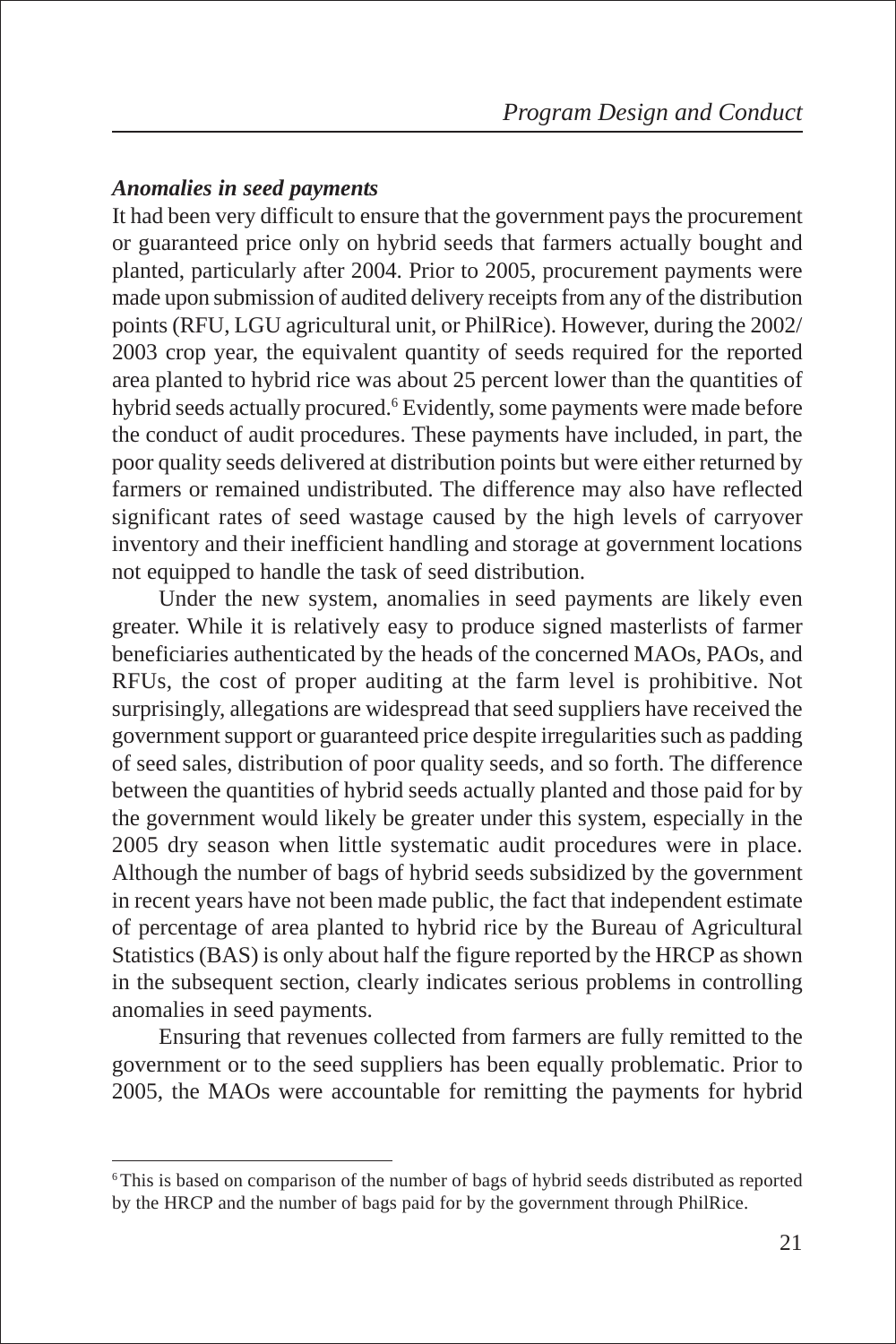seeds purchased by farmers to PhilRice. Because the seeds were mostly distributed on a plant-now-pay-later (and on a partial credit basis in 2001 and 2002), it was not easy to determine whether and to what extent the apparently low repayment rate was due to nonpayment of farmers or the nonremittance of payments by the MAOs.7

Since 2005 dry season, it has become even more difficult to monitor the actual payments of farmers for the hybrid seeds and the revenues from sales now remitted directly to seed suppliers. Informal interviews with various seed suppliers reveal that many MAOs have either not remitted or only partially remitted the expected revenues from seed sales to farmers. This may be due, as before, to the nonpayment by farmers or the nonremittance of payments by the MAOs.

Seed growers who are able to produce at least 0.8 ton per hectare may still remain in business despite low collections from farmers because the guarantee price remain relatively high, especially for those who benefit from additional funds from LGUs or Congressional pork barrel. At the same time, seed suppliers will not strongly complain against any anomalous practice such as bias in promoting specific hybrid varieties, delayed, or nonremittance of seed payments. This is because of the fear that agricultural officials may not distribute their seeds to farmers nor endorse the masterlist of farmers directly purchasing from the seed growers or private dealers.

# *Regulatory functions compromised*

The government's critical regulatory functions with respect to varietal release and seed quality were frequently compromised in the conduct of the program. A number of new hybrids were procured and distributed even without passing the standard criteria of the National Seed Industry Council (NSIC). This happened in the case of *Jin You* imported from China that were distributed only after a few trials and the three new hybrid rice varieties (*Magilas, Bigante,* and *SL8*) granted temporary accreditation in 2002/2003 after failing to meet the standard criteria for NSIC approval just so these varieties can be administratively eligible for government procurement and distribution. Not surprisingly, *Jin You* and *Magilas* turned out to be highly susceptible to diseases in the farmers' fields and had to be withdrawn from the market. In

<sup>&</sup>lt;sup>7</sup> One well-known case occurred in a Bulacan municipality where collections from farmers for several bags of *Bigante* were not remitted to the seed company.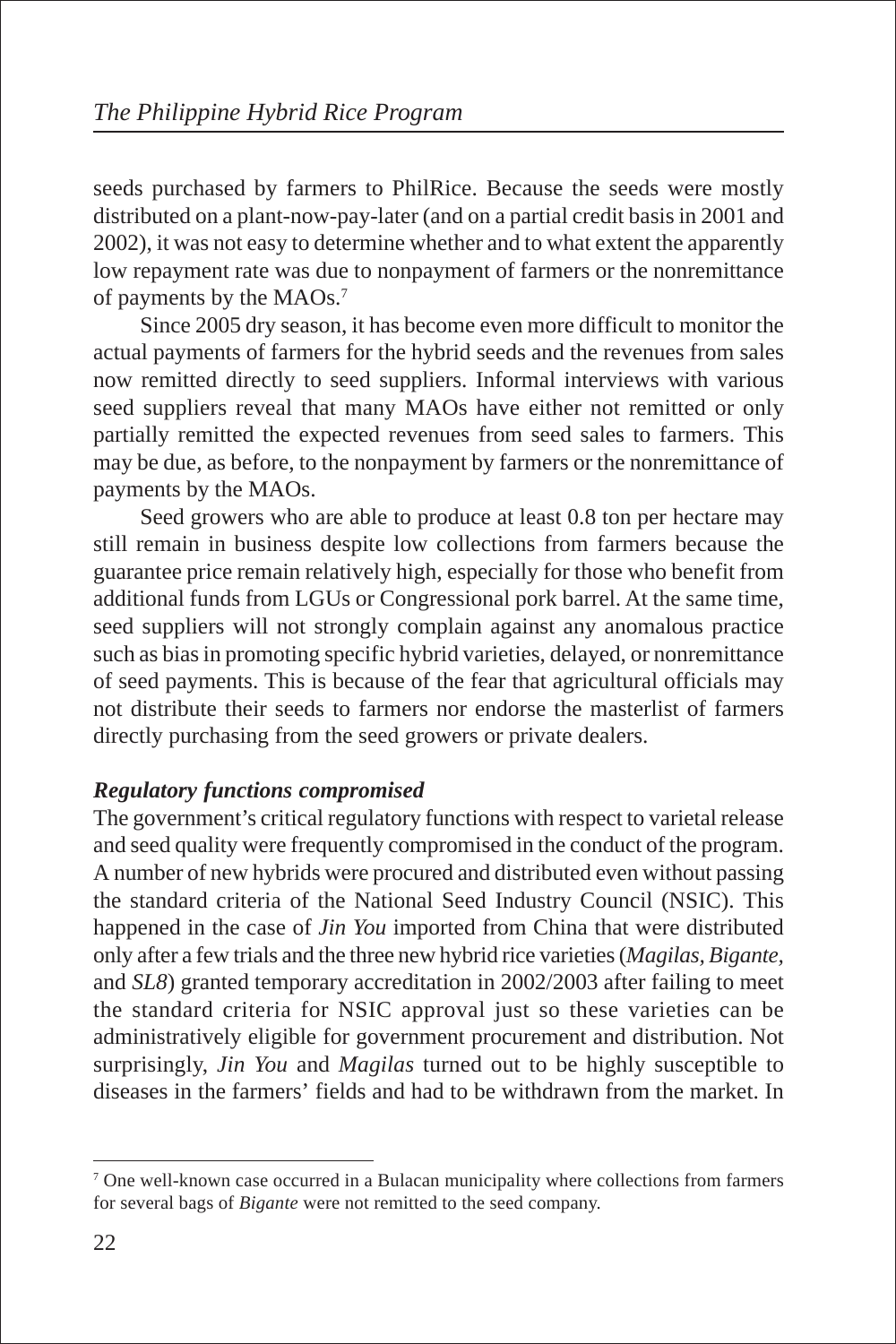mid-2004, *Bigante* and *SL8* were formally approved by the NSIC for distribution in specified locations. Yet these varieties are being subsidized even outside the recommended areas.

The incidence of poor quality seeds (low germination rate, high impurities, etc.) being delivered to LGUs, planted by farmers, and paid for by the government has been pervasive.<sup>8</sup> Presumably, defective seeds are to be replaced by the supplier. But, replacement often came too late for the current crop and some of them were paid for by the government before auditing procedures were completed. Even if some cost of poor quality seeds were shouldered by the suppliers, the additional cost incurred by the government in addressing this problem and the production foregone by the farmers when poor quality seeds have to be returned and replaced, or have already been planted can be quite substantial.

It may be argued that the program should have allocated sufficient budgetary resources for adequate field inspection and laboratory analysis, as well as imposed the necessary penalties against delivery of poor quality seeds. Whereas the cost of effectively regulating seed quality may be reasonable for the relatively small amounts of marketed seeds of inbred varieties, it would be prohibitively high in the scale needed for hybrid varieties. For hybrid seeds of corn and other crops marketed by the private sector, self-regulation has been the norm since seed companies protect their market shares by ensuring high quality of their seeds. In the case of hybrid rice, most seeds are sold to the government than directly to farmers. Thus, hybrid seed suppliers have little incentive to self-regulate even after 2004, because the government has continued to pay for a high proportion of the price of hybrid seeds.

Except for the production risk faced by seed growers, all the costs of risk were borne by the government (e.g., failure to sell all procured seeds and

<sup>8</sup> For example, in Davao del Sur during the 2004 dry season, only 50 out of the 300 bags of *SL8* delivered to the province without necessary inspection tags were planted by farmers because of poor germination rate, a common problem elsewhere at that time. Apparently, *SL8* requires a different process of seedbed preparation; but the supplier was not penalized for failing to inform the farmers about the appropriate method when the new variety was first introduced. In the same season, 100 out of the 400 bags of *Mestizo 1* hybrids delivered in a municipality of Pampanga were also defective and post audit procedures revealed that these have been paid by the government. In the wet season of 2004, uneven stands of *Mestizo 3* due to seed impurities were prevalent in a number of municipalities in Isabela. As recent as the dry season of 2005, 500 bags of *SL8* delivered in a municipality of Nueva Ecija were returned due to poor germination rates.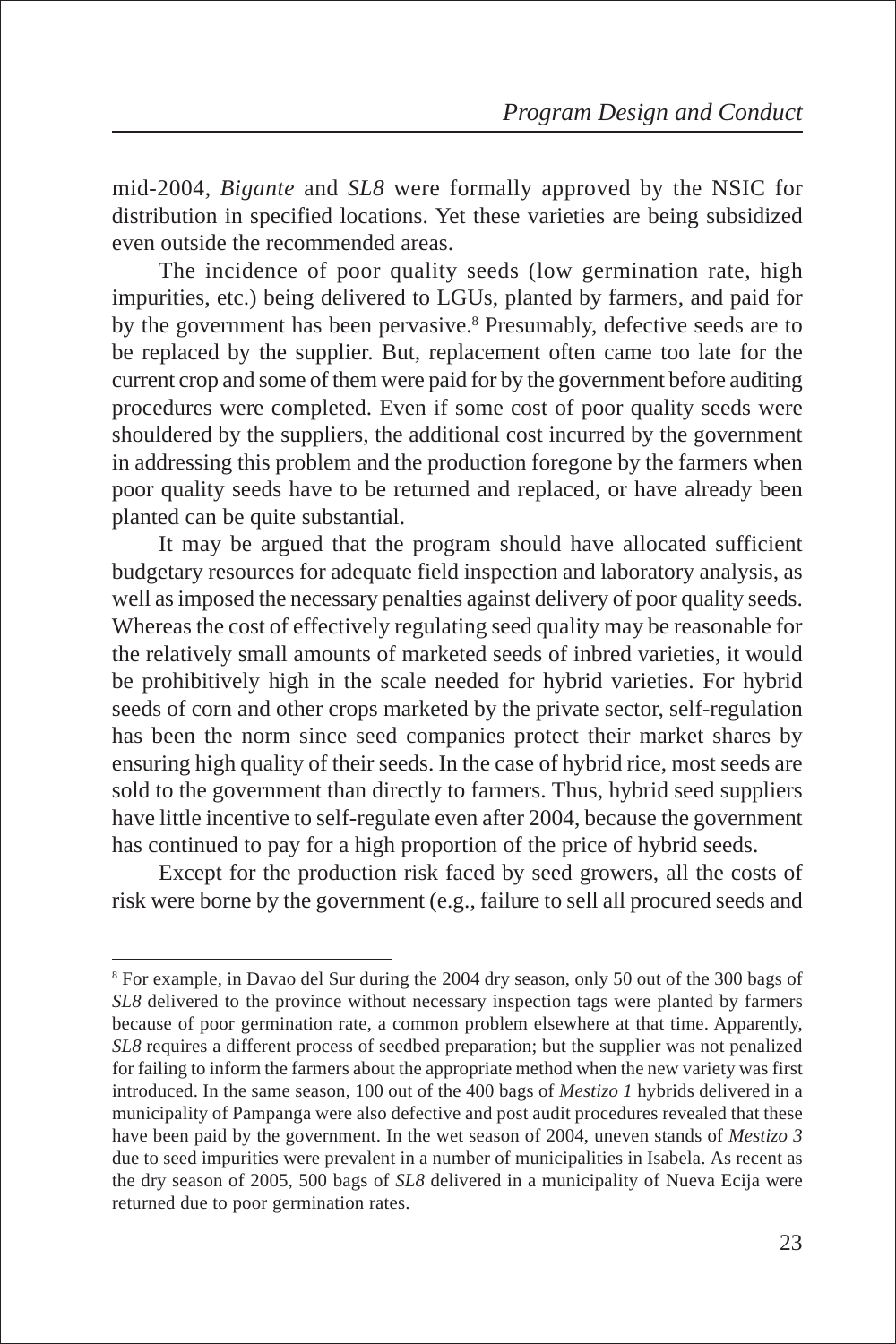poor quality of seeds) and by the farmers (e.g., poor quality seeds, low yield, insect and disease problems, and others). While the shift in seed policy from government procurement to gradually transferring marketing functions and reducing price guarantee to seed suppliers are steps in the right direction, the problem of poor quality seeds continued to be widespread.

# *Questionable rationale of input subsidies*

Subsidies on agricultural inputs listed in Table 5 cannot be justified on efficiency nor equity grounds. These inputs are private and not public goods in nature. Their free distribution will lead to misallocation of resources. The

|                    | Case 1ª          | Case $2^c$              | Case 3                | Case 4           | Case 5             | Case 6                                                                                       | Case 7   | Case 8   |
|--------------------|------------------|-------------------------|-----------------------|------------------|--------------------|----------------------------------------------------------------------------------------------|----------|----------|
| Fertilizers        |                  |                         |                       |                  |                    |                                                                                              |          |          |
| Inorganic          | P <sub>500</sub> | P <sub>500</sub>        | 1 bag                 | P <sub>500</sub> | Buy 1, take 2 P500 |                                                                                              | 2 bags   |          |
|                    | discount         | discount                | (P700)                | discount         | (P700)             | discount                                                                                     | (P1400)  |          |
| Organic            |                  |                         |                       |                  |                    | $2 - 4$ bags                                                                                 |          | 8 bags   |
|                    |                  |                         |                       |                  |                    | ( P600)                                                                                      |          | (P1400)  |
| Zinc               | 10-15 kg         | $\blacksquare$          | 3 kg                  | 5kg              |                    |                                                                                              |          |          |
| Sulphate           | (P375)           |                         | (P125)                | (P125)           |                    |                                                                                              |          |          |
| Foliar             |                  |                         |                       |                  |                    | $1-2$ bottles <sup>d</sup>                                                                   |          |          |
|                    |                  |                         |                       |                  |                    | (P900)                                                                                       |          |          |
| Soil               |                  |                         | $1-3$ kg <sup>d</sup> | $1-3$ kg $c$     | $1-3$ kg           | $1-3$ kg $c$                                                                                 |          |          |
| conditioner        |                  |                         | (P175)                | (P175)           | (P175)             | (P175)                                                                                       |          |          |
| Chemicals          |                  |                         |                       |                  |                    |                                                                                              |          |          |
| <b>BLB</b> Stopper |                  | 1 sachet                | 1 sachet              | 1 sachet         | 1 sachet           | 1 sachet                                                                                     | 1 sachet | 1 sachet |
|                    |                  | (P80)                   | (P80)                 | (P80)            | (P80)              | (P80)                                                                                        | (P80)    | (P80)    |
| Kocide             | 1 bottle         |                         |                       |                  |                    |                                                                                              |          |          |
|                    | (P300) b         |                         |                       |                  |                    |                                                                                              |          |          |
| <b>Others</b>      |                  |                         |                       |                  |                    |                                                                                              |          |          |
|                    |                  | Multipurpose pavement / |                       |                  |                    |                                                                                              |          |          |
|                    |                  | 200 bags distributed    |                       |                  |                    |                                                                                              |          |          |
|                    |                  |                         |                       |                  |                    | Cash prizes to top yielders (farmers) and top adoption rates (municipalities)--------------- |          |          |

**Table 5. Sample of different combinations of additional incentives provided to farmers per bag of hybrid seeds availed, dry and wet season, 2004**

a Incentives in Region II during dry and wet seasons of 2004.

**b Provided to those affected by bacterial leaf blight. Initial allocation to 20 percent of planted area to hybrid rice.** 

<sup>c</sup> Commonly found in Mindanao, Kalinga, and other areas.

<sup>d</sup> Observed in some municipalities (e.g., those in Leyte and Bataan).

Source: Survey of Municipal Agricultural Offices.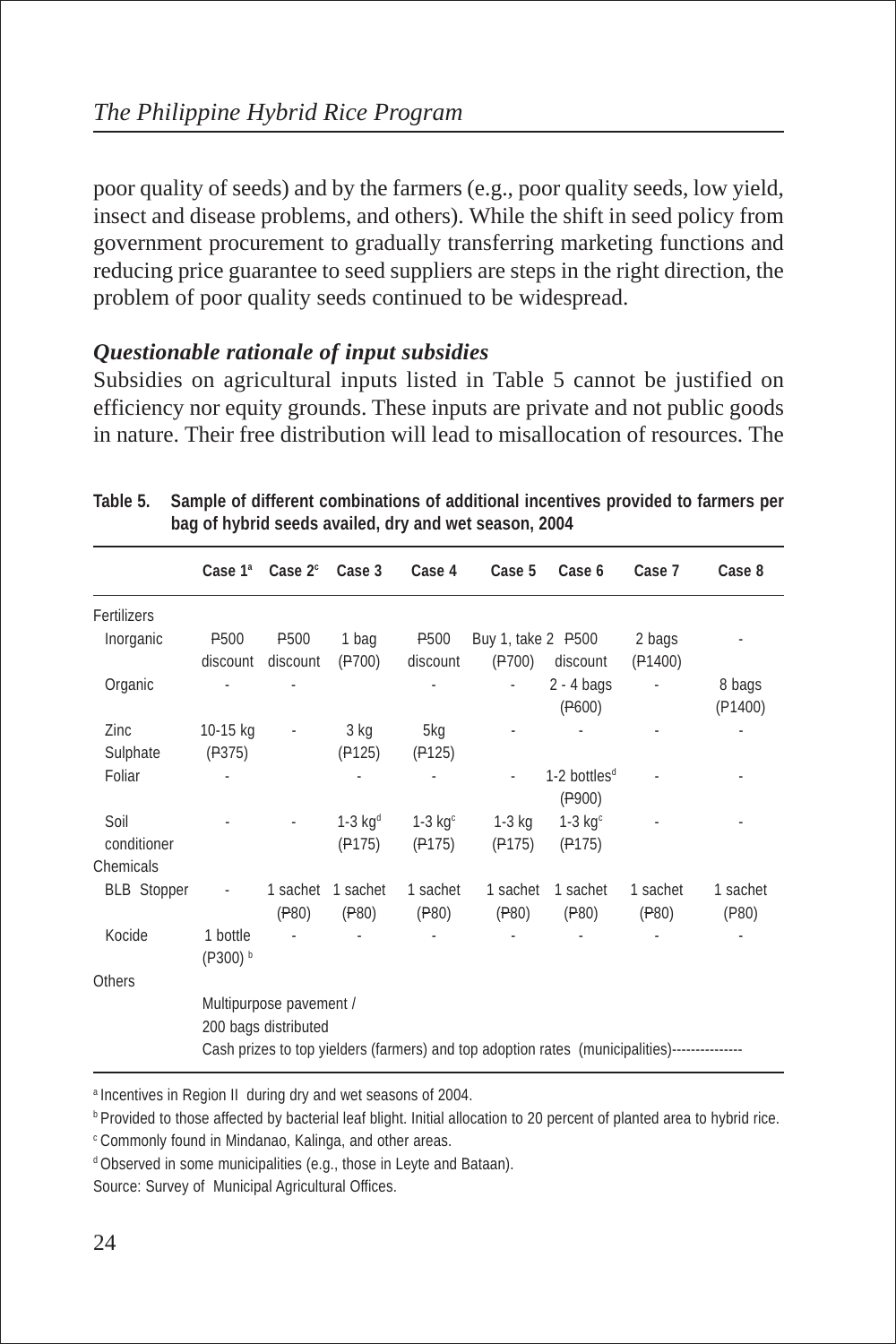appropriate public sector role for these agricultural inputs, if any, is the conduct of research on proper methods and rates of input application, technology demonstrations, training, and other extension activities. Subsidizing any cost of learning that may be warranted at the initial stages of technology introduction, however, does not apply to chemical and organic fertilizers which have long been known to rice farmers.

Among soil management-related inputs, promoting and subsidizing the use of foliar fertilizers and soil conditioners on rice are highly questionable on scientific and economic grounds. Foliar fertilizer is usually recommended for broad leaf plants such as fruits and vegetables, but not for crops with a low leaf area index such as rice because most of the nutrients from its application drop to the ground. For rice, it is more economical to apply ordinary chemical fertilizers directly on the soil rather than to use foliars which are much more costly per nutrient content. Likewise, the application of soil conditioners to increase the water-holding capacity of the soils is obviously unnecessary for irrigated and favorable rainfed areas where rice is grown on flooded conditions.

Many rice areas have been found to be zinc deficient, and at least in Region 2 results of soil tests were supposed to screen potential beneficiaries for the free distribution of zinc sulphate. The issue is why such subsidy was granted only to hybrid rice adoptors, and not to farms with the greatest deficiency, nor perhaps to the poorest among them. Similarly, why were the funds for the rehabilitation program during the dry season of 2005 allocated only to hybrid rice adoptors, and not shared equally among typhoon victims regardless of variety choice? Or if funds were limited, why was priority not conferred on the poorer farmers?

Scientific studies have convincingly shown that bacterial leaf blight (BLB) cannot be economically, nor effectively controlled by pesticide application (Mew and Vera Cruz 2001). Hence, Farmers Field Schools nationwide teach farmers to adopt BLB-resistant varieties as the most effective and environmentally safe method of preventing the onset of that disease based on integrated pest management (IPM) principles. Indeed, PhilRice posters (Appendix A) detailing control measures against BLB specifically warn farmers against the use of any kind of chemicals. Ironically, the HRCP promotes hybrid rice varieties that are often susceptible to BLB, and simultaneously encourages pesticides use by distributing these for free or facilitating their sale at government agricultural offices.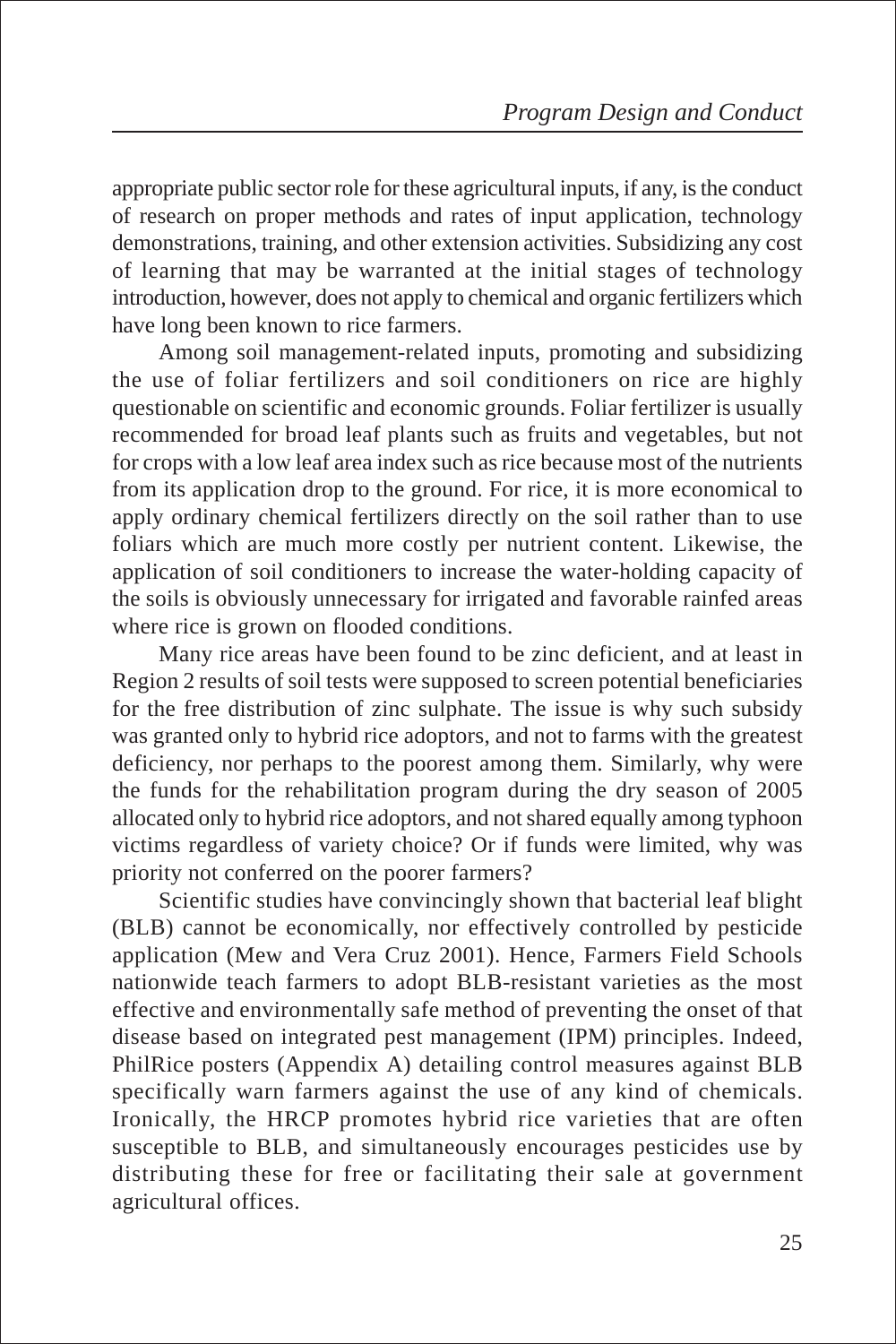It should be emphasized that most of these subsidies tend to benefit the wealthier rather than the poorer farmers. First of all, hybrid rice is adopted mainly by farmers in irrigated and favorable rainfed areas, with greater capacity to finance higher cash costs, and located in areas with more developed market infrastructure. Larger or politically influential farmers can avail of higher amounts of hybrid seeds, and accordingly receive more of the free agricultural inputs as incentive. Under the plant-now-and pay-later scheme, farmers did not even have to pay for the hybrid seeds to avail of the subsidies on fertilizers and other inputs. There is also no assurance that the subsidized fertilizers and other inputs are used solely on hybrid rice cultivation since larger farmers typically grow both hybrid and inbred varieties (BAS 2004).

Interestingly, most of the subsidized agricultural inputs were linked to hybrid seed distribution at the execution stage, but the planning of the seed subsidy program is clearly separate from the subsidies on other inputs. In fact, nowhere in the literature describing, monitoring, or evaluating the program and performance of hybrid rice had the existence of the subsidies on fertilizers and other agricultural inputs reported. Yet, interviews with LGU agricultural offices consistently mention the linkage of hybrid seed distribution with provision of other agricultural inputs. Whether and to what extent these additional incentives do reach the intended farmer beneficiaries is, of course, another question.

## *Effective cost of hybrid seeds much higher*

The effective cost of hybrid seeds procured and distributed by the government is much higher than the price directly paid to suppliers. Table 6 shows an estimate, prior to 2005, of the effective cost of the hybrid seeds per 20-kilo bag procured by the government from cooperatives and SL Agritech in comparison with Bayer which opted to market its hybrid seeds and simply receive half of the procurement price. Aside from the procurement cost of seeds, estimates of PhilRice's direct distribution cost, salaries of LGU personnel involved in the program, cost of inspection, and cost of seed wastage are added to the procurement cost of seeds to estimate the effective cost of government purchase and distribution of hybrid seeds from cooperatives and SL Agritech. This amounted to P5,100 per bag, which was much higher than the total cost of the privately produced and distributed hybrid seeds by Bayer Crop Science. The latter also received government subsidy, but only at P1,200 per bag. These are apart from the cost of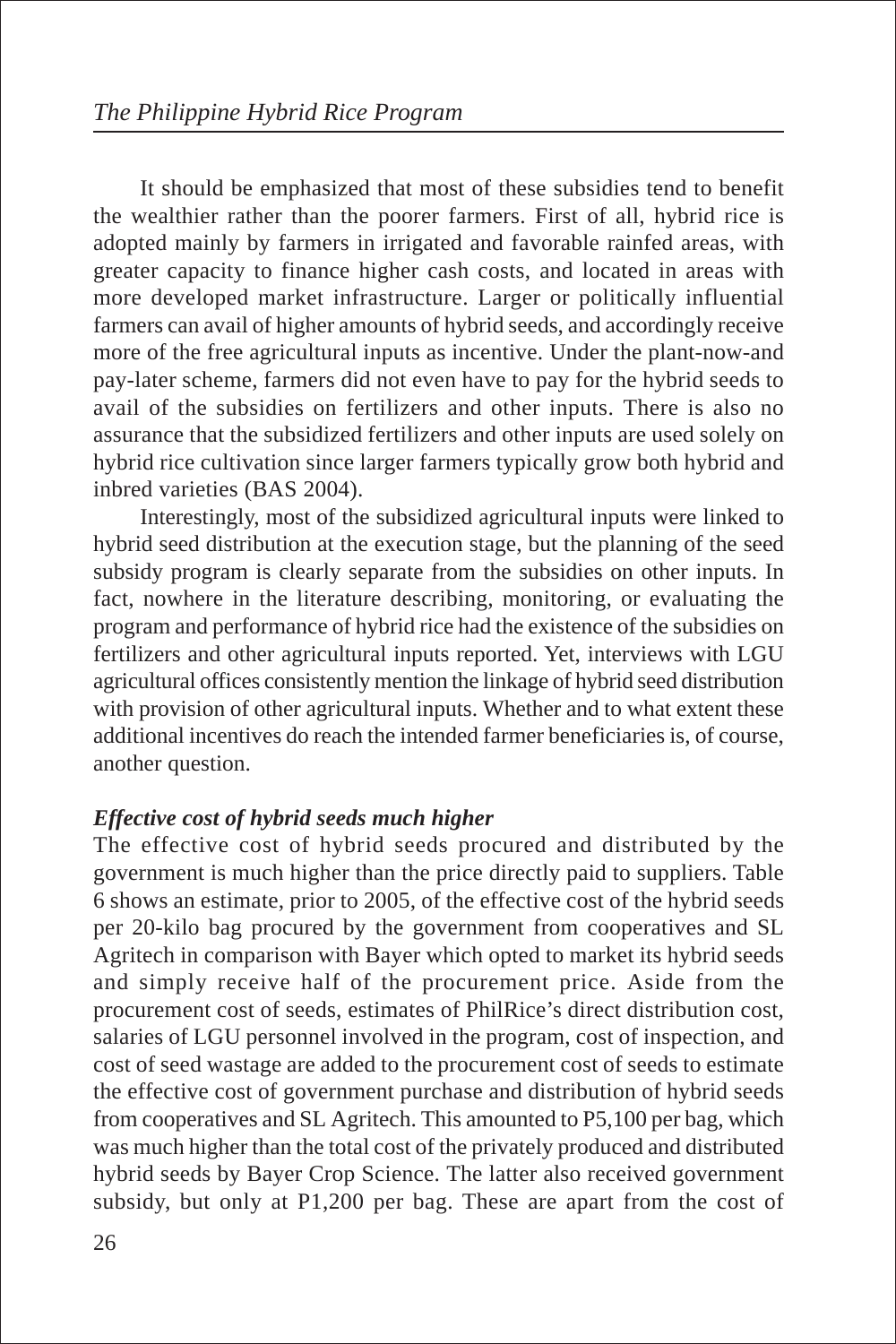|                                          | Cooperatives,<br><b>SL Agritech</b> | <b>Bayer</b> |
|------------------------------------------|-------------------------------------|--------------|
| Seed procurement /field production cost  | 2.400                               | 1,200        |
| Direct distribution cost of PhilRice     | 300 <sup>a</sup>                    |              |
| Distribution/promotion cost              | 1.500 <sup>b</sup>                  |              |
| Cost of inspection                       | 100                                 |              |
| Cost of wastage                          | 800 <sup>c</sup>                    |              |
| Subtotal                                 | 5,100                               | 1,200        |
| Other incentives (fertilizer and others) | 1.000 <sup>d</sup>                  | 1.000        |
| Total (excl R&D)                         | 6,100                               | 2,200        |

#### **Table 6. Effective cost of hybrid seeds distributed by the government excluding any amount collected from farmers prior to 2005 (P/20-kg bag)**

<sup>a</sup> Excludes salaries of personnel and other indirect cost of PhilRice involvement.

**b** Based on conservative assumption that 1200 agricultural technicians (ATs), (i.e, 2 ATs per municipality for a total of 600 municipalities) are involved in hybrid seed distribution.

<sup>c</sup> Assume 25 percent of hybrid seeds procured end up not being planted because of germination and purity problems based on difference between the quantities of seeds planted and procured mentioned.

<sup>d</sup> See Table 5 for details.

additional incentives which is conservatively estimated at P1,000 per bag of hybrid seeds distributed.

## *Excessive subsidies distort varietal choice of seed growers and farmers*

The government's singular focus on hybrid rice, accompanied by excessive subsidies, has distorted varietal choices of seed growers and farmers between inbreds and hybrids, as well as among hybrid varieties. Since 1994 when the first hybrid variety was introduced, 55 new inbred varieties have been approved for release by the NSIC in contrast to only eight hybrid varieties. From 1998 when the government first decided to institute a hybrid rice program, the NSIC has approved 27 new inbred varieties compared to only six hybrids. However, nearly all government extension and production support efforts were concentrated on hybrid rice, even though hybrid seeds are basically private goods whereas inbred seeds have public good characteristics that justify government involvement in their promotion, seed production, and distribution.

The structure of subsidies artificially raised profitability of hybrid seed production and rice cultivation vis-à-vis inbred varieties. Aside from direct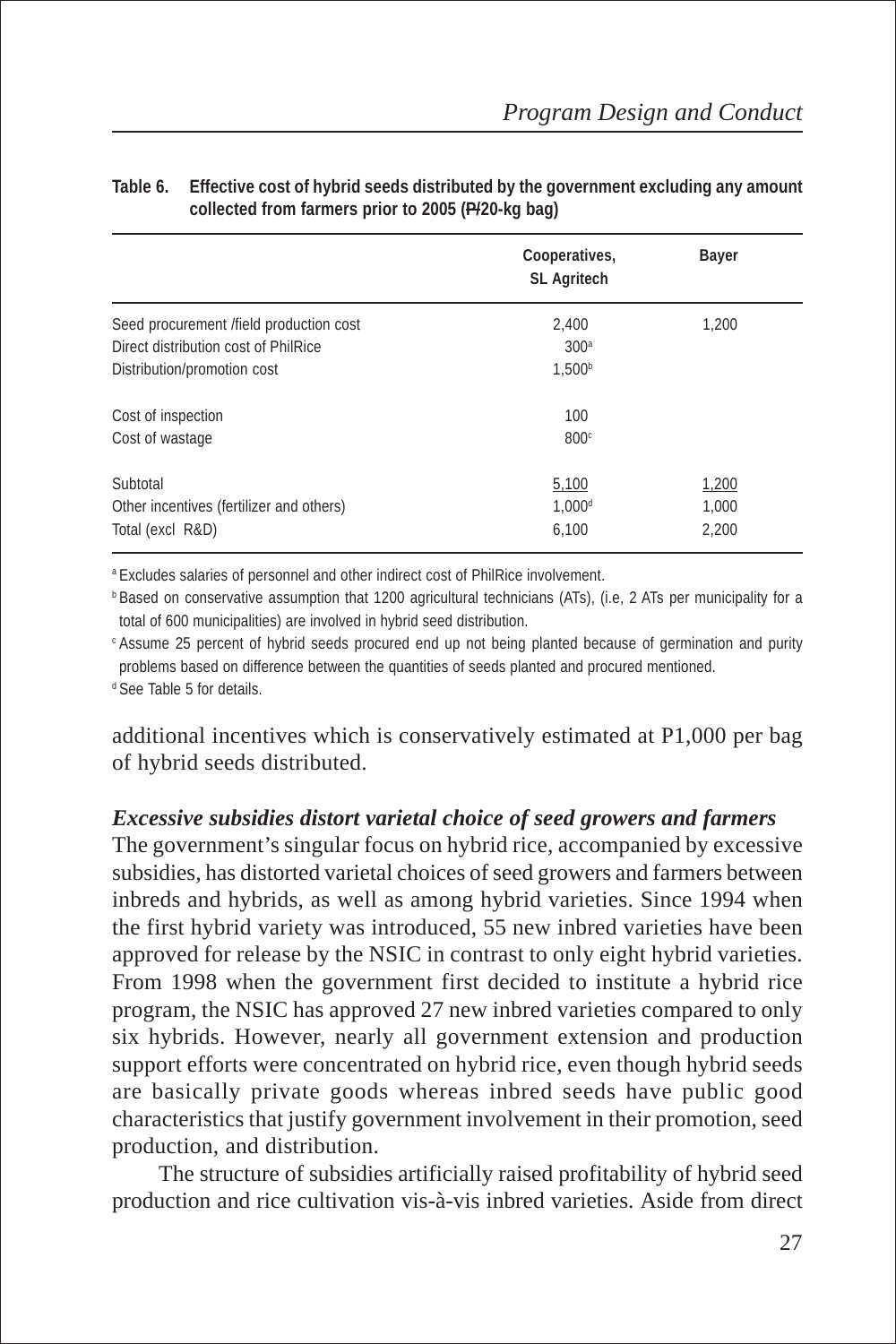subsidies at the initial stages of the program, the government guaranteed seed growers a price that will ensure the supply of hybrid seeds required to achieve target areas of the HRCP, regardless of farmers' level of demand. Despite the reduction in the guaranteed price starting the 2005 dry season, hybrid rice production and distribution has remained profitable to major seed suppliers obtaining relatively high yields. Without these excessive subsidies, production of new inbred varieties would have been greater and their market price lower, increasing farmers' adoption of new and more profitable inbreds.

By distributing hybrid seeds at less than the full cost of research, production, and distribution, farmers have been induced to plant hybrid seeds that may be less socially profitable than inbred varieties. Farmers' choice among different hybrid varieties has also been distorted, because availability of specific varieties at the local level has been determined largely by the national government's deployment strategy; rather than by market demand and supply factors. As the suppliers of hybrid seeds assumed more marketing functions since the 2005 dry season, the MAOs, PAOs, and RFUs began to have stronger influence on the local availability of specific varieties. Their choices, however, do not necessarily reflect those of the farmers. Instead, these are very likely influenced by the differential incentives provided by seed suppliers, not just in terms of official commissions, but gifts in kind, travel grants, and other forms of rents. Under the current system, seed suppliers have become highly dependent on the cooperation of officials in these offices. They have a major influence on what hybrid varieties to distribute in their respective localities as well as from which supplier to get. Furthermore, these officials have to sign the masterlists of farmers availing of hybrid seeds needed to collect the government price guarantee which accounts for a greater proportion of revenues from seed sales than payments of farmers.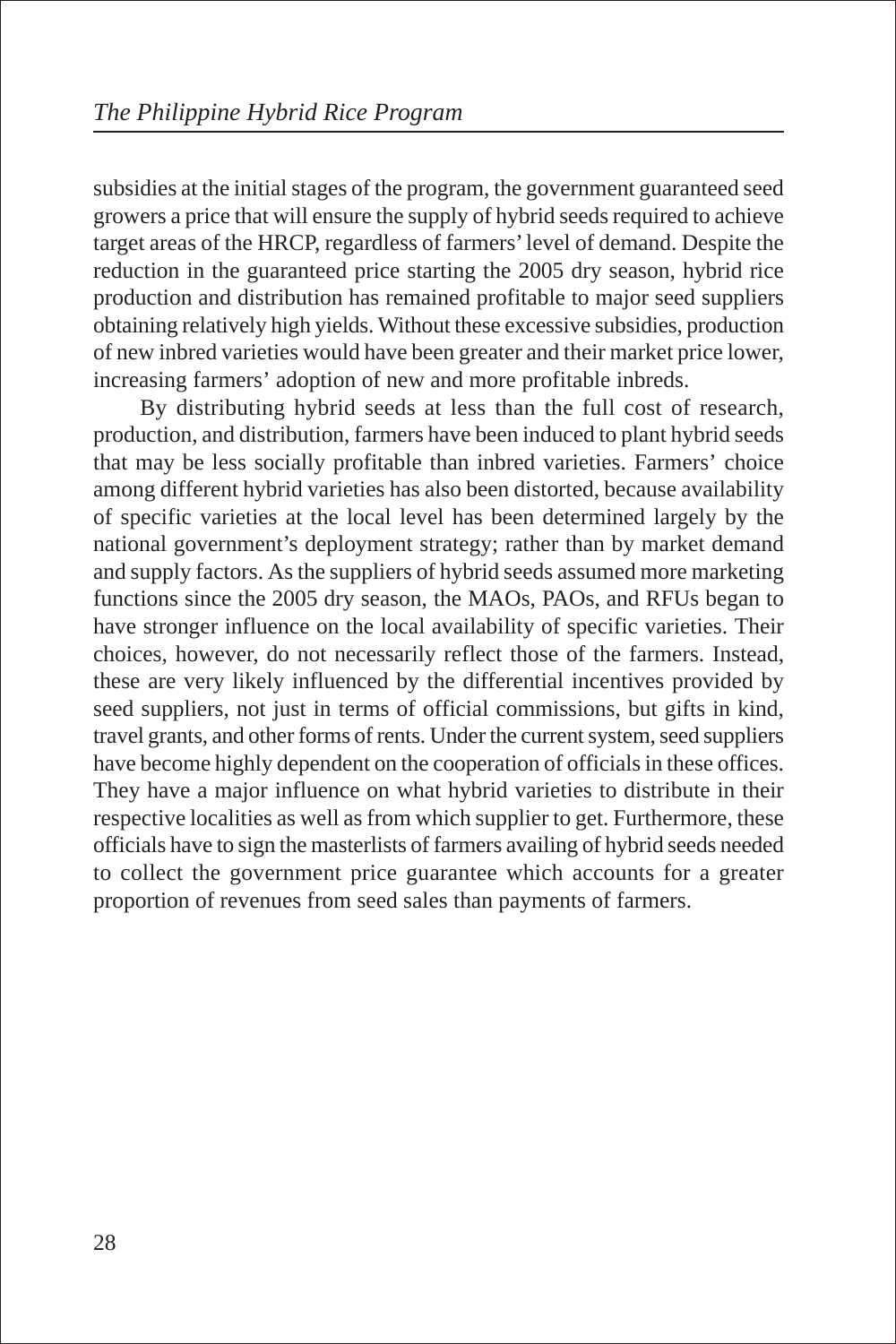# **Program Performance**

Hybrid rice adoption is generally better suited to irrigated and favorable rainfed lowland conditions, where yield advantage over inbred varieties may be expected to more than compensate for the higher cost of seeds and other inputs. It would be more profitable in areas with developed market infrastructure and among farmers with greater financial capability and education. This is because of the importance of marketing cost in the prices of hybrid seeds and other cash inputs and the management or knowledgeintensive nature of hybrid rice cultivation.

Hybrid rice is also expected to be more popular during the dry season when pest and disease problems are typically less, and cost of risks from typhoons and other harsh weather conditions are minimal. However, in many parts of Panay Island and Central Luzon, where direct seeding is commonly practiced especially in the dry season, the yield advantage of the transplanted hybrid rice would likely be less valuable than the benefits from the savings on labor cost, possibility of growing a second crop, and other advantages of a shorter cultivation period.

This section evaluates the performance of the program by analyzing the trends and patterns of hybrid rice adoption, examining whether and to what extent farmers have adopted hybrids on a sustained basis, and comparing yields and profitability of hybrids and inbred varieties at the farm level.

#### **Patterns of Hybrid Rice Adoption**

Until 2004, the only available estimates of area planted to hybrid rice are based on the field reports submitted by the MAOs to the Department of Agriculture (DA). These estimates are likely to be somewhat overstated. Many municipalities simply derive the area planted from the number of bags of hybrid seeds distributed. It was assumed these are all planted and farmers follow the recommended seeding rate of 20 kilos per hectare, even though several studies have already shown that farmers generally apply 10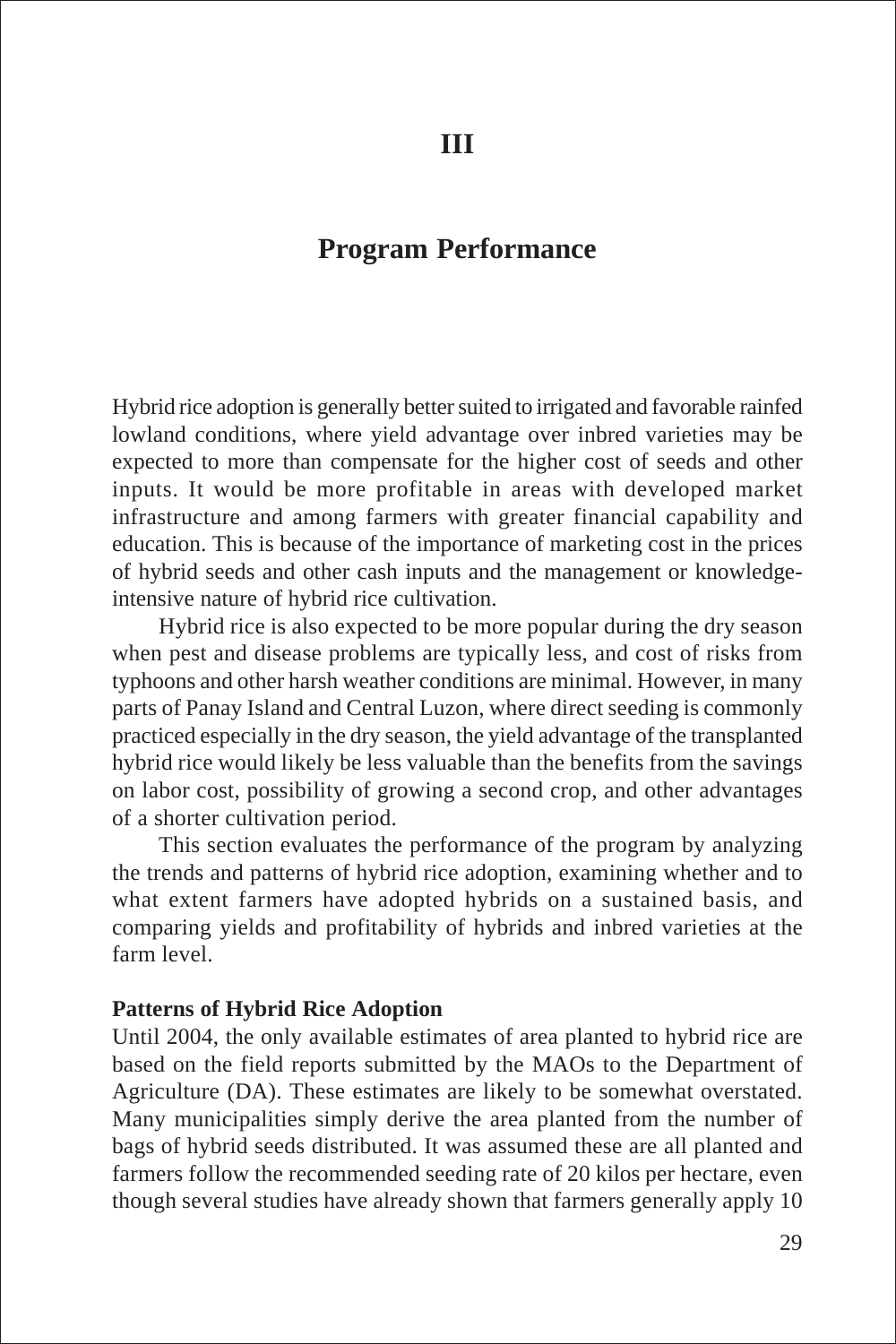to 20 percent higher seeding rates (BAS 2004; Sikap/Strive Foundation and PhilRice 2005). As discussed in the previous section, a significant amount of hybrid seeds reportedly distributed may not have been actually planted because of poor germination rates. Some farmers may have obtained several bags of seeds to benefit from the additional incentives such as fertilizers. Still, it cannot be assumed that these were all planted nor be paid under the plant-now-pay-later scheme.

# *National level*

Table 7 shows by season the target areas of the program, reported areas planted to hybrid rice, ratios of target accomplishment, and ratios of reported area planted to hybrids to the official estimates of total harvested area based on the Rice and Corn Production Survey (RCPS) of the Bureau of Agricultural Statistics (BAS). Starting 2005, the BAS began to estimate adoption rate of hybrid rice varieties from the RCS as shown by the figure in parenthesis for the dry season of that year.

 The target area increased sharply from 20,665 hectares in the 2001 wet season to more than 200,000 hectares in the 2005 wet season. Although the reported area planted has also been rising steadily over time, these have been consistently much below the target area, averaging only about 50 percent in the earlier seasons and climbing to about 70 percent more recently. This low accomplishment rate reflects the government's over optimism about the profit advantage of hybrids and confirms earlier observation that target areas were set not so much on the basis of perceived demand by farmers but on the size of the budgetary resources allocated to the program.

The limited demand for hybrid seeds by farmers is clearly revealed by comparing the reported area planted to hybrid varieties to total rice area. In 2004, when seed subsidies and additional incentives were at the highest, adoption rate reached only a low 5 percent. By that time, hybrid rice was already being promoted and heavily subsidized nationwide for at least six seasons. The apparent doubling of adoption rate to 11 percent in the 2005 dry season after the plant-now-pay-later scheme was abolished is highly doubtful. Padding of names and quantities of seeds in the masterlist of farmers was found to be widespread under the new system of seed subsidy and distribution while delivery of poor quality seeds continued to be a problem. In fact, the RCPS of the BAS found that the rate of hybrid rice adoption during that season was only about 5 percent, just half of the adoption rate estimated from the area planted reported by the HRCP.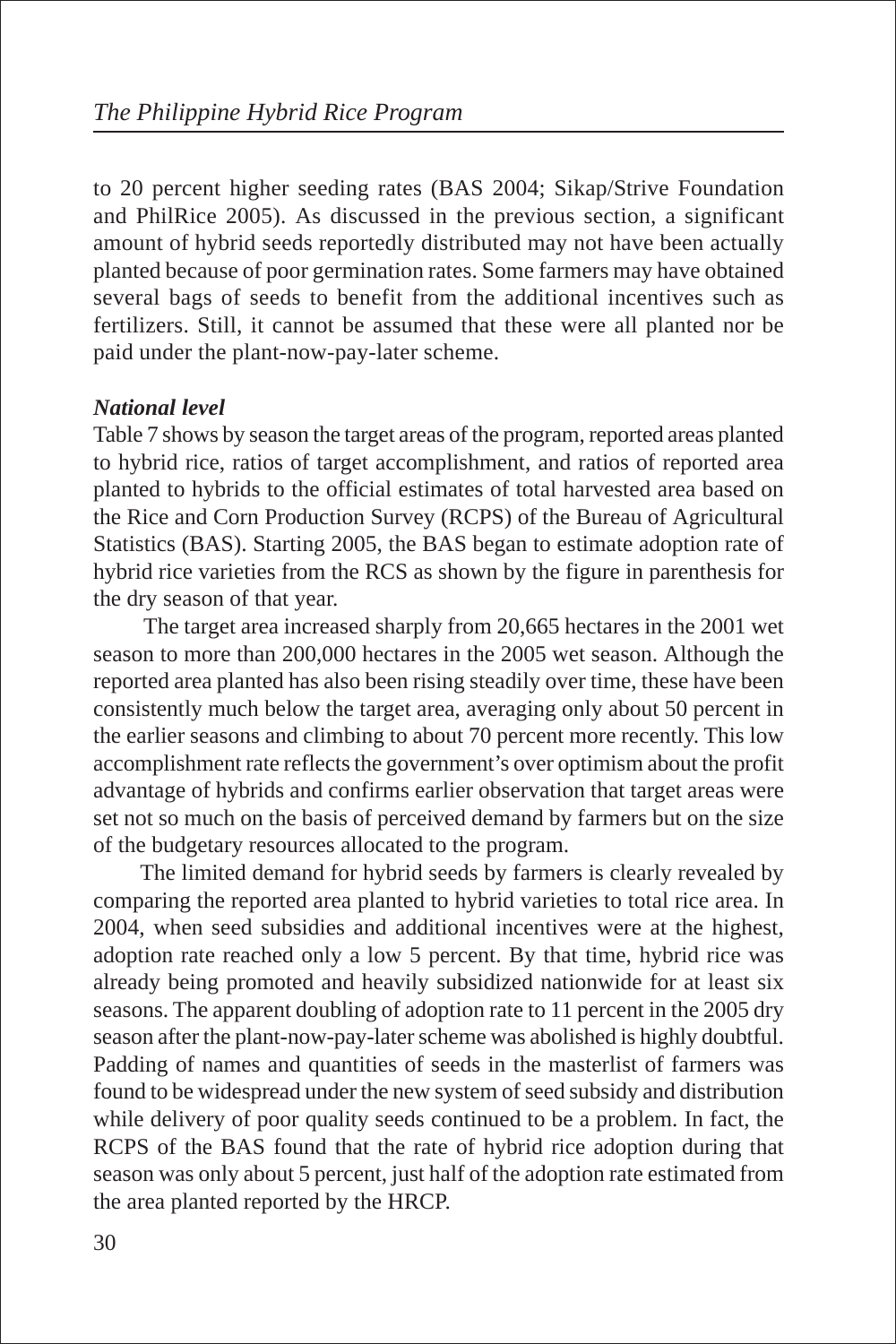|                              | Dry season               | Wet season |
|------------------------------|--------------------------|------------|
| Target area (has)            |                          |            |
| 2001                         |                          | 20,665     |
| 2002                         | 13,087                   | 31,699     |
| 2003                         | 49,629                   | 93,687     |
| 2004                         | 92,706                   | 182,625    |
| 2005                         | 251,060                  | 224,820    |
| Area planted to hybrid (has) |                          |            |
| 2001                         |                          | 5,472      |
| 2002                         | 7,078                    | 21,301     |
| 2003                         | 25,521                   | 54,691     |
| 2004                         | 77,982                   | 131,790    |
| 2005                         | 186,329                  | 138,709    |
| % of target area             |                          |            |
| 2001                         |                          | 26         |
| 2002                         | 54                       | 67         |
| 2003                         | 51                       | 58         |
| 2004                         | 84                       | 72         |
| 2005                         | 74                       | 62         |
| % of total rice area         |                          |            |
| 2001                         | $\overline{\phantom{a}}$ | 0.2        |
| 2002                         | 0.4                      | 0.9        |
| 2003                         | 1.6                      | 2.3        |
| 2004                         | 4.7                      | 5.5        |
| 2005                         | 10.9(5.0)                | 5.8        |

#### **Table 7. Target area of the Hybrid Rice Commercialization Program, area planted to hybrid rice, and percentage of area planted to target area and to total rice area**

Figure in parenthesis is estimated percentage of total rice area using hybrid seeds based on the first semester Rice and Corn Production Survey of the Bureau of Agricultural Statistics.

Sources: Target and planted area of hybrid rice (F1) from the Department of Agriculture.

Total rice area from the Bureau of Agricultural Statistics.

It is not surprising that the estimated adoption rate based on HRCP reports dropped to 5.8 percent the following wet season. This could be due to improved auditing procedures on the sales of hybrid seeds, but may also reflect a declining trend in adoption rate. It should be emphasized that all of the hybrid seeds distributed continue to be highly subsidized. Hence, area planted to hybrids expanded not so much due to rising demand of farmers, but to increases in the budgetary allocations for the seed subsidy and correspondingly to the target area of the program.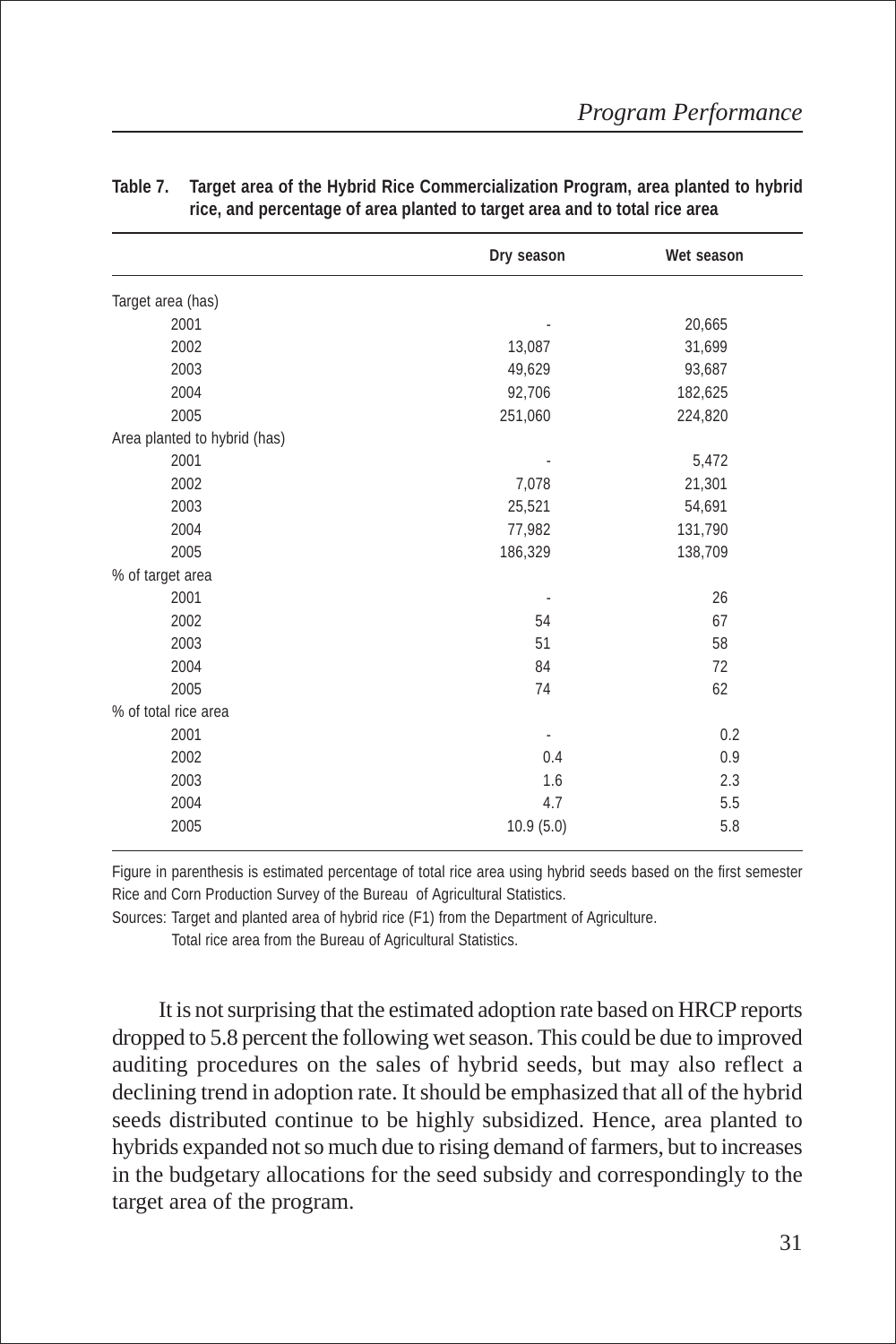# *Provincial level*

As mentioned earlier, adoption rate below 10 percent may simply indicate farmers are still trying out the technology. Meaning, hybrid rice varieties may be technically available, but not yet commercially viable. While adoption rate may continue to be low at the national level, it is important to examine whether or not this may be higher in irrigated and other areas suitable to hybrid adoption. Since disaggregated data on area planted to hybrids are only reported by province, this section analyzes patterns of hybrid rice adoption in relation to the rate of irrigated area and the size of rice area across provinces.

Table 8 presents the contribution to total rice area, the rate of irrigation, and the trends in adoption rate of hybrid rice from 2001 to 2005 wet seasons in provinces where adoption rate reached 10 percent or more for at least two

|                     |                                    |                     |                          |             |             |                |             | Percent adoption to hybrid rice |             |             |             |
|---------------------|------------------------------------|---------------------|--------------------------|-------------|-------------|----------------|-------------|---------------------------------|-------------|-------------|-------------|
| <b>Province</b>     | Contribution to<br>total rice area | % area<br>irrigated | Wet<br>2001              | Dry<br>2002 | Wet<br>2002 | Dry<br>2003    | Wet<br>2003 | Dry<br>2004                     | Wet<br>2004 | Dry<br>2005 | Wet<br>2005 |
| Philippines         | 100                                | 68                  | 0.2                      | 0.4         | 0.9         | 1.6            | 2.3         | 4.7                             | 5.5         | 10.8        | 5.8         |
| Isabela             | 5.7                                | 96                  | 1.4                      | 1.4         | 1.4         | 3.2            | 5.6         | 8.3                             | 21.0        | 25.0        | 11.1        |
| Cagayan             | 3.9                                | 72                  | 0.5                      | 0.4         | 0.6         | 1.4            | 2.4         | 4.6                             | 18.5        | 19.0        | 19.5        |
| <b>Ilocos Norte</b> | 1.5                                | 83                  | 0.1                      | 0.3         | 1.0         | 1.8            | 2.5         | 23.4                            | 6.7         | 17.6        | 6.1         |
| Nueva Vizcaya       | 1.4                                | 97                  | 0.6                      | 0.2         | 0.5         | 1.2            | 1.3         | 4.2                             | 6.5         | 17.4        | 16.0        |
| Agusan del Sur      | 1.0                                | 66                  | 0.1                      | 0.1         | 1.4         | 1.4            | 2.6         | 8.3                             | 6.4         | 13.7        | 25.9        |
| Davao del Norte     | 0.8                                | 96                  | 0.6                      | 1.0         | 11.2        | 4.9            | 9.2         | 13.4                            | 16.7        | 33.5        | 13.1        |
| Kalinga             | 0.8                                | 96                  | 3.7                      | 3.0         | 7.2         | 10.3           | 17.3        | 32.9                            | 39.8        | 49.2        | 41.7        |
| Davao del Sur       | 0.7                                | 93                  | 0.6                      | 3.1         | 7.2         | 36.9           | 20.6        | 22.3                            | 9.9         | 41.8        | 20.5        |
| <b>Zambales</b>     | 0.6                                | 67                  | 0.4                      | 1.7         | 2.4         | 5.1            | 4.8         | 4.2                             | 20.1        | 13.7        | 4.6         |
| Southern Leyte      | 0.4                                | 80                  | 0.3                      | 0.2         | 0.9         | 1.4            | 0.5         | 3.2                             | 9.2         | 10.4        | 19.5        |
| Quirino             | 0.3                                | 88                  | 0.7                      | 0.2         | 0.7         | 1.2            | 3.2         | 6.0                             | 16.6        | 24.6        | 16.2        |
| Misamis Oriental    | 0.1                                | 94                  | $\overline{\phantom{a}}$ | 1.5         | 11.8        | 6.1            | 6.4         | 10.3                            | 12.3        | 16.5        | 10.1        |
| Zamboanga City      | 0.1                                | 73                  | 0.0                      | 0.4         | 6.1         | 6.1            | 15.3        | 14.9                            | 16.7        | 32.0        | 6.8         |
| Siquijor            | 0.0                                | 86                  | ٠                        | ٠           | 1.1         | $\blacksquare$ | 0.2         | 2.4                             | 16.2        | 3.2         | 11.3        |
| Camiguin            | 0.0                                | 99                  |                          |             | 4.9         | ä,             | 4.5         | 9.1                             | 19.1        | 13.8        | 15.2        |

**Table 8. Percentage contribution to total rice area, of irrigated area, and hybrid rice adoption among the top 15 hybrid rice adoptors ranked according to their contribution to total rice area**

\* Percentage adoption to hybrid rice is computed using the HRCP reported area planted to hybrid seeds as ratio to respective official estimate of total rice harvested by the Bureau of Agricultural Statistics.

Sources: Department of Agriculture; Bureau of Agricultural Statistics.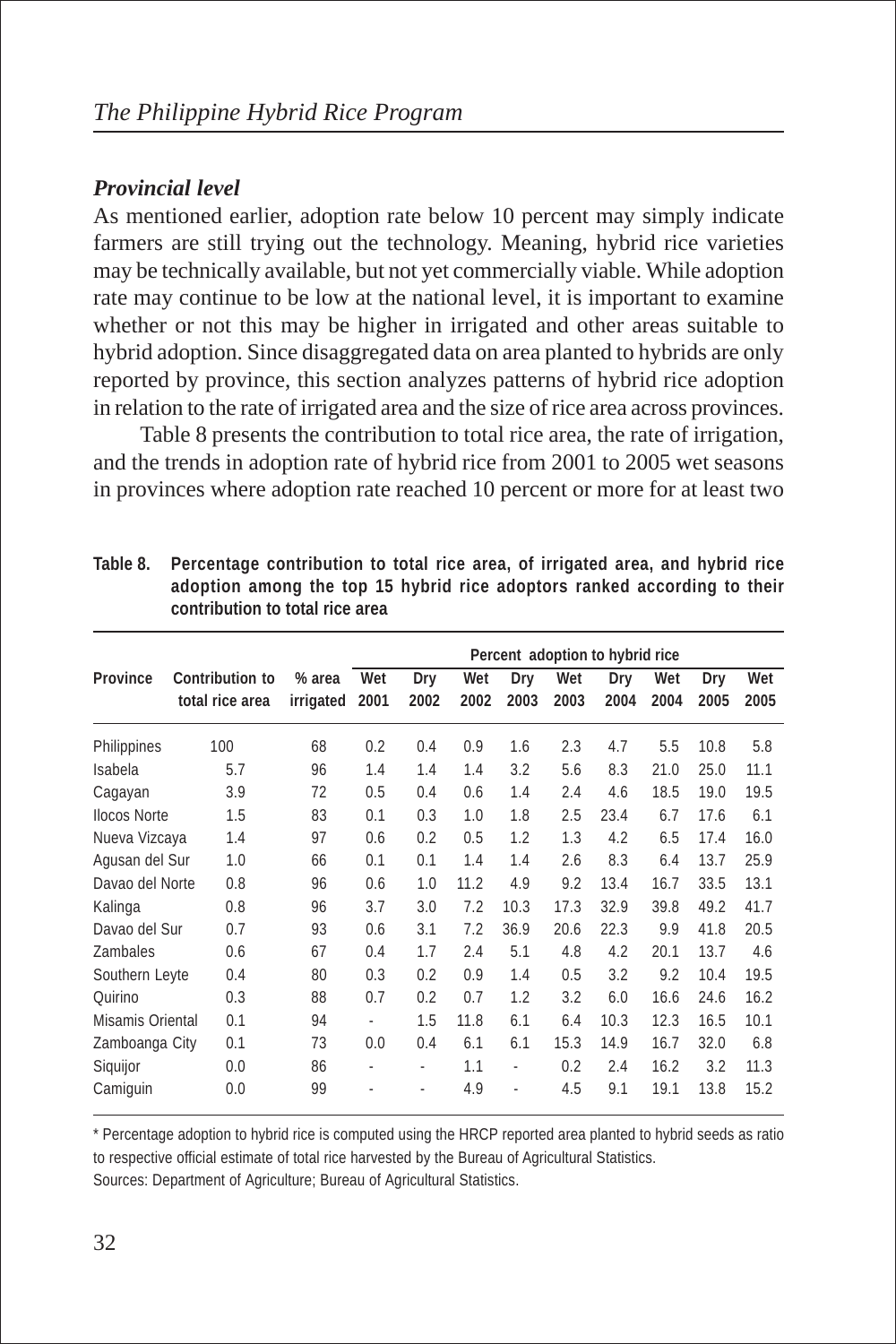seasons (Appendix Table A).<sup>9</sup> Except for Agusan del Sur and Zambales, rice areas in all of these provinces are nearly all irrigated. Only 15 out of the more than 70 provinces which planted hybrid rice had adoption rates that exceeded 10 percent for two or more seasons.

Among those provinces listed, only two provinces experienced relatively high rates of adoption for five seasons. Adoption rate in Kalinga steadily increased from 10 percent in the dry season of 2003 to nearly 50 percent in the dry season of 2005. This is the highest ever attained by any province, although adoption decreased to 40 percent in the succeeding season. Davao del Sur, which is perhaps the most favorable rice area in the country because of the high rate of irrigation and the absence of typhoons, obtained the highest rate of adoption in the early years of the program—37 percent in the dry season of 2003. This has declined over the years except for the unusually high adoption in the dry season of 2005. Among the top 15 rice-growing provinces contributing about half of total rice area, only Isabela and Cagayan have had adoption rates above 10 percent, averaging 18 percent over the last three seasons.

The relatively high rates of hybrid rice adoption are concentrated in Region 2 and the neighboring province of Kalinga, accounting for 35 to 40 percent of total hybrid seeds distributed. Similarly, the Davao region has relatively high rates of adoption, but only about 5 percent of hybrid seeds are grown in its small rice area. Outside the major rice-growing provinces of Isabela and Cagayan, those with significant rates of hybrid rice adoption have generally small rice areas, contributing 1 percent or less to the total. In these provinces, adoption rates may be higher than others because the quantity of free hybrid seeds and other incentives funded by grants to LGUs or the Congressional pork barrel would likely be distributed more equally or randomly across administrative units than total rice area. It is interesting to note that in several provinces with high rates of irrigation such as Pampanga and Tarlac, hybrid rice adoption remains low mainly because direct seeding is commonly practiced to save on labor cost. Adoption of hybrid seed is also very low in the predominantly rainfed areas of Panay Island where direct

<sup>9</sup> Unlike the national level estimate cited earlier, adoption rates of hybrid rice by province based on the RCPS of the BAS for 2005 dry season are not yet available. It should be noted, however, that as with the national estimate of adoption rate based on HRCP reports, provincial estimates shown in both tables would also be biased upwards, though the rate of overstatement would differ across provinces.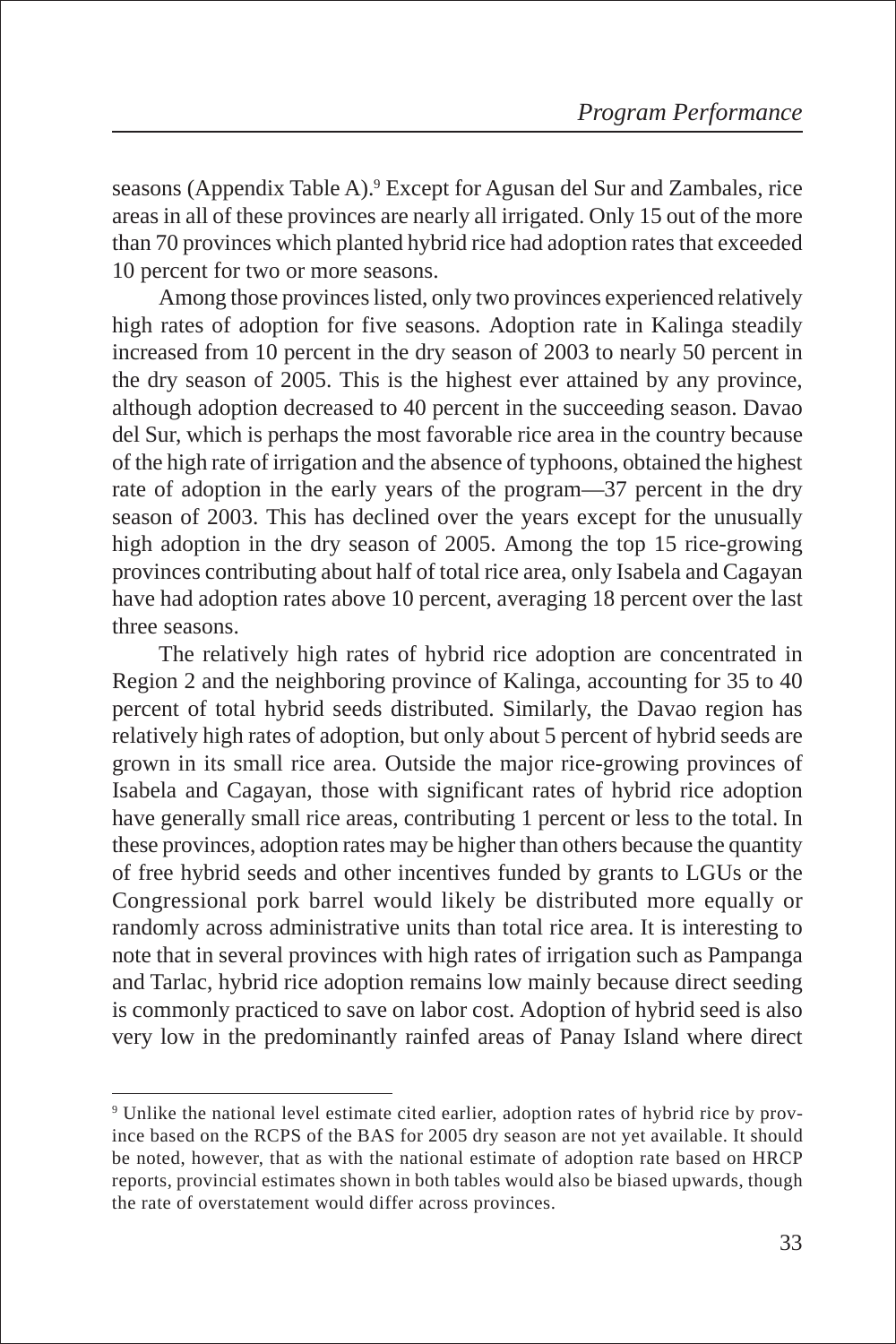seeding is widely practiced to save time and residual water supply for a second crop of rice to be planted.

# **Drop-out Rates**

Although there are provinces where adoption rates have been relatively high, a relevant question is whether and to what extent farmers' shift to hybrid varieties has been sustained. Farmers who are convinced about the economic superiority of hybrid rice are expected to continue growing hybrids after one or two seasons of trial plantings. To examine this question, the masterlists of farmers availing of hybrid seeds were collected from a sample of municipal agricultural offices across 12 selected provinces. In each municipality, the names of farmers are compared from one season to another and the drop-out rate of farmers in season "t" that did not use hybrids in the following "t+1" season. The availability of the masterlist of farmers for each season differed across the sample municipalities. But often, data for earlier seasons were not kept because of the small number of farmers who planted hybrid seeds, and the failure of the hybrid rice crop in the initial years of the program. Nonetheless, the patterns of drop-out rates among these sample municipalities are quite instructive because provinces with low and high adoption rates are well represented.

In Table 9, frequency counts of municipalities across the range of dropout rates by season are presented (Appendix Table B). In general, most farmers who planted hybrid rice in the previous season reverted back to growing inbreds in the following season. Drop-out rates averaged 75 percent and ranged from 67 percent in the wet season of 2003 to 86 percent in the wet season of 2004. The lowest of the drop out rates were still relatively high at around 30 to 33 percent. In some municipalities, nearly all farmers who adopted hybrids stopped growing them in the following season such as in Magsaysay, Davao del Sur in the wet season 2003 and in Lubao and Floridablanca in the dry season of 2004. Indeed, in the sample municipalities of Davao del Sur and Davao del Norte, all of the farmer adoptors in the wet season of 2004 did not grow hybrids in the succeeding 2005 dry season. On the average, only about 12 percent of municipalities had drop-out rates below 50 percent. Another 24 percent of municipalities experienced drop-out rates ranging from 50 to 70 percent, and among the remaining two-thirds of municipalities, more than 80 percent of farmers who tried hybrids went back to using inbreds.

It is important to note that provinces with the highest hybrid rice adoption also experienced high drop-out rates, such as Isabela, Kalinga, Davao del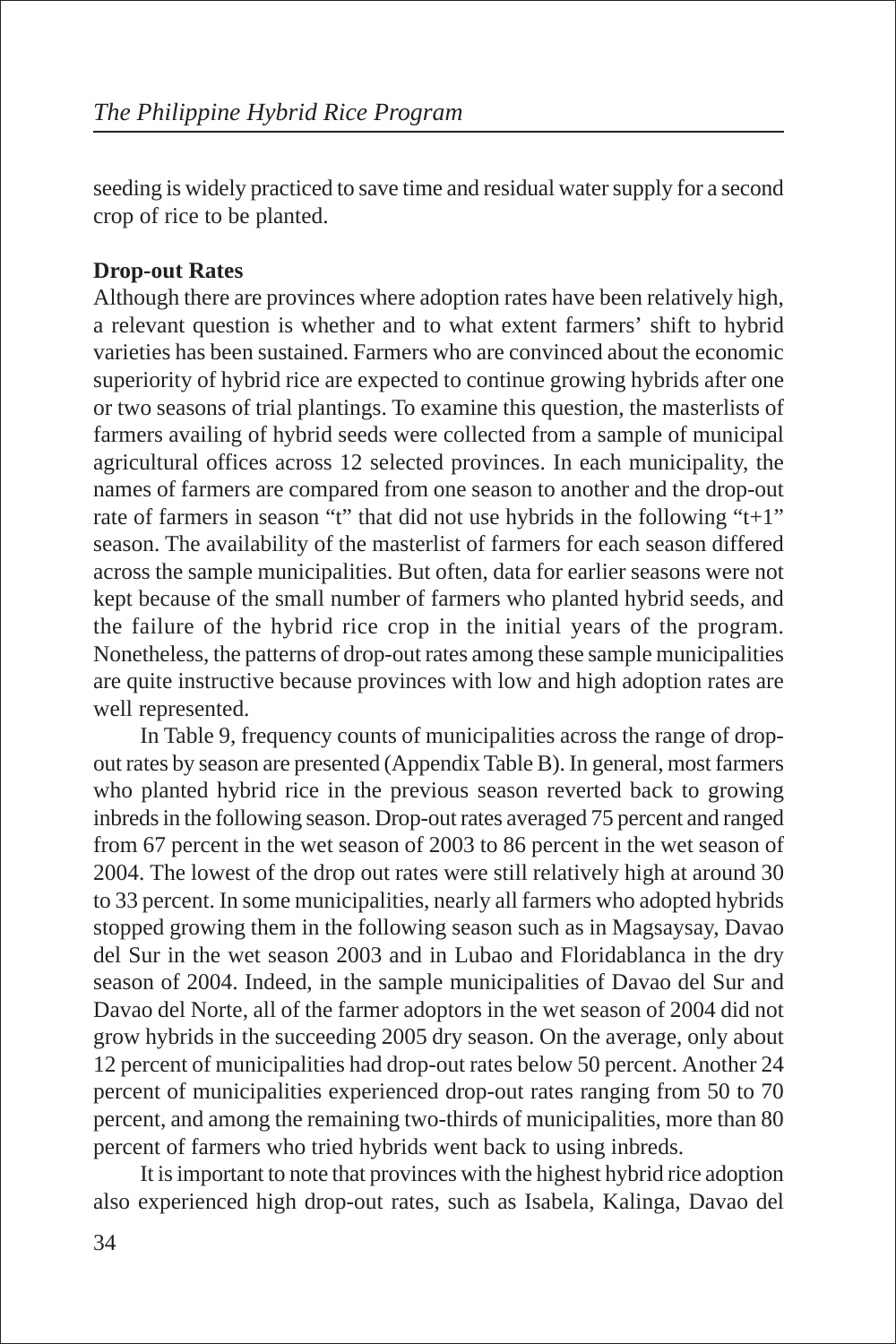|                              | Dry<br>2002 | Wet<br>2002 | Dry<br>2003    | Wet<br>2003 | Dry<br>2004 | Wet<br>2004 |
|------------------------------|-------------|-------------|----------------|-------------|-------------|-------------|
| No. of municipalities        | 8           | 18          | 25             | 37          | 48          | 38          |
| Drop-out rate in next season |             |             |                |             |             |             |
| $91 - 100$                   | 13          | 33          | 40             | 8           | 10          | 50          |
| $81 - 90$                    |             | 22          | 16             | 14          | 19          | 21          |
| $71 - 80$                    | 38          | 22          | 24             | 24          | 19          | 13          |
| $61 - 70$                    | 13          | 6           | 8              | 24          | 21          | 13          |
| $51 - 60$                    | 13          | 11          | 8              | 11          | 17          | $\mathbf 0$ |
| 50 below                     | 25          | 6           | $\overline{4}$ | 19          | 15          | 3           |
| Average drop-out rate        | 68          | 80          | 80             | 67          | 69          | 86          |

#### Table 9. Distribution of sample municipalities by drop-out rate (in percent)<sup>a</sup>

<sup>a</sup> For example, the figures under Wet 2004 refers to percentage of farmers in the season who did not grow hybrid rice in the succeeding dry season of 2005.

Source: See Appendix Table B.

Sur, and Davao del Norte. In a few cases, farmers grew hybrid rice only in the dry season, and in some rainfed areas, only in the wet season. This finding is all the more disturbing since the hybrid seeds were practically free in 2003 and 2004 and many farmers were actually being given additional incentives for growing hybrids. Until the present, many farmers continue to receive hybrid seeds without having to pay for them, either because of additional subsidies through LGUs or Congressional pork barrel funds or nonpayment of the farmers' share of the price of hybrid seeds. Clearly, the majority of farmers have not been convinced about the economic superiority of growing hybrid rice versus the best yielding inbreds.

## **Green Revolution Experience**

The Green Revolution experience illustrates that farmers are quick to adopt new varieties when these are more profitable than existing ones. The modern rice varieties (MVs) introduced in 1966 spread rapidly, covering half of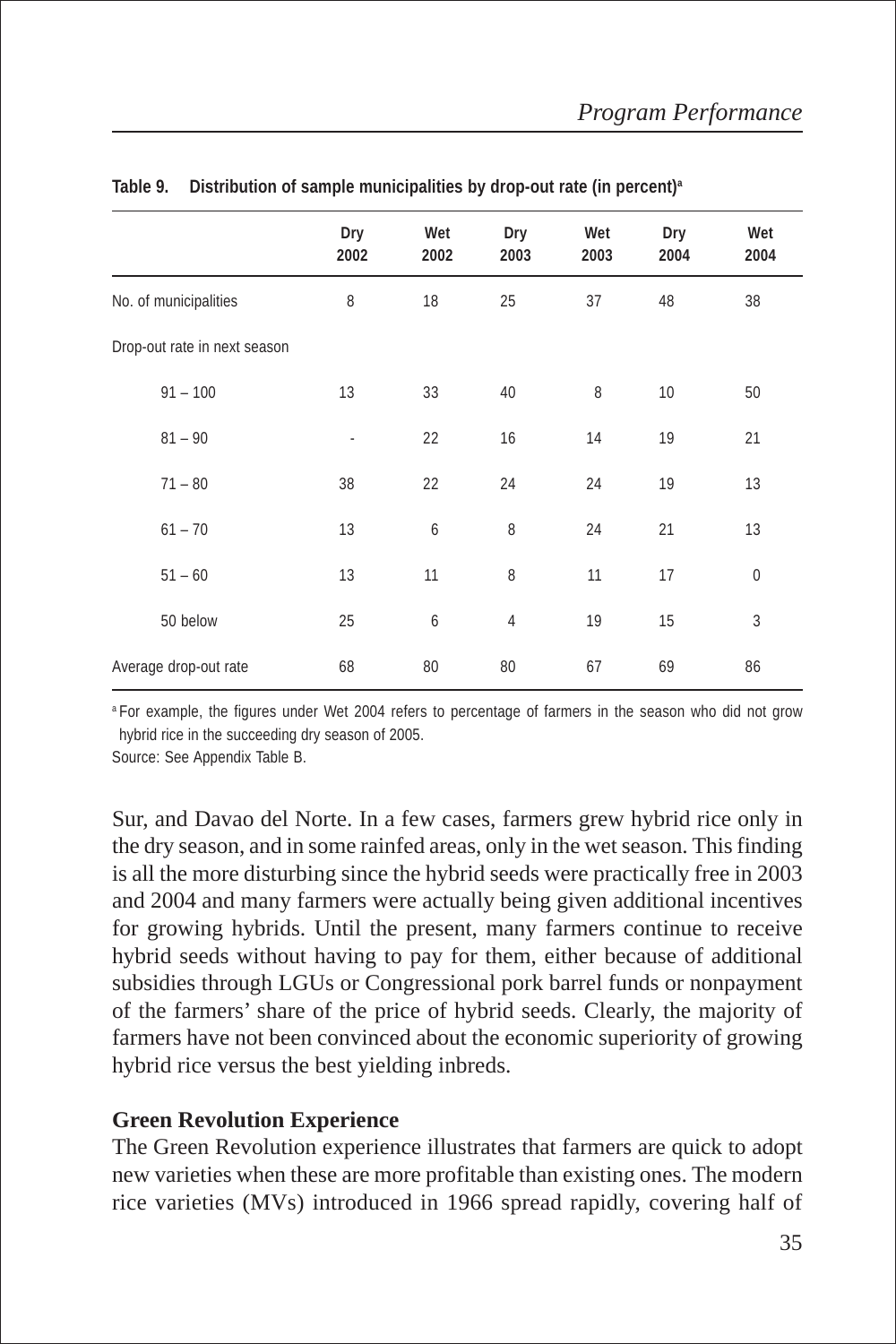total rice area by 1970. Indeed four years after its first release, adoption was generally 100 percent complete in irrigated areas where MVs are most suitable (IRRI 1971). As new generations of MVs were developed, adoption rate rose to 80 percent by the early 1980s and to more than 90 percent by the 1990s, leaving mostly just the upland areas being planted to traditional varieties. This is because the new MVs incorporated more desirable traits better grain quality, greater insect and disease resistance, shorter growth duration, and more tolerance to drought, flooding, and other abiotic stresses.

It should be pointed out that government promotional efforts in the late 1960s were primarily extension activities and some free distribution of one or two kilos of the modern variety inbred seeds to farmers joining training programs. Public expenditures for irrigation also increased sharply in response to the higher returns to investments resulting from the MV introduction. However, the massive subsidies on credit and fertilizers under the Masagana 99 Program were provided only in the early 1970s. These were justifiably aimed at (a) hastening farmers' recovery from the widespread tungro infestation and series of bad weather years that reduced total rice production by 20 percent in the early 1970s; (b) easing the adjustment cost of the land reform program instituted in 1972 which removed landlords as the main source of farm credit; (c) protecting farmers from the sharp increase in fertilizer price due to the oil crisis in 1973; and (d) ensuring adequate domestic rice production as world rice prices rose nearly four-fold in 1973/74. In fact, Herdt and Capule (1983) showed that the Masagana 99 Program did not accelerate the rate of MV adoption and concluded that input subsidies were not necessary to promote adoption of new varieties as long as these were economically superior to existing varieties.

## **Yield and Net Return (Profit) Advantage**

In order to understand why adoption rate of hybrid seeds remain low and farmers often revert back to using inbred varieties after one or two seasons of trial planting of hybrids, the economic performance of hybrid compared to inbred rice varieties at the farm level has to be examined. Farmers shift to new varieties when expected profits are higher than those being presently grown. In turn, the increase in expected profits depends on the yield advantage of the new varieties. Other factors include differences in the price of seeds, seeding rates, grain quality or price of output, susceptibility to pests and diseases, tolerance to abiotic stresses, growth duration, yield stability, requirements for other inputs, and so forth.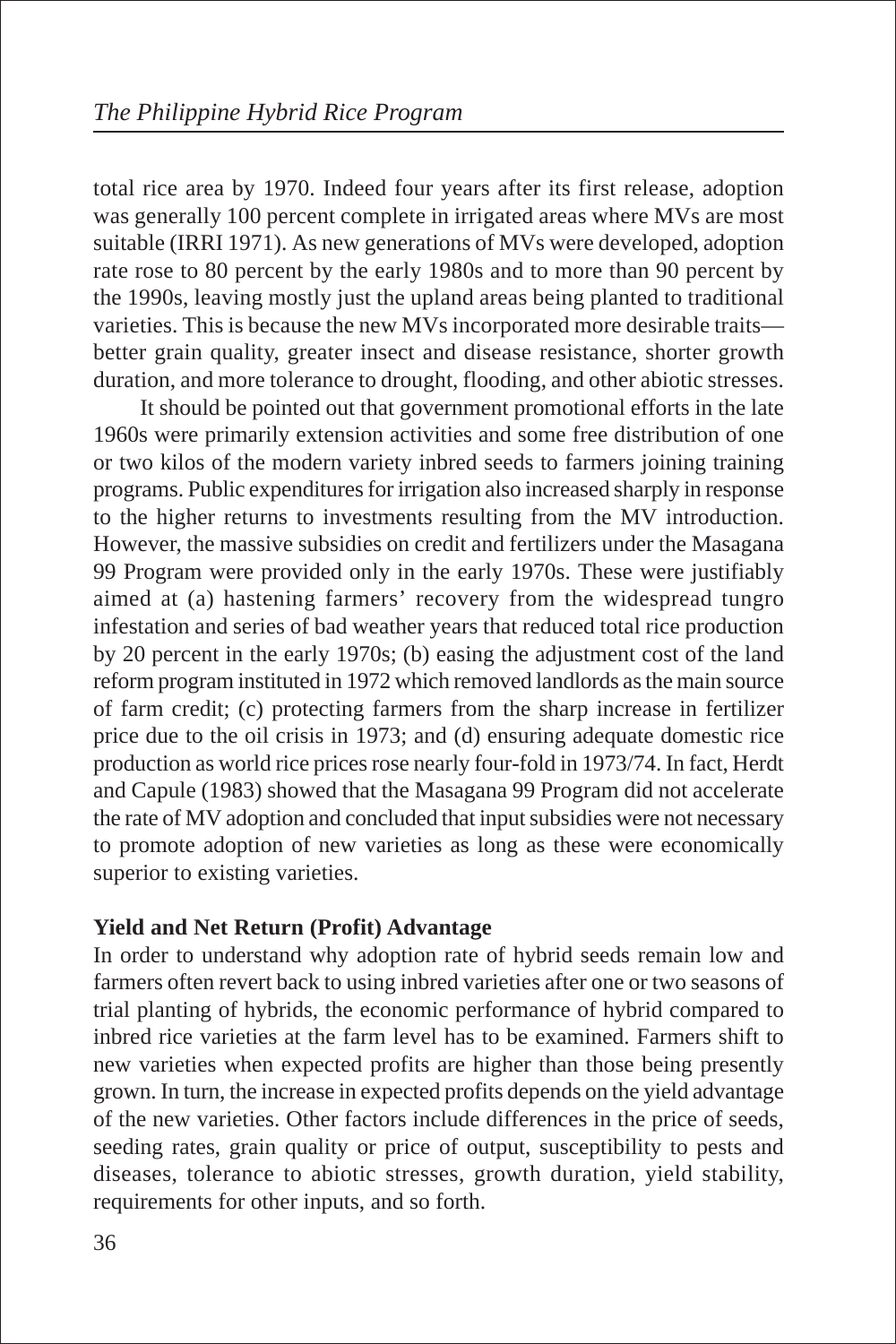The only countrywide data comparing yields of hybrid to inbred rice varieties are collated by the DA based on field reports of the MAOs (Table 10). Reported yields of hybrid rice averaged 6 tons per hectare. The yield advantage of hybrid over inbred rice varieties was in the order of 1.5 tons per hectare or about 30 percent. Accuracy of these data is doubtful for at least two reasons. First, no systematic farm survey with a common methodology across municipalities was utilized to derive yield estimates. Second, given the monetary incentives provided to the MAOs staff for implementing the program, yield reports was likely to be biased upwards.

There are only two independent farm-level studies that evaluated the economic performance of hybrid versus inbred rice varieties. First is the survey of more than 4,000 hybrid and inbred rice-growing farmers conducted by BAS in 15 provinces for the 2003 dry and wet season of 2003 (BAS 2004). Although this survey has a relatively wide geographic coverage, its analysis was limited to yield comparisons. The second study involved fewer samples. But it is a more detailed evaluation of the yield and profit advantage of hybrid over inbred rice varieties for both seed growers and farmers in five provinces over four seasons (Sikap/Strive Foundation and PhilRice 2005).

The two studies relied on simple cross-section comparisons of yields, price, cost, and profits or net returns between hybrid and inbred farms. The differences observed cannot be solely attributed to hybrid seed adoption because many other factors that may affect yields and profitability are not taken into account. Although some efforts have been made to sample hybrid

|          |        | Average yield (t/ha) | Yield advantage |           |  |  |
|----------|--------|----------------------|-----------------|-----------|--|--|
|          | Hybrid | Inbred               | (t/ha)          | (percent) |  |  |
| Wet 2001 | 5.5    | 4.3                  | 1.2             | 27        |  |  |
| Dry 2002 | 6.8    | 4.4                  | 2.4             | 55        |  |  |
| Wet 2002 | 5.8    | 4.5                  | 1.3             | 30        |  |  |
| Dry 2003 | 6.1    | 4.6                  | 1.5             | 32        |  |  |
| Wet 2003 | 6.0    | 4.6                  | 1.4             | 32        |  |  |
| Dry 2004 | 6.1    | 4.7                  | 1.4             | 29        |  |  |
| Wet 2004 | 5.6    | 4.6                  | 1.0             | 21        |  |  |

**Table 10. Reported national average yields of hybrids and inbreds (certified seed) in irrigated areas by the Department of Agriculture and LGUs**

Source: HRCP, Department of Agriculture.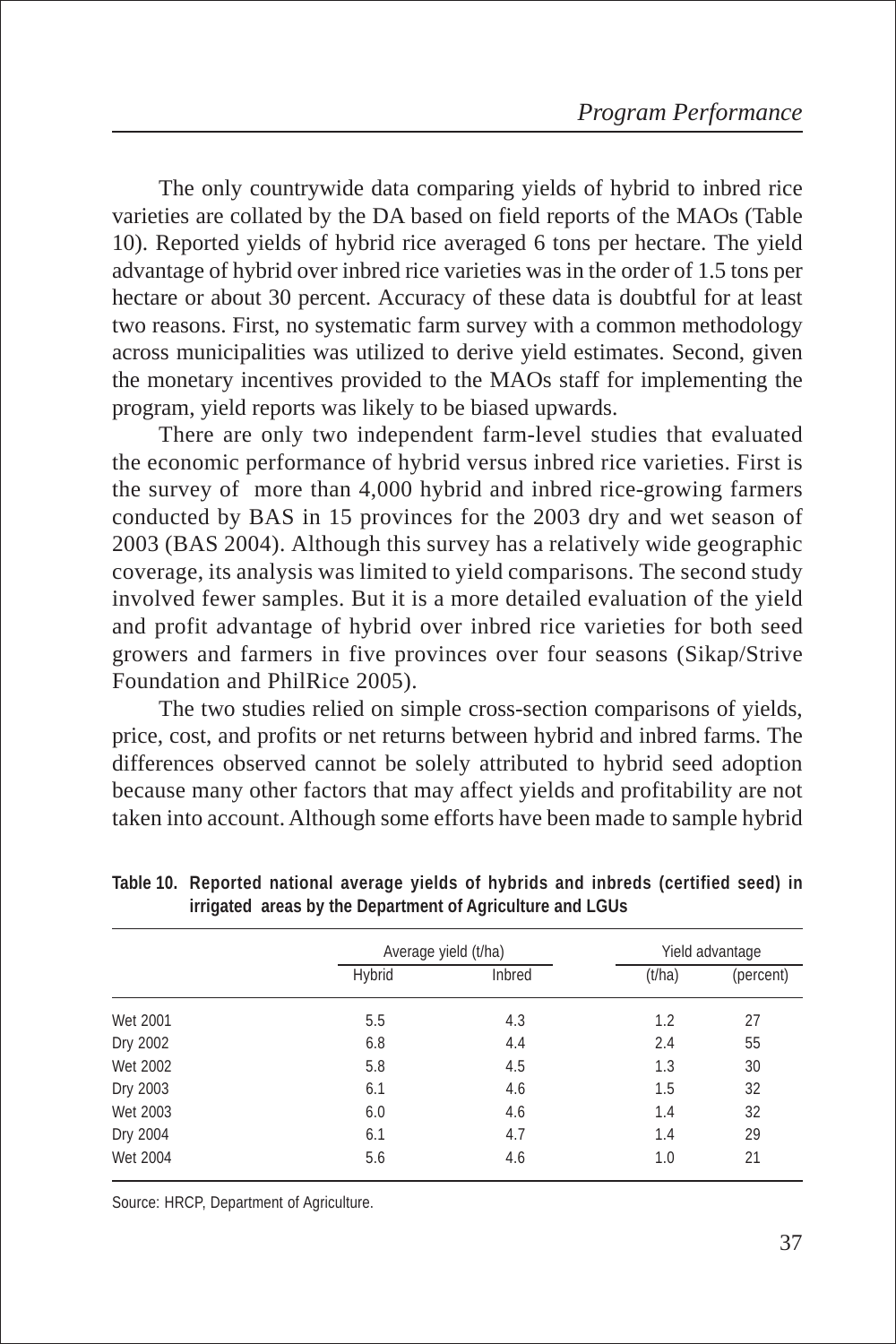and inbred rice farmers who have similar characteristics, farmers who grow hybrids would likely be endowed by more favorable agroecological conditions and socioeconomic characteristics. For example in the BAS study, the ratio of irrigated area (80%) and farm size (2.4 hectares) were higher among hybrid seed users than those growing inbreds (65% and less than 2 hectares). Also, farmers do not usually plant hybrids in their whole farm. Within their farms, these would likely be grown in the more productive parcels, receiving greater care and higher fertilizer and other inputs. Moreover, the early adoptors are expected to be more progressive in terms of education, financial capability, and so forth. Despite the attribution problem, these studies are useful in understanding why adoption rate of hybrid rice remains low.

# *BAS study*

Table 11 shows the average yields of hybrid rice in 15 selected provinces in the wet and dry seasons of 2002 and 2003 reported in the BAS. In general, average yields of hybrid rice in this study—about 4.2 tons per hectare—are significantly lower than those reported by the DA (6 tons per hectare). Average yields varied widely across provinces ranging from only 1 ton per hectare in Iloilo to 6.3 tons per hectare in Kalinga in the dry season and from 2.7 ton per hectare in Agusan del Norte to the highest of 5.3 ton per hectare in Kalinga in the wet season. The relatively low average yield in Iloilo is consistent with the minimal rate of hybrid rice adoption in the province and others in the Panay Island.

Contrary to the DA estimates of yield advantage, the average yields of hybrid seeds in the BAS study were significantly higher than inbred varieties only in three out of the 15 sample provinces. In most cases, there was no statistical difference in yields between hybrid and inbred varieties even though yield advantage may seem high because of wide variations in farm yields for both hybrid and inbred seed adoptors. In some provinces, hybrid varieties even had lower average yields than inbreds. With one exception, yield advantage is statistically significant only when the difference in average yields between hybrids and inbreds reach 1 ton per hectare or more. According to IRRI studies, this is the threshold at which hybrids become more profitable than inbred varieties as the value of the yield advantage surpass the higher cost of seeds and other inputs in hybrid rice cultivation (Virmani 2004).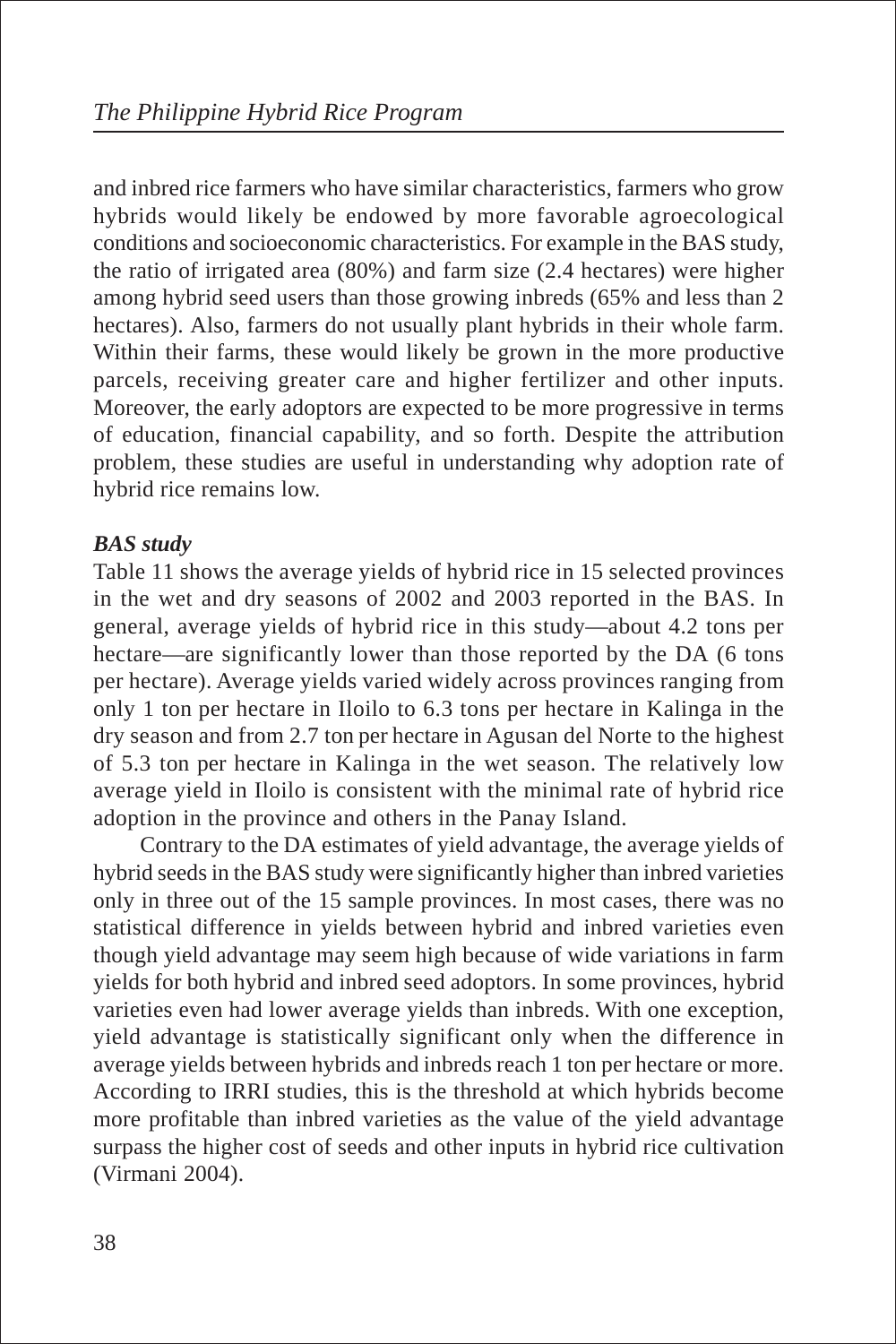|                      | Average yield (t/ha) |                 |                          | Yield advantage |                          |                          |
|----------------------|----------------------|-----------------|--------------------------|-----------------|--------------------------|--------------------------|
|                      |                      |                 | (t/ha)                   |                 | (percent)                |                          |
|                      | Dry 2002             | <b>Wet 2003</b> | Dry 2002                 | <b>Wet 2003</b> | Dry 2002                 | <b>Wet 2003</b>          |
| Kalinga              | 6.3                  | 5.3             | 1.74                     | 1.05            | $38***$                  | $25***$                  |
| Isabela              | 5.8                  | 5.0             | 0.64                     | $-21$           | 13                       | $-4$                     |
| Nueva Vizcaya        | 3.5                  | 4.2             | $\overline{\phantom{a}}$ | ٠               | $\overline{\phantom{a}}$ | $\overline{\phantom{m}}$ |
| Laguna               | 4.0                  | 4.6             | $-0.28$                  | 1.02            | -6                       | $29*$                    |
| Quezon               | 2.9                  | 3.1             | $-0.28$                  | .09             | $-9$                     | 3                        |
| Mindoro Oriental     | 5.5                  | 5.6             | 1.70                     | 1.86            | 45***                    | 50                       |
| Albay                | 5.7                  | 4.8             | 0.49                     | .42             | 9                        | 9                        |
| <b>Camarines Sur</b> | 4.6                  | 4.3             | 0.71                     | .53             | 18                       | 14                       |
| <b>Iloilo</b>        | 1.0                  | 4.4             | $-2.35$                  | $-75$           | $-70$                    | -14                      |
| <b>Bohol</b>         | 3.3                  | 4.3             | $-0.06$                  | .63             | $-2$                     | 17                       |
| Negros Oriental      | 3.6                  | 3.5             | 0.56                     | .70             | 18                       | 25                       |
| Leyte                | 4.3                  | 4.2             | 1.04                     | .64             | $32***$                  | $18***$                  |
| Davao del Norte      | 4.2                  | 4.2             | $-0.13$                  | $-0.02$         | $-3$                     | -.6                      |
| Agusan del Sur       | 4.7                  | 3.6             | 0.06                     | .50             | $-1$                     | 16                       |
| Agusan del Norte     | 2.6                  | 2.7             | 0.22                     | .01             | -8                       | $\cdot$                  |

**Table 11. Average yields of hybrid rice and yield advantage of hybrid over inbred rice varieties based on survey of farms by the Bureau of Agricultural Statistics on selected provinces, crop year 2002/2003**

Source: Bureau of Agricultural Statistics (2004). Legend:

\*\*\* Significant at 1%

\*\* Significant at 5%

\* Significant at 10%

No asterisk means difference is not statistically significant

# *Sikap/PhilRice study*

It is important to relate the patterns in yield advantage between hybrid and inbred varieties (Table 12) to the gains in net returns (Table 13) found in the five study provinces over four crop seasons reported by the Sikap/Strive Foundation and PhilRice (2005). Note that the sample farmers changed from one season to the next, because many of the sample of hybrid adoptors shifted back to growing inbreds. Thus no trends can be inferred from the changes in yield advantage nor net return over time.

The yield advantage was statistically significant in one or two seasons in Isabela, Nueva Ecija, Iloilo, and Davao del Sur. But these are only about 15 percent, way below the 20 to 30 percent found in the DA reports. Relatively high percentages of yield difference in three seasons were observed in Davao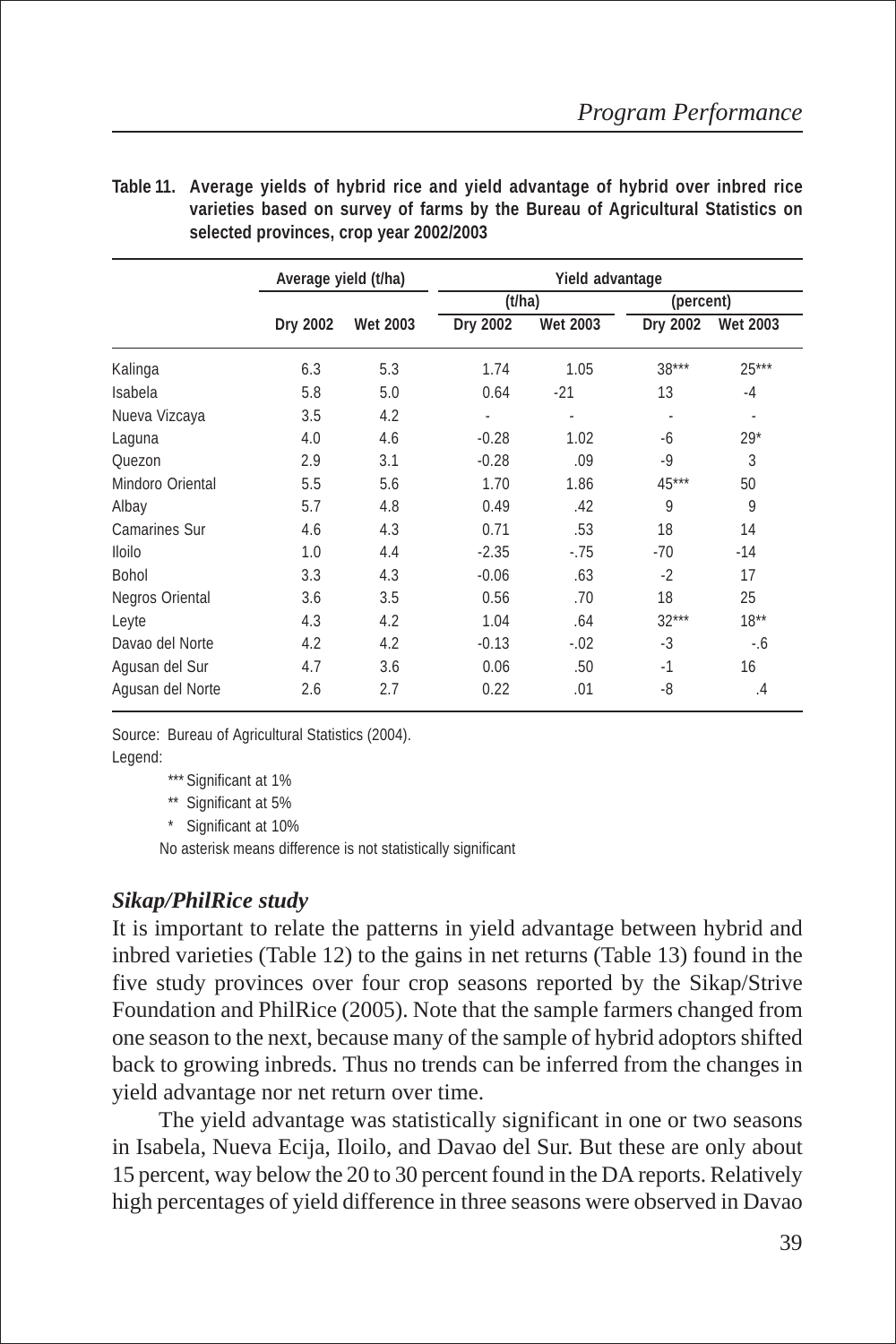**Table 12. Average yield of hybrid rice and yield advantage of hybrid rice over inbred rice varieties based on a sample of farmers surveyed in five provinces from the 2002 wet season to the 2004 dry season**

|                                     | Isabela | Nueva Ecija | <b>Iloilo</b> |       | Davao del Sur Davao del Norte |
|-------------------------------------|---------|-------------|---------------|-------|-------------------------------|
| Average yield of hybrid rice (t/ha) |         |             |               |       |                               |
| Wet 2002                            | 5.6     | 2.0         | 4.0           | 6.7   | 5.8                           |
| Dry 2003                            | 6.2     | 5.9         | 4.7           | 6.2   | 5.6                           |
| Wet 2003                            | 5.8     | 5.9         | 5.2           | 5.9   | 4.9                           |
| Dry 2004                            | 6.1     | 6.3         | 4.7           | 5.0   | 4.6                           |
| Yield advantage                     |         |             |               |       |                               |
| (t/ha)                              |         |             |               |       |                               |
| Wet 2002                            | .71     | $-1.82$     | $-79$         | .76   | 1.53                          |
| Dry 2003                            | .87     | .29         | .61           | .78   | .93                           |
| Wet 2003                            | .38     | .85         | .31           | $-12$ | .32                           |
| Dry 2004                            | .23     | .30         | .60           | $-22$ | .72                           |
| (percent)                           |         |             |               |       |                               |
| Wet 2002                            | $16*$   | $-48$       | $-2$          | 13    | $36*$                         |
| Dry 2003                            | $16***$ | 5           | $15***$       | 15    | $20*$                         |
| Wet 2003                            | 7       | $18***$     | 6             | $-2$  | 7                             |
| Dry 2004                            | 4       | 5           | $15***$       | $-4$  | $25***$                       |

Source: Sikap/Strive Foundation and PhilRice (2005). Legend:

\*\* Significant at 5%

\* Significant at 10%

No asterisk means difference is not statistically significant

del Norte. In nearly all cases, however, the differences in average yields between the hybrid and inbred rice varieties were only less than a ton per hectare, the threshold at which hybrid varieties can be expected to be more profitable than inbreds.

While the yield advantage of hybrids in the three major rice-growing provinces were statistically significant for a number of crop seasons, it was only one season in Isabela which showed significantly higher net return of hybrid over inbred varieties. In all four crop seasons, hybrid adopters in Nueva Ecija and Iloilo did not have significantly higher net returns than inbred growers, which may explain the generally low rate of hybrid seed adoption in these two provinces. On the other hand, the average net returns of hybrids were significantly higher in three crop seasons in Davao del Sur and Davao del Norte despite the yield difference of less than a ton per hectare. Highly

<sup>\*\*\*</sup> Significant at 1%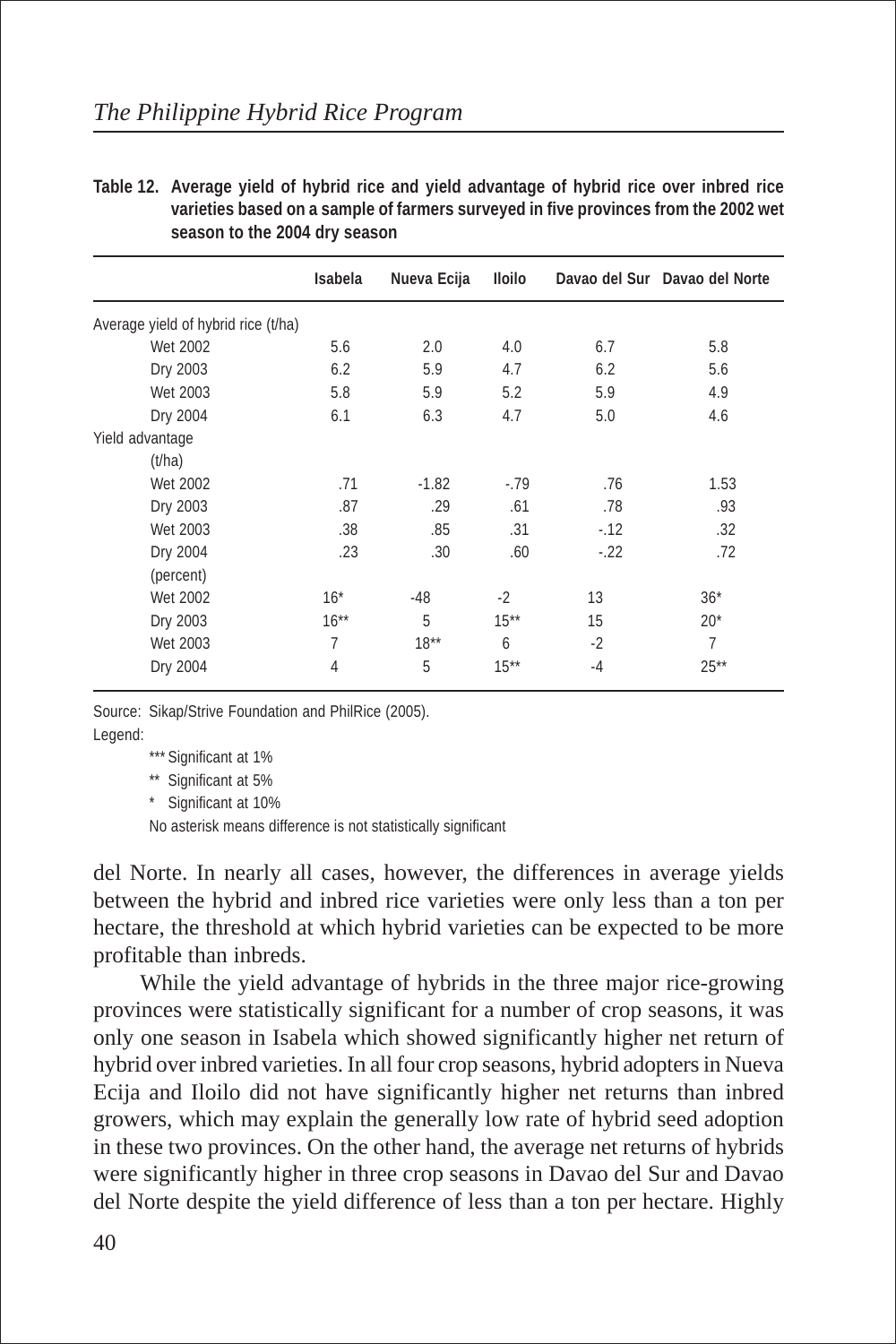| Table 13. Percentage difference in net revenue between hybrid and inbred rice varieties based |
|-----------------------------------------------------------------------------------------------|
| on a sample of farmers in five provinces from wet season of 2002 to dry season of             |
| 2004 (in percent)                                                                             |

|                 | <b>WS 2002</b> | <b>DS 2003</b> | <b>WS 2003</b> | <b>DS 2004</b> |
|-----------------|----------------|----------------|----------------|----------------|
| Isabela         | 30             | $44*$          | 12             | 4              |
| Nueva Ecija     | $-20*$         | 3              | 28             | 1              |
| <b>Iloilo</b>   | $-14$          | 2              | $-19$          | 29             |
| Davao del Sur   | $28**$         | $35***$        | 13             | $39**$         |
| Davao del Norte | $53***$        | $52**$         | $-2$           | $61***$        |

Source: Sikap/Strive Foundation and PhilRice (2005). Legend:

\*\*\* Significant at 1%

\*\* Significant at 5%

Significant at 10%

No asterisk means difference is not statistically significant.

questionable is such a result for Davao del Sur in the dry season 2004 when the yield advantage was reported to be slightly negative.

The attribution problem in cross-section comparison of net returns is more serious than of yields because there are many other factors besides variety choice that affect the value and cost of production such as differences in tenure, method of crop establishment, input subsidies, and so forth. Apart from the attribution problem, it should be noted that these estimates do not include other relevant costs such as the opportunity cost of cash outlay and implicit rental on land. Also, these estimates reflect financial net returns and not social rates of returns which value the output and inputs at their social opportunity costs, i.e., without the effects of policy instruments that distort prices faced by farmers.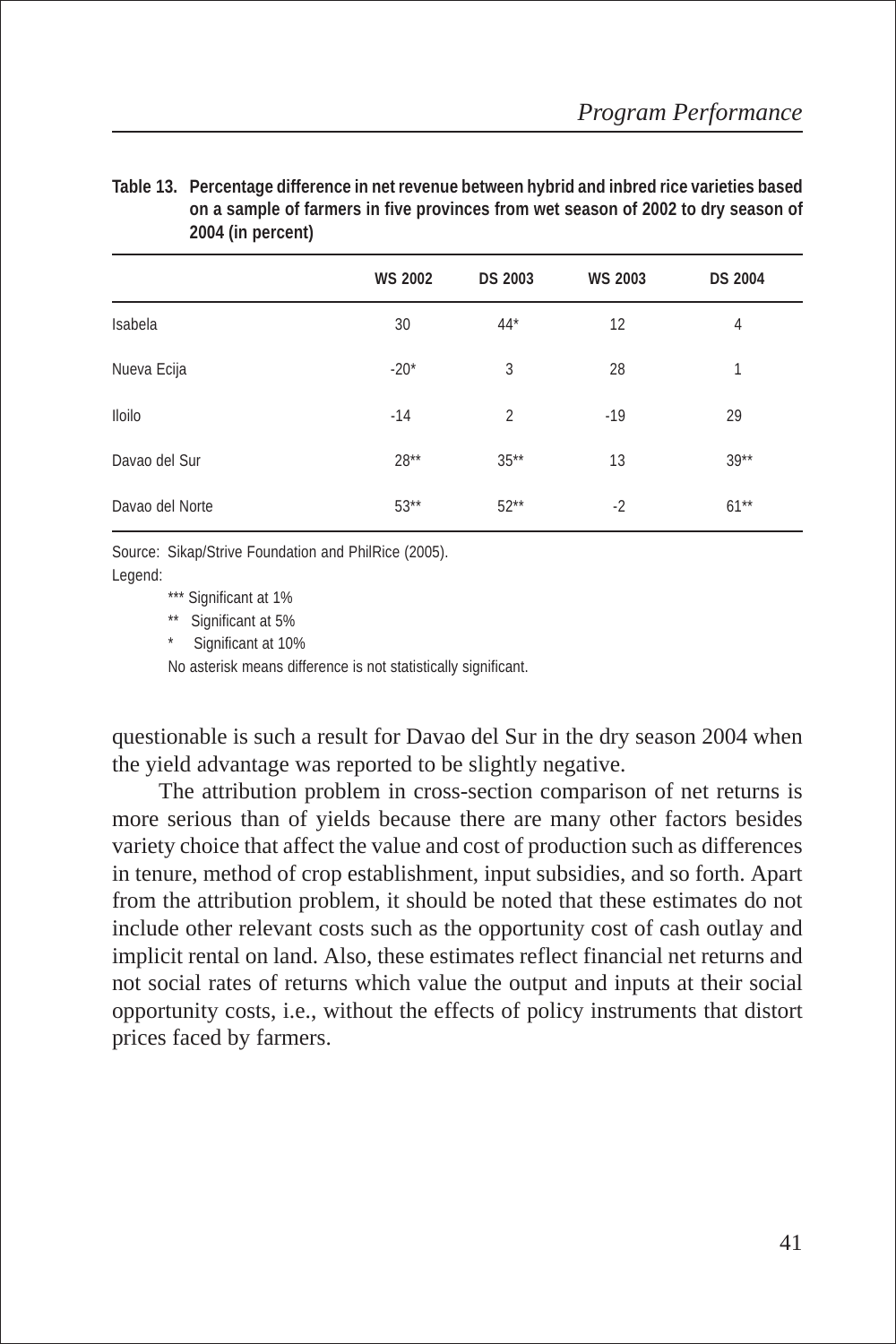# **Program Cost and Distribution of Benefits**

#### **Budgetary Cost of the Program**

Accounting for the direct and indirect budgetary cost of the hybrid rice promotion program is difficult and not straightforward. The only source of funding for the hybrid rice program that can be explicitly documented is the planning budget of the so-called GMA Rice Program, one of the DA's banner programs and funded as a lump sum allocation under the Office of the Secretary (OSEC). However, the DA has the flexibility to reallocate resources within its relatively large pool of lump sum funds approved by Congress to increase the allocation for the rice program. In addition, other funding sources within the department such as commodity and other foreign grants, surpluses of government corporations under its jurisdiction, and other grant-like budgets of certain agencies within the Office of the Secretary can easily be realigned.

Outside the DA, several sources of funds have been used to support the HRCP. In early 2004, about P500 million of the Agrarian Reform Funds have been allocated to the program. Since 2003, many LGUs and Congressmen utilized their own resources, DA funds, foreign grants, and the Priority Development Assistance Funds to subsidize hybrid seeds and other related agricultural inputs.

Table 14 presents the estimated amounts spent for the hybrid rice program by source of funding from 2001 to 2005. These estimates should be viewed as broadly indicative of the budgetary costs and the shares of the various fund sources, and not as exact amounts of government expenditures. In most cases, the data on actual expenditures for seeds, other inputs, and related activities are not made public. On the other hand, expenditures related to the hybrid rice program are not specified in the publicly available financial reports.

The GMA Rice Program budget allocated under the General Appropriations Act (GAA) constitute the largest source of funds totaling more than P6 billion over five years. This estimate is based on the total allocation for the rice program less the provision for inbred seeds. This includes the procurement of hybrid seeds, support to seed growers, subsidies for other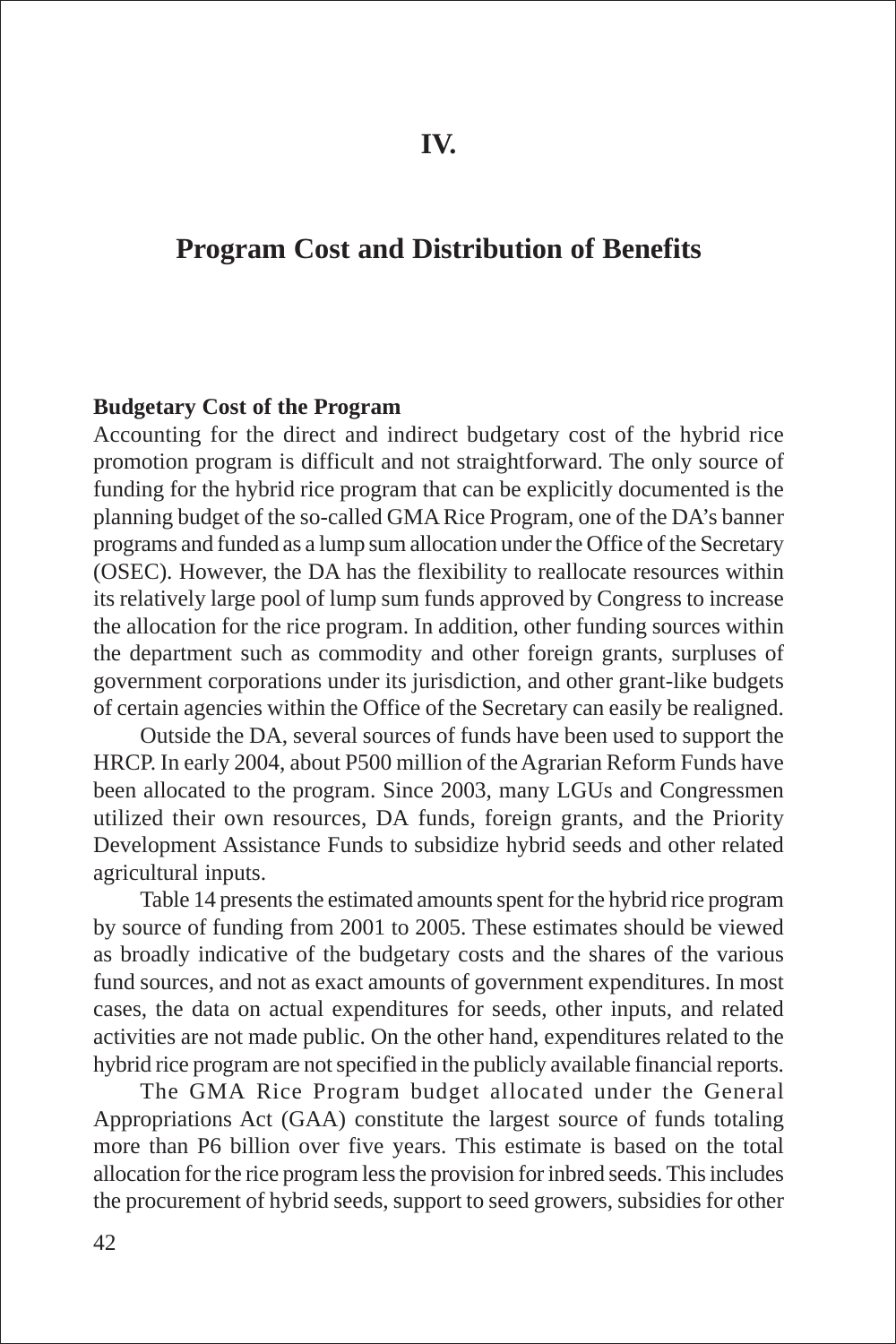| $P$ (billion) $b$ |  |  |  |  |  |
|-------------------|--|--|--|--|--|
| 6.47              |  |  |  |  |  |
|                   |  |  |  |  |  |
| 1.20              |  |  |  |  |  |
| 0.75              |  |  |  |  |  |
| 1.00              |  |  |  |  |  |
| 0.50              |  |  |  |  |  |
| 9.92              |  |  |  |  |  |
|                   |  |  |  |  |  |

#### **Table. 14. Estimated budgetary outlays for the Hybrid Rice Commercialization Program from 2001 to 2005 by source of fundinga**

a.Excludes FAO grants and revenue collections from hybrid seed distribution to farmers spent on HRCP related activities.

**b.See text for methodology used for estimation.** 

inputs, research and development, techno-demo farms, salary supplement for LGU staff, and other operational expenses) as detailed in Appendix Table C. The amount actually released and spent may be lower than the GAA allocation. This possible overstatement may be compensated by the omission of funds from other sources that cannot be documented. Examples are the FAO grants used for seed procurement by a few LGUs, credit subsidies, and the revenues derived from farmers' seed payments deposited at PhilRice. This amount may be spent also for hybrid rice-related inputs or activities upon the approval of its Board of Trustees.

The local government's contribution is primarily in terms of the time devoted by its agricultural staff in seed distribution, farmers' training and technical assistance, and program planning, monitoring, and reporting for the hybrid rice program. Based on conservative assumptions of the number of municipalities (600), agricultural technicians (2 per municipality), and annual gross compensation per staff (P200,000), the annual indirect cost for LGU personnel only sums up to P240 million, or about P1.2 billion over the past five years.

The LGUs have also procured hybrid seeds and other agricultural inputs for distribution to farmers, funded partly by DA grants. Although there is no budget in the GAA that specifies such an allocation, the P750 million reportedly transferred to the various LGUs in 2004 for that purpose may have been realigned from the lump sum funds and other budget items (PCIJ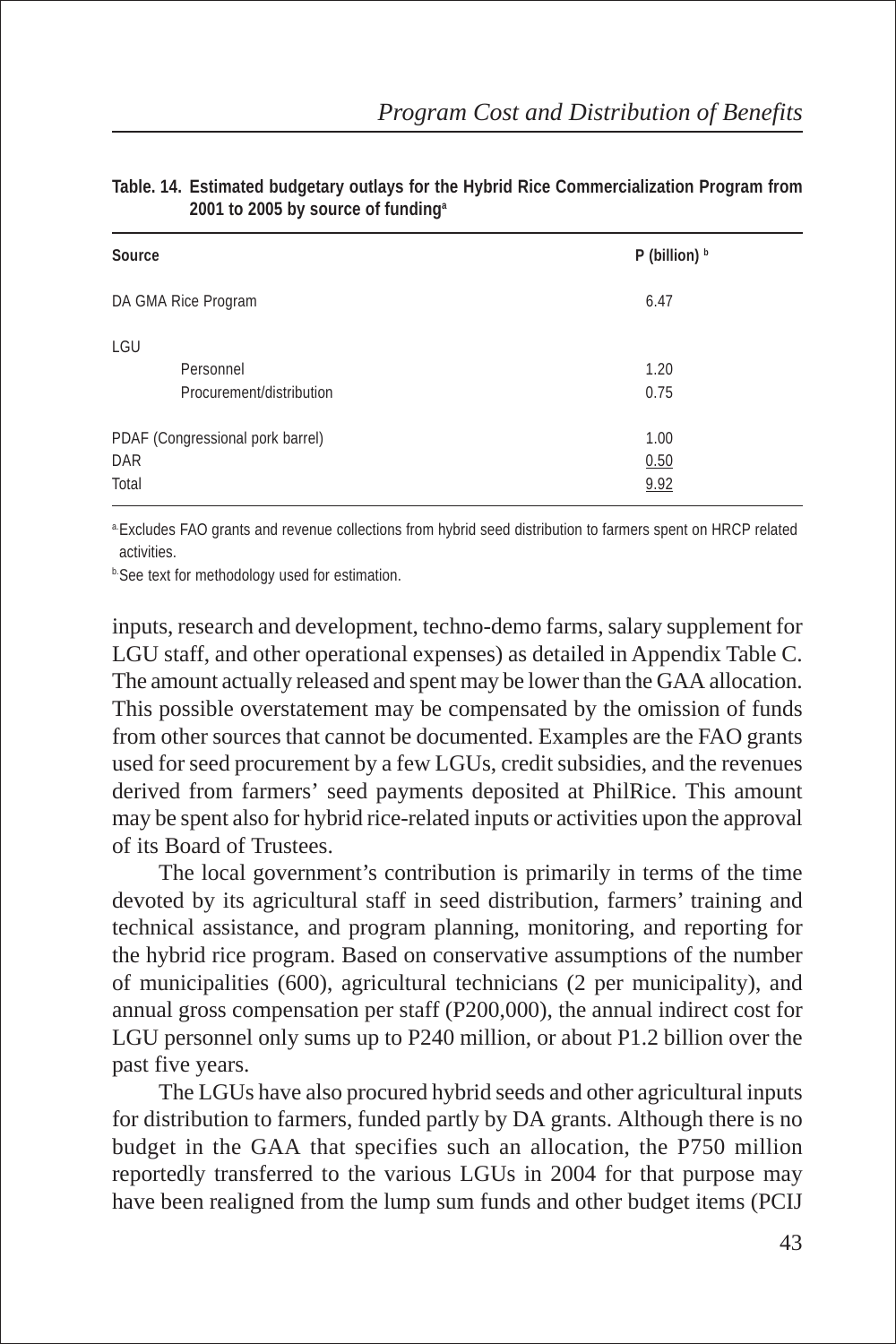2005). Since there is no other basis for estimating LGU financial contribution for the purchase of hybrid seeds and other agricultural inputs distributed free to farmers under the program, only that amount is listed, though additional budgets have likely been provided in other years. Some progressive municipalities and cities with higher internal revenue allotment funds have also used their own resources as a token of support to the national program.

The Priority Development Assistance Fund (PDAF) or the congressional pork barrel is another budgetary source which has been used to procure agricultural inputs for distribution to farmers. In 2003, close to P400 million of the PDAF was disbursed for agricultural-related inputs. This includes hybrid seeds, fertilizers, foliars, soil conditioners, and others. In 2004, the amount as of August has already reached nearly P300 million. Assuming conservatively that about P200 million of the PDAF is allocated annually for the hybrid rice program, this source of funding would have contributed a billion pesos over five years. Finally in early 2004, P500 million of the Agrarian Reform Funds were diverted to the DA for the hybrid rice program, presumably earmarked to fund the distribution of hybrid seeds and other subsidized inputs to agrarian reform beneficiaries. Thus far, the hybrid rice program has cost the government approximately P10 billion.

# **Distribution of Benefits**

The fact that most rice farmers have chosen to grow inbred varieties, even after trying hybrid seeds for one or two seasons, clearly indicate that the target clientele is not the major beneficiary of the HRCP. The relatively few rice farmers who may have sustained the adoption of hybrid seeds would generally be the irrigated and larger farmers. The comparison of the estimated costs and returns of hybrid and inbred seed production as well as the hybrid rice cultivation in Table 15 revealed that hybrid seed growers or companies benefit most from the program and not the rice farmers.

The first column show the average costs and returns of hybrid seed production based on estimates submitted by the five cooperatives in Isabela and Kalinga assuming yield of one ton per hectare for 2004. All the other estimates of costs and returns were obtained from the Sikap/PhilRice study in the five provinces. It is clear from the comparison that as early as 2003 and at the procurement price of P120 per kilo or P2,400 per 20-kilo bag, hybrid seed production has become highly profitable for many growers. Net returns average P60,000 per hectare when yield of one ton per hectare is attained. In contrast, inbred seed growers gain only about P30,000 to P35,000, while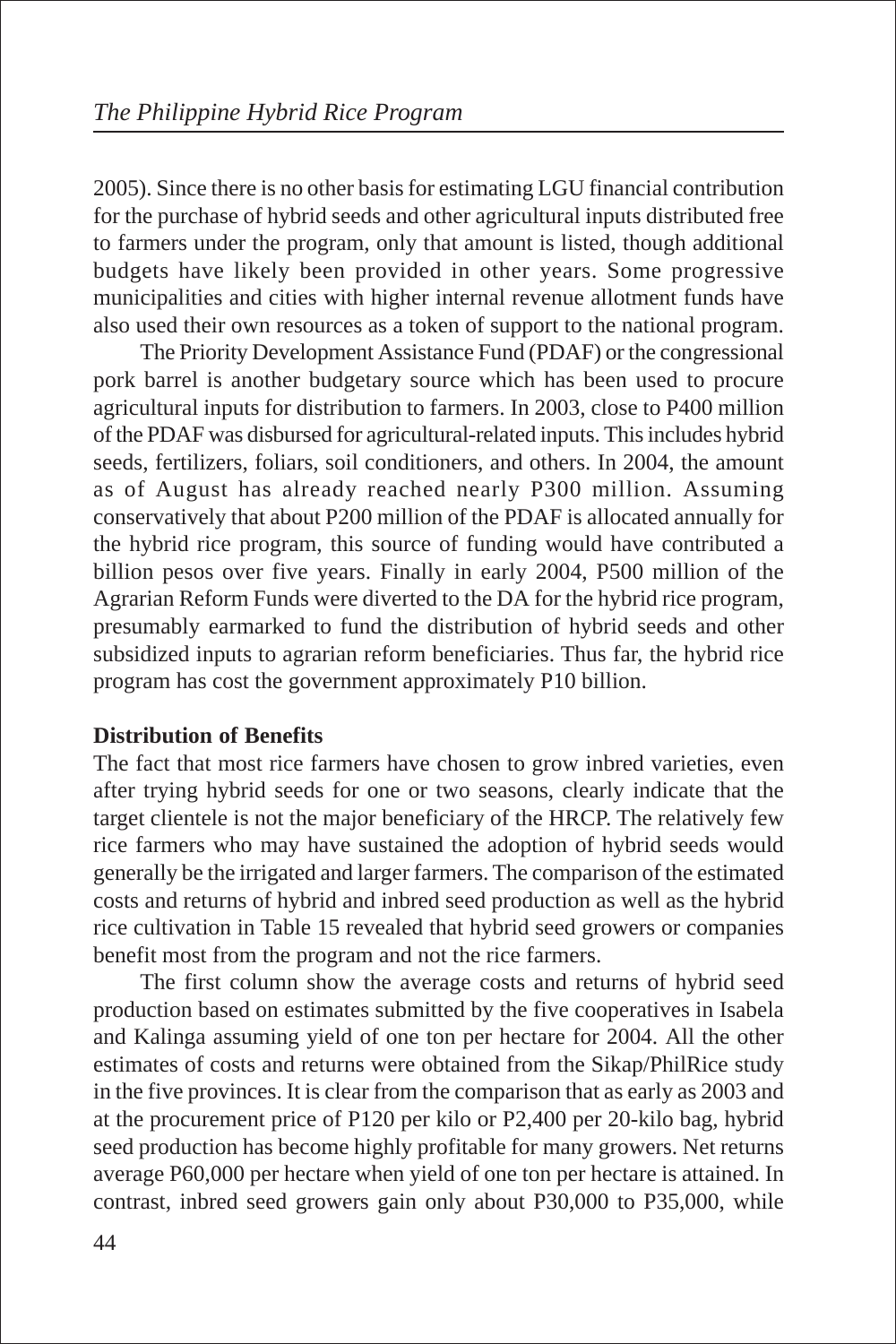|                                       |         | Seed production | Rice Dry 2004 |        |          |  |
|---------------------------------------|---------|-----------------|---------------|--------|----------|--|
|                                       | Hybrid  |                 | Inbred b      | Hybrid | Inbred b |  |
|                                       | $(1)^a$ | $(2)^{b}$       |               |        |          |  |
| Yield (kg/ha)                         | 1.000   | 735             | 4.977         | 5,355  | 4.993    |  |
| Gross revenue                         | 120,280 | 100,329         | 67,689        | 48,098 | 41,762   |  |
| Cost of production c                  | 55,095  | 47,220          | 32,340        | 28,209 | 26,925   |  |
| Gross revenue - cost of<br>production | 63.185  | 63,109          | 35,324        | 19,889 | 14,838   |  |
| Cost per kilo                         |         | 63              | 65            |        |          |  |

|  |  |  |  | Table 15. Profitability of hybrid and inbred seed production and rice production (P/ha) |  |  |  |
|--|--|--|--|-----------------------------------------------------------------------------------------|--|--|--|
|--|--|--|--|-----------------------------------------------------------------------------------------|--|--|--|

<sup>a</sup> Average of cost and returns data of cooperatives assuming average yields of F1 seeds of 1 t/ha for Isabela (ISGMPC for Dry 2004, Roxas for Wet 2004, and San Manuel for Wet 2004), Cagayan (CSPMC for Wet 2004), and Kalinga (Tabuk for Dry 2004).

<sup>b</sup> Based on sample of farms in 5 provinces (Isabela, Nueva Ecija, Iloilo, Davao del Sur, and Davao del Norte) reported in the Sikap/Strive Foundation and PhilRice (2005) study.

hybrid rice farmers gain only P15,000 to P20,000. Even when yields of hybrid seed production is only about 700 kilos per hectare, net return is quite high at around P50,000 per hectare.

In fact, the sensitivity analysis reported in the 2001 study of S.R. Francisco et al. found that at an average yield of 500 tons per hectare and procurement price of P120 per kilo, net returns from hybrid and inbred seed production will be equal. Evidently, hybrid seed production has become highly profitable at the procurement price set when the program started, which has not been adjusted until the dry season of 2005. The level of management and financial capital required for seed production, especially of hybrids, is undoubtedly higher than rice cultivation. These wide disparities in net returns reflect the lack of competition and consequently, the excessive subsidies received by hybrid seed suppliers in the HRCP.

Table 16 presents the estimated changes in the market shares of the different hybrid rice varieties. Whereas the three publicly developed *Mestizo* varieties produced primarily by cooperatives dominated the hybrid seed supply in the early part of the program, the share of *SL 8* is now about equal to them by 2005. Since SL Agritech is the sole supplier of *SL8*, it is now the single biggest supplier of hybrid seeds in the market.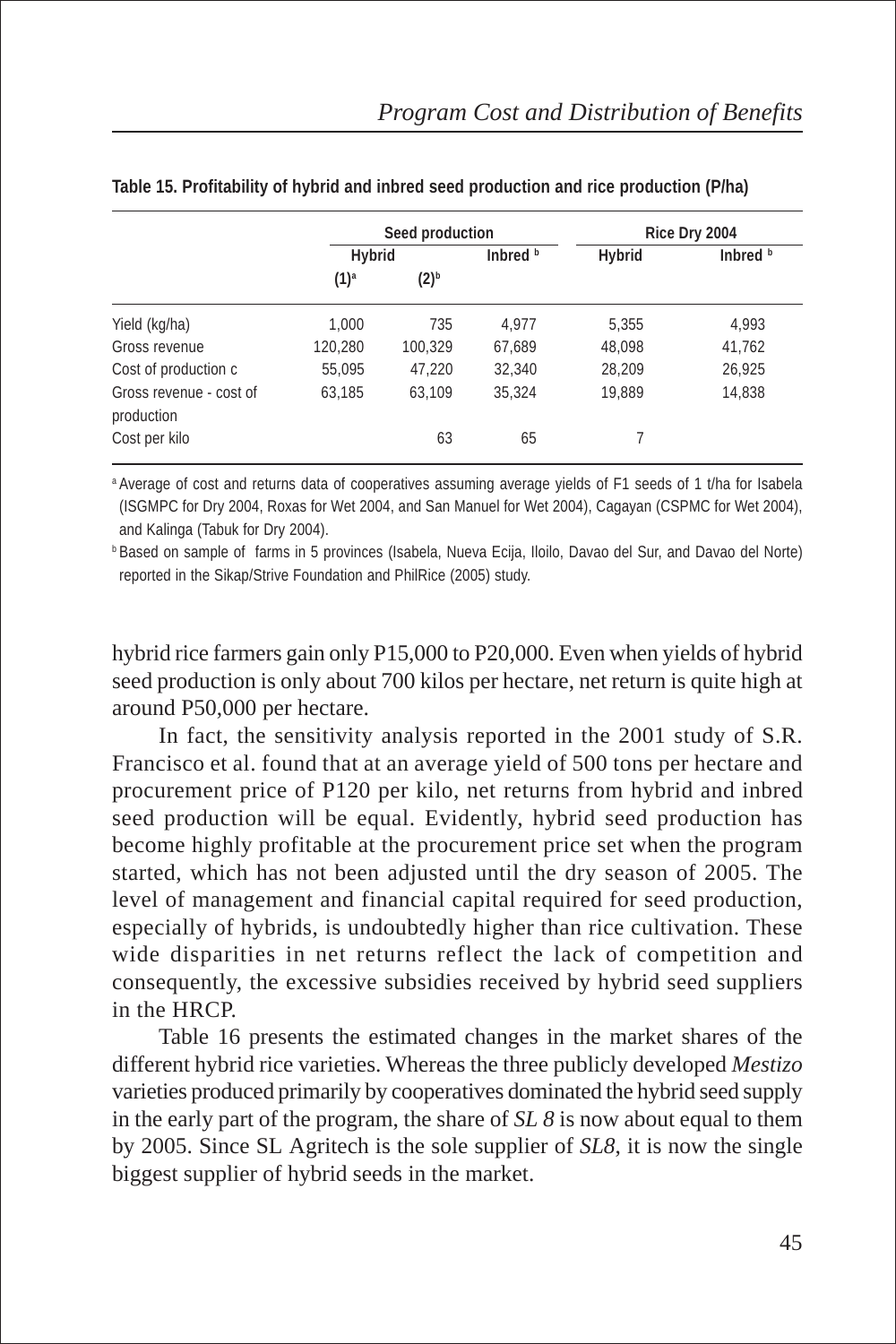|                             | <b>Wet 2003</b> | Dry 2004 | Dry 2005 |
|-----------------------------|-----------------|----------|----------|
| Cooperatives                | 30,201          | 146,962  | 99,221   |
| Mestizo 1                   | 26,064          | 89,259   | 58,009   |
| Mestizo 2                   |                 | 1.219    | 1,395    |
| Mestizo 3                   | 4,137           | 56,484   | 39.817   |
| <b>SL Agritech</b>          | 29,138          | 48,087   | 93,611   |
| SL8                         | 29,138          | 48,087   | 93,611   |
| <b>Bayer Crop Science</b>   | 9,098           | 17,211   | 20,164   |
| Tisov                       | 582             | 2,266    |          |
| <b>Bigante</b> <sup>b</sup> | 8,516           | 14.945   | 20.164   |
| Monsanto                    | 2,126           | ٠        | ٠        |
| Magilas                     | 2,126           |          |          |
| Total                       | 70.563          | 212,260  | 212.996  |

**Table 16. Hybrid rice seeds procured/subsidized by variety, source, and season of seed production (in bags)a**

<sup>a</sup> As of August 2004.

*Bigante* which comes in 15 kg/bag is considered equivalent to the 20-kg bag for all others.

Sources: PhilRice (Wet 2003 and Dry 2004 seed procurement); Department of Agriculture (Dry 2005 seed distribution).

It is important to note that *Bigante*, which is imported from India and receives the lowest price guarantee from the government, can maintain a market share of about 10 percent. This suggests that hybrid varieties may be developed elsewhere under similar tropical production environments; and after intensive field trials within the country, the seeds of the best performing varieties may be produced in other countries with lower cost of production.

Imported hybrid seeds can compete in the local market for a number of reasons. First, trade policies which have raised domestic rice price by about 70 percent above the landed cost of imported rice have defended a similarly higher local cost of rice production compared to most developing Asian countries (David 2003). That margin or implicit tariff, coupled by zero tariff on imports of seeds, would more than cover the total cost of hybrid seed importations from countries that can produce rice at world prices. In fact, the Philippines would even be less competitive in hybrid seed production compared to rice cultivation. This is because the former is more labor-intensive and the country's labor cost is significantly higher than India, China, Indonesia, and other Asian countries exporting rice.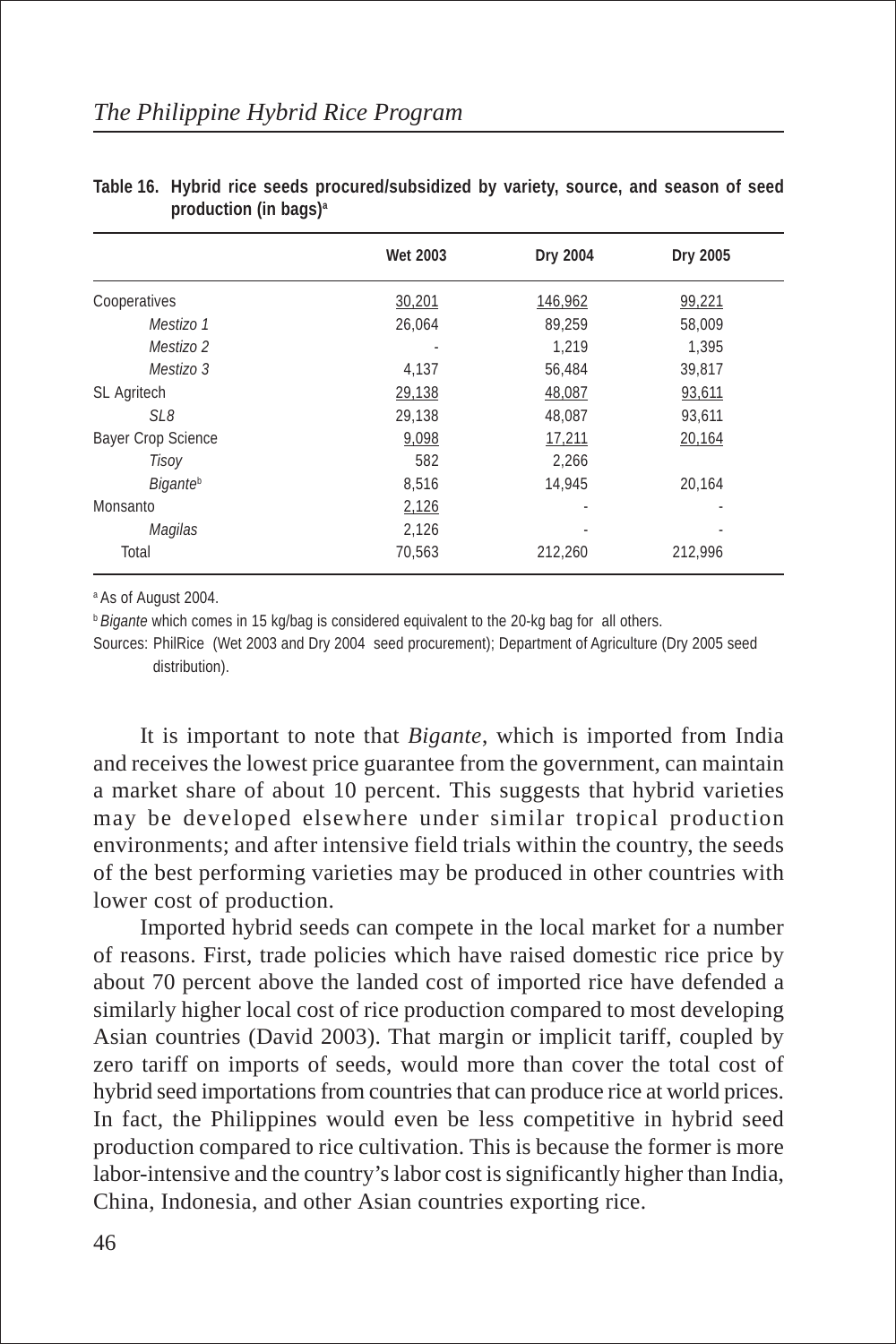Second, the most favorable areas for seed production are located in the northern part of the country namely, Kalinga, Isabela, Cagayan, as well as in the southern end specifically the Davao area. Given the country's geographic characteristics, poorly developed infrastructure, and well-known monopoly rents pervasive in the shipping industry, internal transport is relatively high. On the other hand, the importation of seeds saves internal shipping cost because of the presence of several international ports across the country.

Finally, the cost of storage and wastage due to seasonal imbalance in demand and supply of hybrid seeds can be minimized. In general, the dry season is more favorable to both hybrid seed and rice production. But due to the greater risks of pest and disease infestation and weather problems in the wet season, farmers' demand for hybrid seeds is usually low relative to the supply of fresh hybrid seeds produced from the previous dry season. Consequently, the carryover inventory of hybrid seeds between the dry and wet season rice crop tends to be large. The cost of storage, including the losses due to quality deterioration, is quite considerable.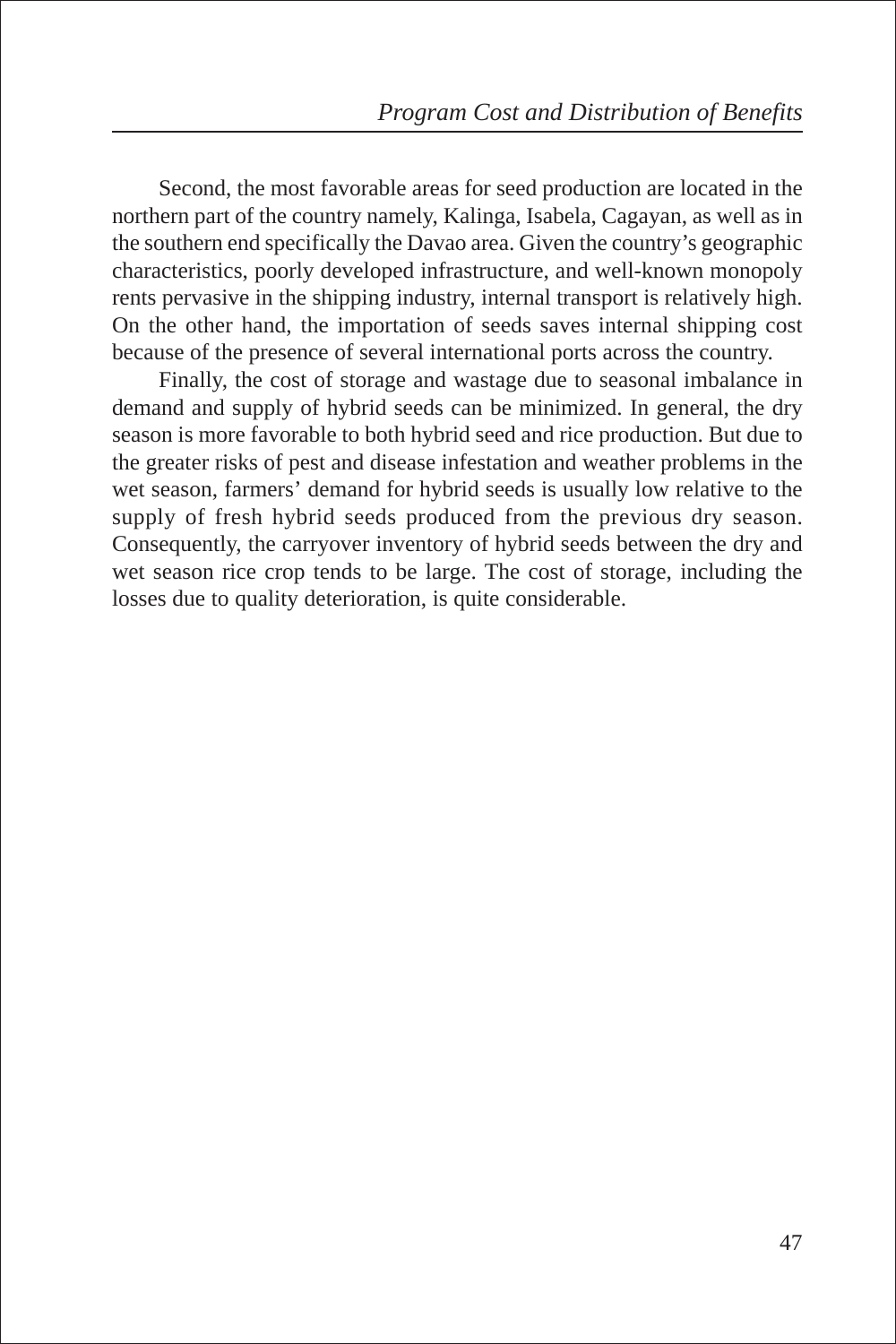# **Conclusion**

Despite concerted efforts and massive subsidies incurred in the promotion of hybrid rice, there is no strong evidence that currently available hybrid varieties are already commercially viable in the country as similarly concluded by the recent studies in other tropical Asian countries led by Janaiah and Hossain (2003). While currently available hybrid seeds may be suited in some areas with irrigation and developed market infrastructure, the market demand has not been large and sufficiently concentrated for private seed companies to achieve economies of scale.

The highly subsidized approach adopted in the HRCP incurred not only direct and indirect financial cost to the government. Equally costly are the inefficiencies arising from the distortion of farmers' choice between hybrid and inbred rice varieties, and among hybrid varieties. It created opportunities for corruption that weakened the quality of governance. Moreover, the government's preoccupation to meet distribution targets inadvertently compromised its regulatory functions aimed at protecting the interest of farmers and taxpayers in general. Even when the problems of unsuitability of varieties and poor quality seeds became apparent, these were not adequately addressed.

While some government subsidies may be justified at the initial stages of hybrid rice introduction, these should have been limited to supporting research and development, training and other extension activities. For infant industry argument, the costs of learning and risks involved in trying out the hybrid technology by seed growers and rice farmers may be initially subsidized but for only one or two seasons among representative farmers for demonstration purpose. As discussed earlier, even the research to develop hybrid crosses and promotional activities to market hybrid seeds are more efficiently performed by the private sector. The public sector's role in hybrid rice should by now be limited to basic and strategic research on hybridization, conventional breeding, and research and extension in hybrid-related cultural and other management practices. It should be emphasized that further varietal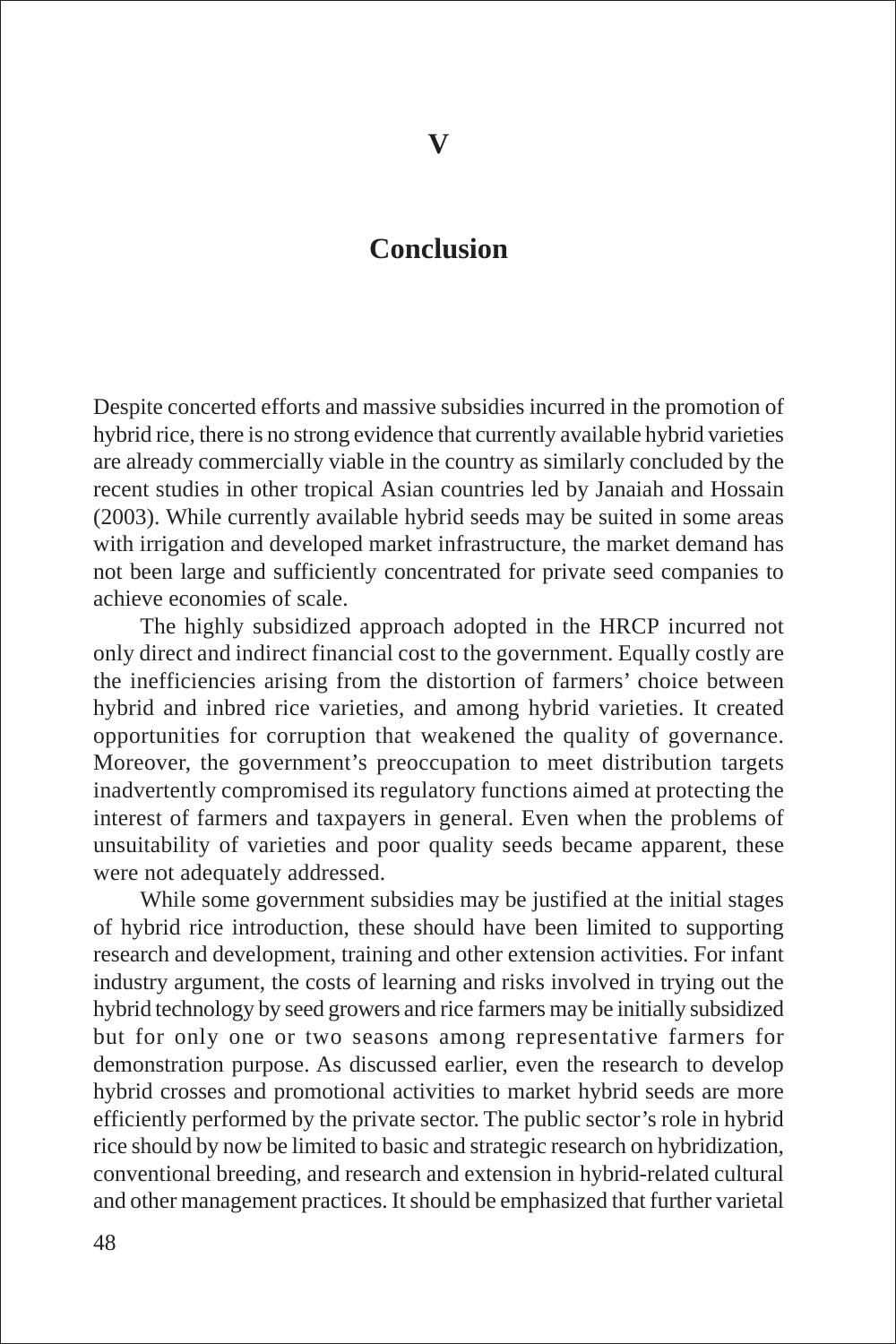improvements in hybrid rice depends critically on the rate of achievement in conventional breeding of superior inbreds suited to local conditions which is a key ingredient to successful hybridization (Virmani 1998).

It is imperative that the government quickly phase out the present system of subsidies on hybrid seeds, fertilizers, chemicals, and other agricultural inputs which are all private goods. The country cannot afford to further waste scarce public resources on making hybrid rice artificially profitable, especially since investments in infrastructure, education, and health are very low. A modest research and development effort in hybrid rice can be maintained at PhilRice, mainly to keep abreast with international developments in this field.

Public sector research and development efforts must be focused on inbred varieties. Furthermore, resources must be urgently allocated to develop an efficient inbred rice seed system with modest regular subsidy. The private sector will not allocate optimal levels as inbred seeds have public good characteristics. The current ad hoc system of government inbred seed procurement and distribution is also inefficient and prone to corruption (dela Cruz 2002). Reforming the current system may consider the establishment of a revolving fund, and an operational system that ensures accountability and efficiency.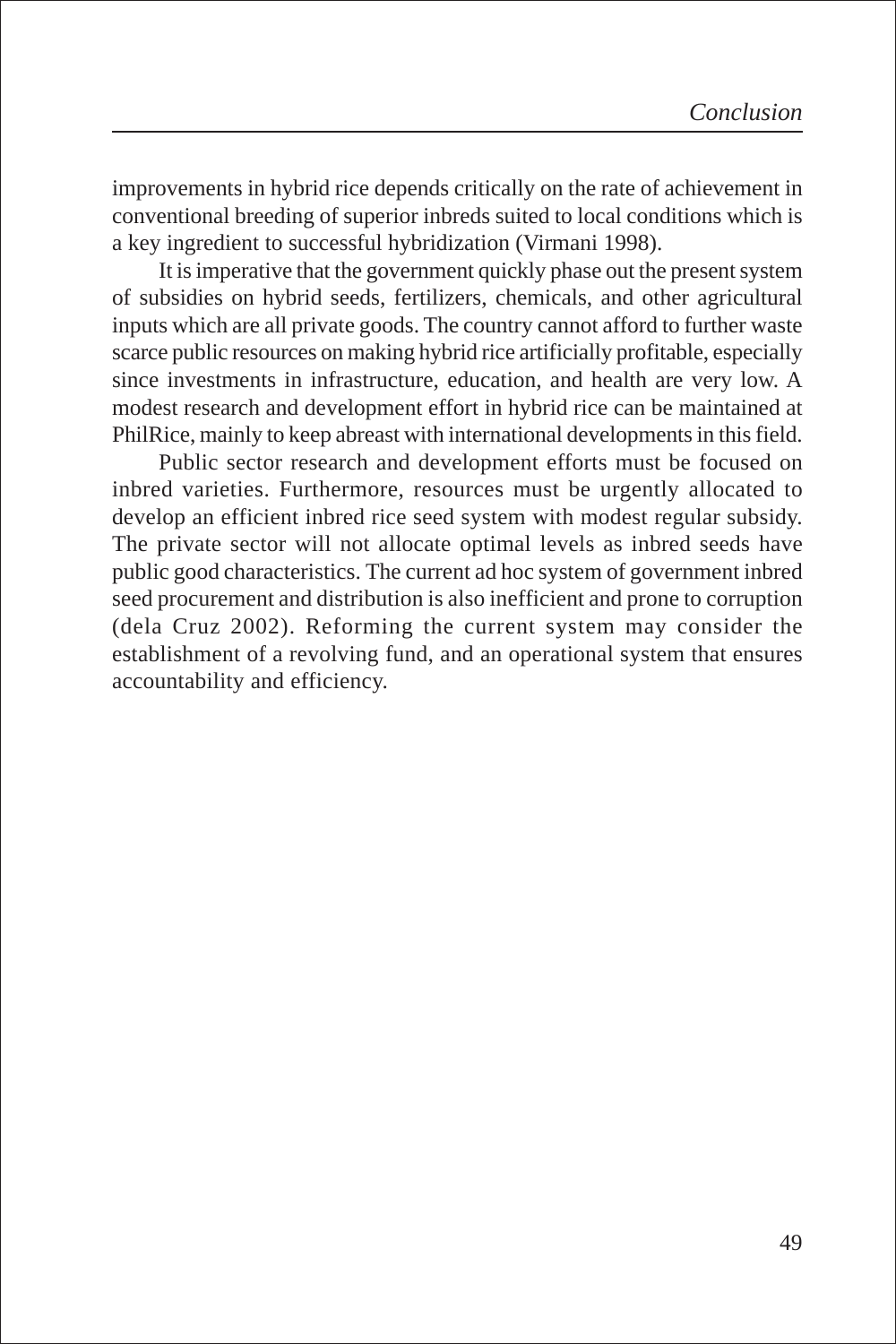# **Appendix A**

# **Paano maiiwasan ang bacterial blight (BLB)**

- $\triangleleft$  Panatilihing malinis ang bukid. Sa panahon ng paghahanda ng lupa, tanggalin lahat ng pasyo, dayami, raton, o supang sa palayan. Ang mga ito ay pinamamahayan ng *bacteria*. Lalo na kung hinayaan ang mga ito sa palayan. Ugaliin ang regular na pagtanggal ng mga damo upang mawala ang posibleng kahaliling tirahan o "*alternate host*."
- Siguraduhin na madaling patubigan o patuyuin ang punlaan at mga pinitan.

Panatilihin ang dalawa o tatlong sentimetrong lalim ng tubig - maiiwasan nito ang pag-apaw ng tubig na maaring magkalat ng sakit. Ang *bacteria* ay kumakalat sa ibang palayan sa pamamagitan ng tubig irigasyon.

✦ Maglagay ng tamang dami ng abono netrohino.

Ang paglalagay ng sobrang dami ng netrohino ay pabor sa pagkalat ng *bacterial leaf blight*. Mas mainam ang hati-hating aplikasyon keysa isahang aplikasyon.

✦ Pahingahin ang lupang pinagtataniman at hayaan itong matuyo (*fallow period*).

Matapos ang anihan, araruhin ang lupa para mailantad ang mga bacteria na maaaring naninirahan at nabubuhay sa ilalim ng lupa. Hayaang matuyo ang lupa sapagkat namamatay ang *bacteria* sa maiinit at tuyong kondisyon.

✦ Iwasan ang paggamit ng kung anu-anong kemikal. Ang bacteria ay madaling magkaroon ng resistensya laban sa mga kemikal na pamatay-bacteria. Sa ngayon, wala pang kemikal ang inirerekomendang gamitin laban sa bacterial blight.

Source: PhilRice.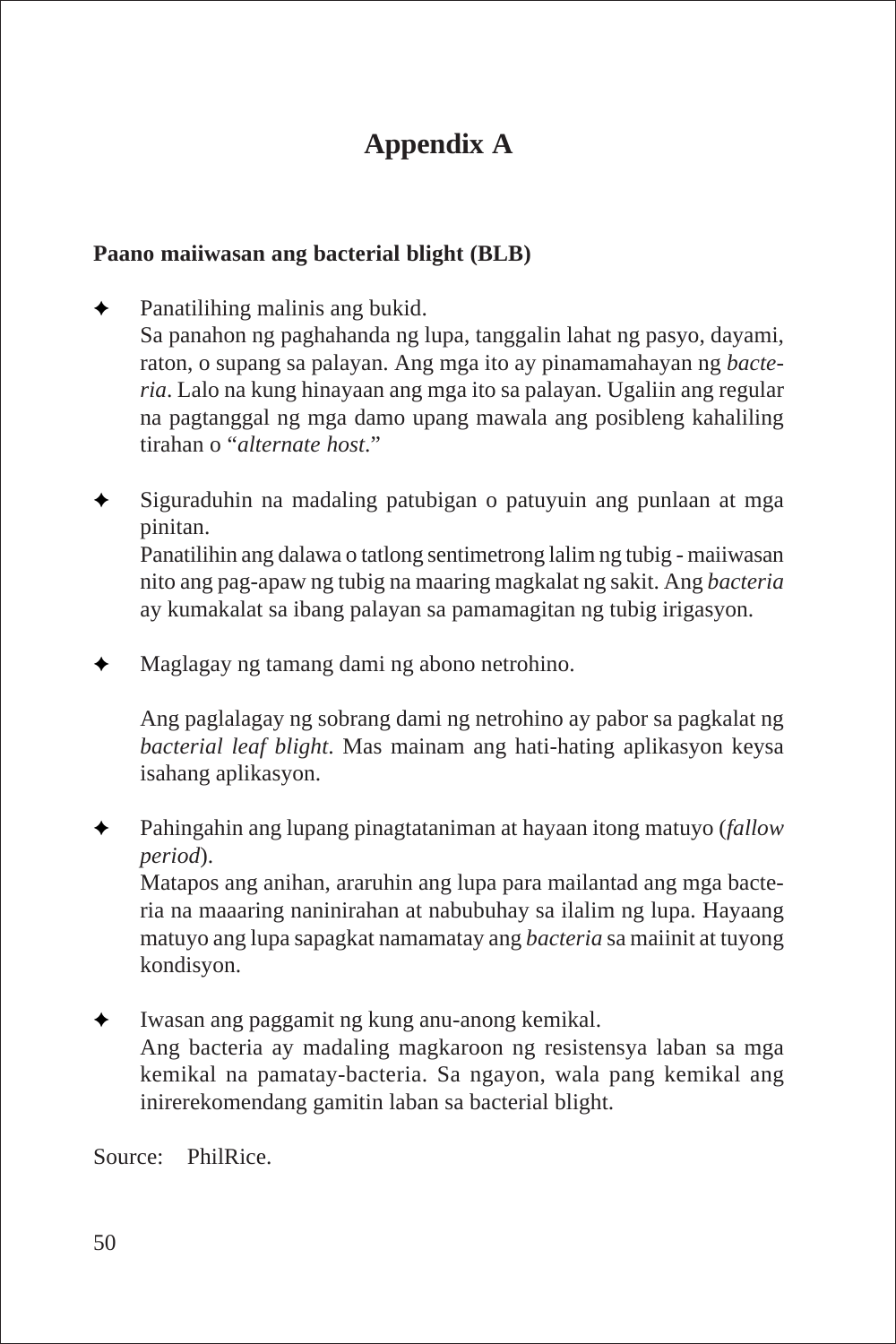|                      | Contribution             |                                    | Adoption rate of hybrid rice |                |           |                             |           |           |           |           |           |
|----------------------|--------------------------|------------------------------------|------------------------------|----------------|-----------|-----------------------------|-----------|-----------|-----------|-----------|-----------|
| <b>Province</b>      | to<br>total rice<br>area | Ratio of<br>irrigated<br>rice area | Wet<br>01                    | Dry<br>02      | Wet<br>02 | Dry<br>03                   | Wet<br>03 | Dry<br>04 | Wet<br>04 | Dry<br>05 | Wet<br>05 |
| Philippines          | 100                      | 68                                 | 0.2                          | 0.4            | 0.9       | 1.6                         | 2.3       | 4.7       | 5.5       | 10.8      | 5.8       |
| Nueva Ecija          | 6.1                      | 83                                 | 0.2                          | 0.2            | 1.2       | 1.2                         | 1.3       | 9.1       | 4.5       | 20.2      | 7.1       |
| <b>Iloilo</b>        | 5.9                      | 54                                 | ÷.                           | 0.0            | 0.2       | 0.1                         | 1.3       | 0.3       | 1.2       | 0.1       | 0.4       |
| Isabela              | 5.7                      | 96                                 | 1.4                          | 1.4            | 1.4       | 3.2                         | 5.6       | 8.3       | 21.0      | 25.0      | 11.1      |
| Pangasinan           | 5.4                      | 66                                 | 0.2                          | 0.3            | 0.3       | 1.3                         | 0.7       | 2.8       | 3.3       | 14.2      | 5.5       |
| Cagayan              | 3.9                      | 72                                 | 0.5                          | 0.4            | 0.6       | 1.4                         | 2.4       | 4.6       | 18.5      | 19.0      | 19.5      |
| <b>Camarines Sur</b> | 3.2                      | 72                                 | 0.0                          | 0.2            | 0.5       | 0.9                         | 0.9       | 2.1       | 2.2       | 13.2      | 3.4       |
| North Cotabato       | 2.8                      | 74                                 | 0.2                          | 0.1            | 0.3       | 0.6                         | 2.7       | 3.2       | 2.8       | 5.0       | 3.1       |
| Tarlac               | 2.8                      | 90                                 | 0.2                          | 0.1            | 0.7       | 4.5                         | 2.6       | 5.7       | 3.5       | 8.2       | 2.4       |
| Capiz                | 2.7                      | 27                                 | $\omega$                     | 0.0            | 0.2       | 0.2                         | 0.3       | 0.1       | 0.6       | 0.2       | 0.9       |
| Leyte                | 2.6                      | 64                                 | 0.5                          | 0.3            | 0.5       | 0.6                         | 0.9       | 2.5       | 5.5       | 8.8       | 11.6      |
| Sultan Kudarat       | 2.5                      | 89                                 | 0.1                          | 0.4            | 0.6       | 0.3                         | 4.9       | 2.1       | 8.3       | 4.2       | 4.8       |
| Negros Occidental    | 2.5                      | 75                                 | ÷.                           | 0.2            | 0.6       | 0.1                         | 0.5       | 0.1       | 0.5       | 0.7       | 0.4       |
| Maquindanao          | 2.5                      | 32                                 | 0.0                          | 0.1            | 0.2       | 0.2                         | 2.0       | 4.0       | 3.6       | 7.9       | 1.0       |
| Palawan              | 2.0                      | 40                                 | ÷                            | $\blacksquare$ | 0.1       | 0.0                         | 1.4       | 1.5       | 1.0       | 0.5       | 0.3       |
| Oriental Mindoro     | 1.9                      | 73                                 | ä,                           | $\mathbf{r}$   | 0.5       | 0.9                         | 3.2       | 4.2       | 6.1       | 8.7       | 9.9       |
| South Cotabato       | 1.9                      | 90                                 | 0.2                          | 0.0            | 0.3       | 0.3                         | 3.7       | 0.7       | 4.3       | 2.0       | 1.9       |
| Zamboanga del Sur    | 1.9                      | 68                                 | 0.0                          | 1.7            | 1.3       | 1.4                         | 3.4       | 10.4      | 6.5       | 25.2      | 5.6       |
| <b>Bulacan</b>       | 1.8                      | 72                                 | 0.1                          | 0.1            | 0.3       | 0.6                         | 0.6       | 3.7       | 5.4       | 8.1       | 9.2       |
| Antique              | 1.7                      | 53                                 | $\sim$                       | $\sim$         | 0.0       | $\mathcal{L}_{\mathcal{A}}$ | 0.4       | 0.3       | 0.8       | 0.0       | 0.1       |
| Pampanga             | 1.6                      | 95                                 | 0.2                          | 0.1            | 1.1       | 1.4                         | 1.1       | 4.0       | 8.1       | 9.3       | 3.6       |
| Occidental Mindoro   | 1.6                      | 62                                 | 0.1                          | 0.2            | 0.7       | 0.9                         | 4.8       | 16.2      | 4.4       | 11.7      | 13.1      |

**Appendix Table A. Contribution to total rice crop area, ratio of irrigated rice crop area, and adoption rate of hybrid rice by province ranked by adoption rate during wet season 2004 (in percent)**

*Appendices*

51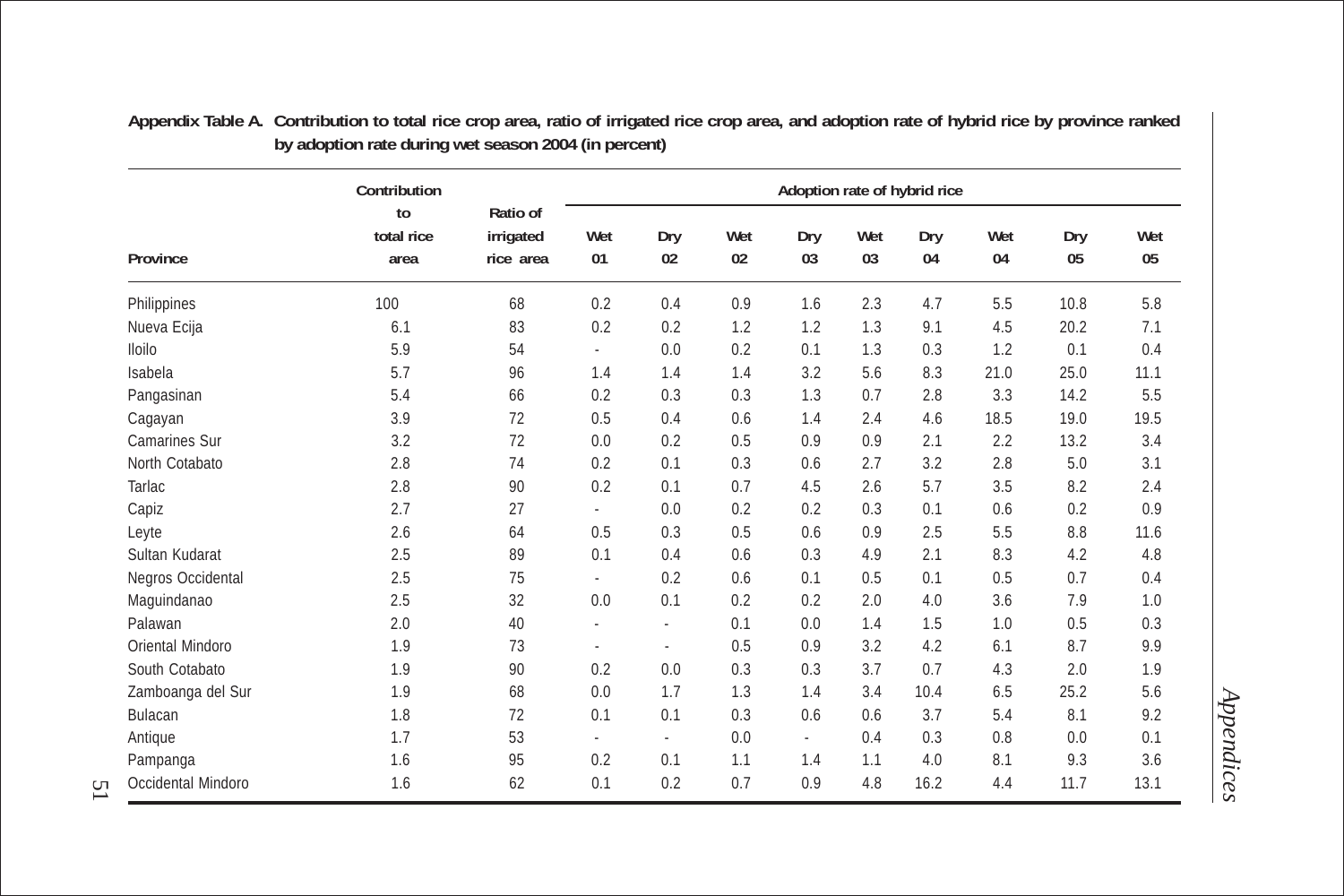# 52**Appendix Table A (continued)**

|                      | Contribution             |                                    | Adoption rate of hybrid rice |                |                |                |           |           |           |           |           |
|----------------------|--------------------------|------------------------------------|------------------------------|----------------|----------------|----------------|-----------|-----------|-----------|-----------|-----------|
| Province             | to<br>total rice<br>area | Ratio of<br>irrigated<br>rice area | Wet<br>01                    | Dry<br>02      | Wet<br>02      | Dry<br>03      | Wet<br>03 | Dry<br>04 | Wet<br>04 | Dry<br>05 | Wet<br>05 |
| Lanao del Sur        | 1.6                      | 29                                 | $\blacksquare$               | 0.1            | 1.5            | 1.7            | 3.8       | 3.6       | 1.7       | 6.1       | 3.0       |
| <b>Ilocos Norte</b>  | 1.5                      | 83                                 | 0.1                          | 0.3            | 1.0            | 1.8            | 2.5       | 23.4      | 6.7       | 17.6      | 6.1       |
| <b>Bukidnon</b>      | 1.5                      | 97                                 | ÷.                           | 0.2            | 1.4            | 1.6            | 3.3       | 4.8       | 5.2       | 7.9       | 12.5      |
| Nueva Vizcaya        | 1.4                      | 97                                 | 0.6                          | 0.2            | 0.5            | 1.2            | 1.3       | 4.2       | 6.5       | 17.4      | 16.0      |
| Bohol                | 1.4                      | 47                                 | $\blacksquare$               | 0.0            | 1.8            | 1.8            | 3.8       | 6.4       | 4.7       | 7.5       | 4.8       |
| Ouezon               | 1.3                      | 53                                 | ÷,                           | 0.1            | 0.3            | 0.0            | 2.5       | 1.7       | 4.7       | 0.7       | 2.1       |
| Lanao del Norte      | 1.3                      | 79                                 | 0.6                          | 0.2            | 1.0            | 0.4            | 0.8       | 2.5       | 2.1       | 2.0       | 1.2       |
| Albay                | 1.1                      | 77                                 | 0.0                          | 0.2            | 0.5            | 1.0            | 1.7       | 3.7       | 3.9       | 13.2      | 8.7       |
| Masbate              | 1.1                      | 7                                  | 0.0                          | ÷              | $\blacksquare$ | $\blacksquare$ | 0.0       | 0.3       | 0.2       | 1.4       | 0.7       |
| <b>Ilocos Sur</b>    | 1.1                      | 49                                 | 0.4                          | 1.7            | 1.5            | 3.7            | 2.4       | 10.1      | 7.3       | 20.8      | 5.7       |
| Aklan                | 1.1                      | 48                                 | ٠                            | $\blacksquare$ | 0.0            | 0.2            | 0.2       | 0.4       | 0.7       | 1.1       | 1.5       |
| Sibugay Province     | 1.1                      | 55                                 | $\sim$                       | 0.5            | 0.9            | 3.4            | 8.3       | 14.9      | 6.4       | 18.1      | 6.8       |
| Agusan del Sur       | 1.0                      | 66                                 | 0.1                          | 0.1            | 1.4            | 1.4            | 2.6       | 8.3       | 6.4       | 13.7      | 25.9      |
| <b>Western Samar</b> | 1.0                      | 10                                 | 0.0                          | 0.1            | 0.0            | 0.0            | 0.2       | 0.5       | 0.7       | 0.9       | 0.6       |
| Northern Samar       | 1.0                      | 9                                  | $\blacksquare$               | $\blacksquare$ | 0.0            | ÷.             | 0.2       | 0.2       | 0.6       | 1.2       | 1.4       |
| Sorsogon             | 0.8                      | 71                                 | 0.0                          | 0.2            | ÷.             | 0.0            | 0.6       | 2.6       | 3.9       | 6.0       | 8.0       |
| Zamboanga del Norte  | 0.8                      | 41                                 | $\blacksquare$               | 0.8            | 9.0            | 6.5            | 1.8       | 5.0       | 1.5       | 6.9       | 7.1       |
| Davao del Norte      | 0.8                      | 96                                 | 0.6                          | 1.0            | 11.2           | 4.9            | 9.2       | 13.4      | 16.7      | 33.5      | 13.1      |
| La Union             | 0.8                      | 58                                 | 0.3                          | 0.2            | 2.0            | 1.1            | 2.5       | 13.2      | 5.9       | 8.0       | 4.2       |
| Kalinga              | 0.8                      | 96                                 | 3.7                          | 3.0            | 7.2            | 10.3           | 17.3      | 32.9      | 39.8      | 49.2      | 41.7      |
| Bataan               | 0.7                      | 100                                | 0.7                          | 1.5            | 0.3            | 1.3            | 1.1       | 5.6       | 2.7       | 8.2       | 2.5       |
| Surigao del Norte    | 0.7                      | 65                                 | 0.3                          | 0.0            | 0.5            | 0.6            | 0.0       | 1.7       | 2.7       | 4.2       |           |
| Davao del Sur        | 0.7                      | 93                                 | 0.6                          | 3.1            | 7.2            | 36.9           | 20.6      | 22.3      | 9.9       | 41.8      | 20.5      |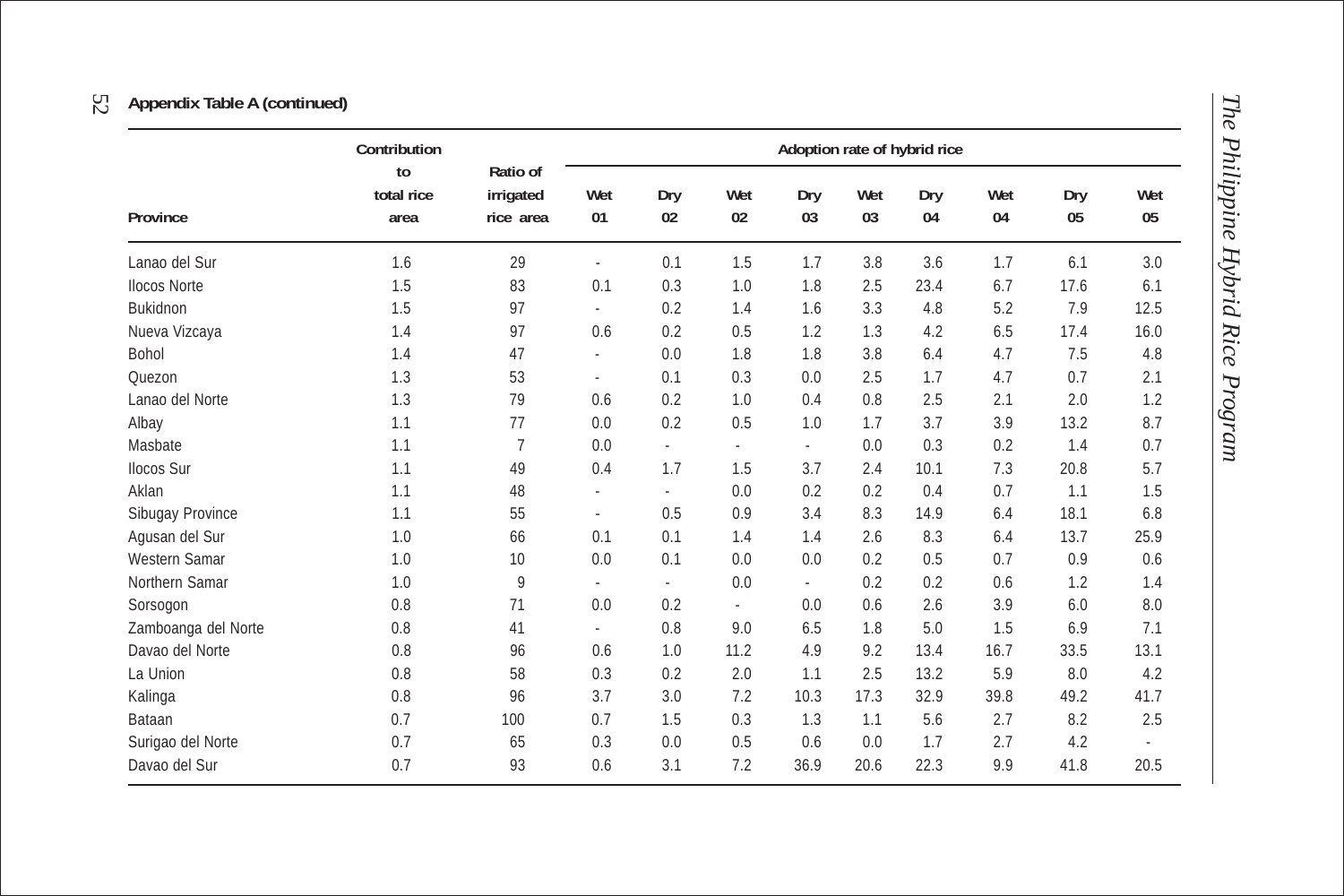# **Appendix Table A (continued)**

|                        | Contribution             |                                    |                          |                          |                          |           |           | Adoption rate of hybrid rice |           |           |           |
|------------------------|--------------------------|------------------------------------|--------------------------|--------------------------|--------------------------|-----------|-----------|------------------------------|-----------|-----------|-----------|
| <b>Province</b>        | to<br>total rice<br>area | Ratio of<br>irrigated<br>rice area | Wet<br>01                | Dry<br>02                | Wet<br>02                | Dry<br>03 | Wet<br>03 | Dry<br>04                    | Wet<br>04 | Dry<br>05 | Wet<br>05 |
| Comval Province        | 0.6                      | 86                                 | $\omega$                 | 0.0                      | 2.0                      | 0.9       | 1.9       | 3.0                          | 5.1       | 9.0       | 17.3      |
| Zambales               | 0.6                      | 67                                 | 0.4                      | 1.7                      | 2.4                      | 5.1       | 4.8       | 4.2                          | 20.1      | 13.7      | 4.6       |
| Laguna                 | 0.6                      | 97                                 | 0.0                      | 0.2                      | 0.9                      | 1.6       | 3.1       | 11.2                         | 5.2       | 15.7      | 3.7       |
| <b>Batangas</b>        | 0.6                      | 58                                 | $\sim$                   | $\blacksquare$           | 0.1                      | 0.6       | 1.4       | 1.4                          | 1.3       | 6.9       | 1.3       |
| Surigao del Sur        | 0.6                      | 72                                 | 0.0                      | 0.1                      | 2.6                      | 0.8       | 0.5       | 2.1                          | 6.7       | 8.7       | 9.6       |
| Agusan del Norte       | 0.6                      | 68                                 | 0.1                      | 0.4                      | 1.1                      | 1.7       | 1.2       | 2.2                          | 1.7       | 6.8       | 13.3      |
| Aurora                 | 0.5                      | 89                                 | $\sim$                   | ÷.                       | 0.4                      | 0.7       | 0.6       | 1.9                          | 2.0       | 8.6       | 6.9       |
| Negros Oriental        | 0.5                      | 82                                 | $\sim$                   | 0.0                      | 2.5                      | 2.1       | 1.4       | 0.7                          | 2.5       | 3.9       | 1.0       |
| Apayao                 | 0.5                      | 80                                 | $\blacksquare$           | $\overline{\phantom{a}}$ | 1.6                      | 2.5       | 3.4       | 4.1                          | 4.5       | 19.2      | 4.5       |
| Guimaras               | 0.4                      | 22                                 | $\blacksquare$           |                          | $\blacksquare$           | $\sim$    | 1.0       | $\overline{\phantom{a}}$     | 1.6       | 1.1       | 0.3       |
| Southern Leyte         | 0.4                      | 80                                 | 0.3                      | 0.2                      | 0.9                      | 1.4       | 0.5       | 3.2                          | 9.2       | 10.4      | 19.5      |
| Abra                   | 0.4                      | 75                                 | ÷.                       | $\bar{a}$                | 0.6                      | 2.0       | 1.1       | 4.2                          | 4.5       | 15.1      | 0.9       |
| Sarangani Province     | 0.4                      | 59                                 | 1.4                      | $\sim$                   | 0.4                      | 1.6       | 1.0       | 1.2                          | 2.7       | 5.9       | 5.6       |
| Marinduque             | 0.4                      | 22                                 | $\sim$                   | $\blacksquare$           | 0.1                      | 0.0       | 0.3       | 0.1                          | 1.0       | 1.5       | 1.3       |
| Misamis Occidental     | 0.4                      | 96                                 | 0.6                      | 0.5                      | 2.5                      | 1.9       | 3.2       | 4.9                          | 8.7       | 6.3       | 4.6       |
| Davao Oriental         | 0.4                      | 65                                 | 1.8                      | 7.7                      | 8.2                      | 1.8       | 2.3       | 3.1                          | 4.1       | 6.3       | 8.7       |
| Romblon                | 0.4                      | 44                                 | $\sim$                   | $\blacksquare$           | 0.0                      | $\sim$    | 0.8       | $\blacksquare$               | 0.8       | 3.2       | 1.8       |
| <b>Biliran</b>         | 0.4                      | 94                                 | 0.1                      | 0.1                      | 1.2                      | 1.8       | 0.4       | 5.2                          | 1.4       | 3.1       | 1.6       |
| <b>Camarines Norte</b> | 0.4                      | 73                                 | 0.0                      | $\overline{\phantom{a}}$ | 0.2                      | 0.1       | 1.0       | 3.1                          | 3.8       | 4.8       | 2.7       |
| Cavite                 | 0.4                      | 80                                 | $\overline{\phantom{a}}$ |                          | $\overline{\phantom{a}}$ | 0.4       | 3.8       | 2.6                          | 4.0       | 4.8       | 1.3       |
| Eastern Samar          | 0.4                      | 11                                 | $\sim$                   |                          | $\overline{\phantom{a}}$ | $\sim$    | $\sim$    | 0.8                          | 0.6       | 1.2       | 0.0       |
| Quirino                | 0.3                      | 88                                 | 0.7                      | 0.2                      | 0.7                      | 1.2       | 3.2       | 6.0                          | 16.6      | 24.6      | 16.2      |
| Ifugao                 | 0.3                      | 93                                 | $\blacksquare$           |                          | $\sim$                   | 0.6       | 1.5       | 2.9                          | 5.3       | 14.0      | 0.6       |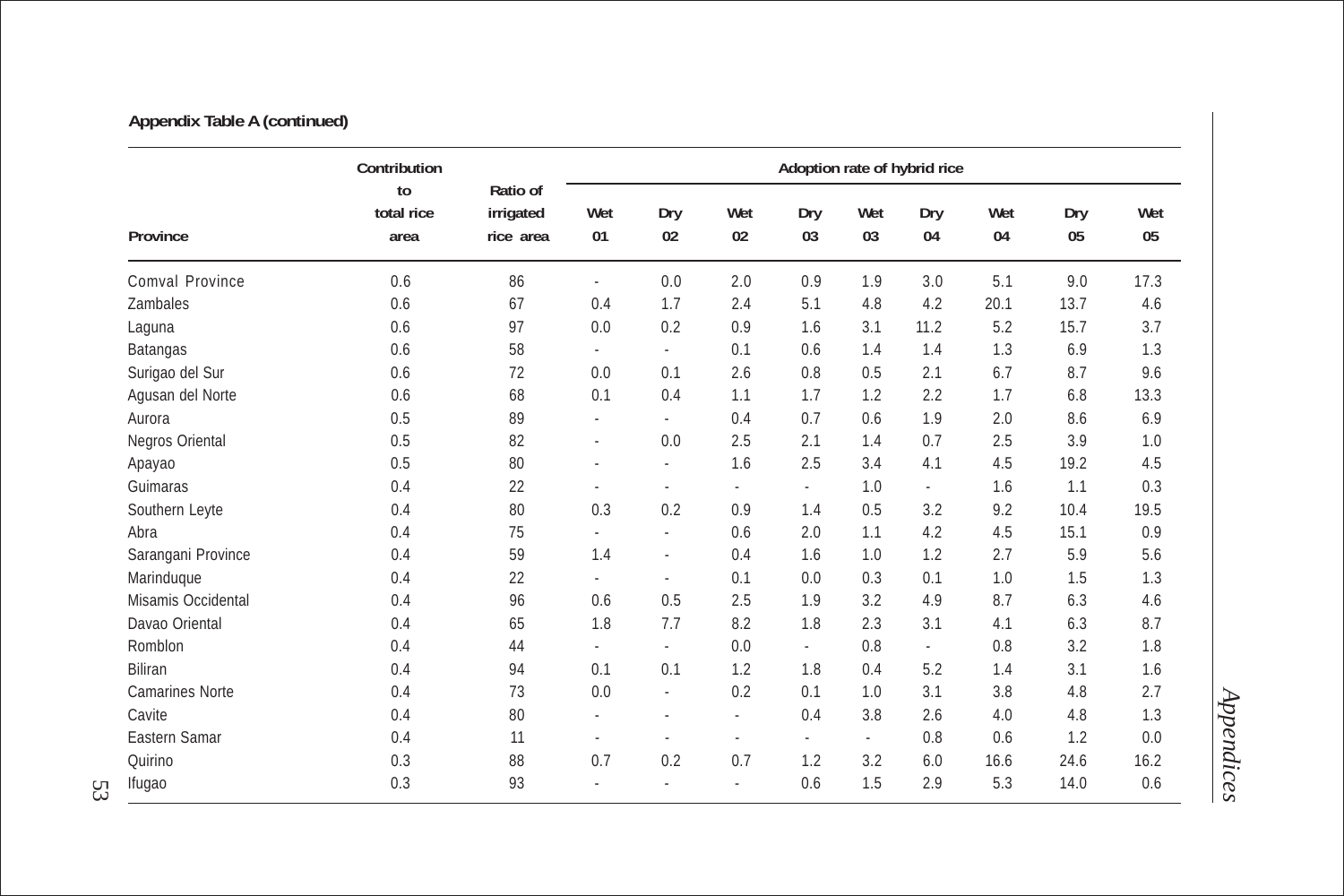|                  | Contribution             |                                    | Adoption rate of hybrid rice |                          |                          |                          |                          |                          |                          |           |                          |
|------------------|--------------------------|------------------------------------|------------------------------|--------------------------|--------------------------|--------------------------|--------------------------|--------------------------|--------------------------|-----------|--------------------------|
| Province         | to<br>total rice<br>area | Ratio of<br>irrigated<br>rice area | Wet<br>01                    | Dry<br>02                | Wet<br>02                | Dry<br>03                | Wet<br>03                | Dry<br>04                | Wet<br>04                | Dry<br>05 | Wet<br>05                |
| Davao City       | 0.3                      | 40                                 |                              |                          | $\overline{\phantom{a}}$ | 1.9                      | 0.4                      | 0.7                      | 0.8                      | 4.2       | ٠                        |
| Catanduanes      | 0.3                      | 45                                 | 0.0                          | $\sim$                   | ٠                        | 0.1                      | 0.0                      | $\overline{\phantom{a}}$ | 0.2                      | 3.2       | 1.5                      |
| Rizal            | 0.2                      | 88                                 | $\sim$                       | $\sim$                   | 0.0                      | 0.2                      | 9.7                      | 5.3                      | 9.9                      | 10.5      | 4.3                      |
| Mt. Province     | 0.2                      | 84                                 |                              |                          | $\overline{\phantom{a}}$ | $\overline{\phantom{a}}$ | $\overline{\phantom{a}}$ | 1.5                      | 0.6                      | 1.8       | $\sim$                   |
| Misamis Oriental | 0.1                      | 94                                 | ٠                            | 1.5                      | 11.8                     | 6.1                      | 6.4                      | 10.3                     | 12.3                     | 16.5      | 10.1                     |
| Benguet          | 0.1                      | 87                                 |                              |                          |                          | ٠                        | $\overline{\phantom{a}}$ | 0.8                      | $\overline{\phantom{a}}$ | 3.3       | $\overline{\phantom{a}}$ |
| Zamboanga City   | 0.1                      | 73                                 | 0.0                          | 0.4                      | 6.1                      | 6.1                      | 15.3                     | 14.9                     | 16.7                     | 32.0      | 6.8                      |
| Cebu             | 0.1                      | 94                                 | $\sim$                       | 0.1                      | 0.2                      | 1.9                      | 1.4                      | 2.4                      | 1.6                      | 8.2       | 2.6                      |
| Sulu             | 0.1                      | ٠                                  |                              | $\overline{\phantom{a}}$ | ٠                        | ٠                        | ٠                        |                          | $\overline{\phantom{a}}$ | ٠         | $\overline{\phantom{a}}$ |
| Basilan          | 0.0                      | 27                                 |                              | $\overline{\phantom{a}}$ | $\overline{\phantom{a}}$ | 0.4                      | $\overline{\phantom{a}}$ |                          |                          |           |                          |
| Tawi-tawi        | 0.0                      | ٠                                  |                              | $\overline{\phantom{a}}$ | ٠                        | ٠                        |                          |                          | ٠                        | ٠         |                          |
| Siquijor         | 0.0                      | 86                                 |                              | $\overline{\phantom{a}}$ | 1.1                      | $\overline{\phantom{a}}$ | 0.2                      | 2.4                      | 16.2                     | 3.2       | 11.3                     |
| Camiguin         | 0.0                      | 99                                 |                              | $\overline{\phantom{a}}$ | 4.9                      | ٠                        | 4.5                      | 9.1                      | 19.1                     | 13.8      | 15.2                     |

**Appendix Table A (continued)**

\* % adoption to hybrid rice is computed using the HRCP reported area planted to hybrid seeds as ratio to official data on rice area harvested by the Bureau of Agricultural Statistics.

Sources: Department of Agriculture; Bureau of Agricultural Statistics.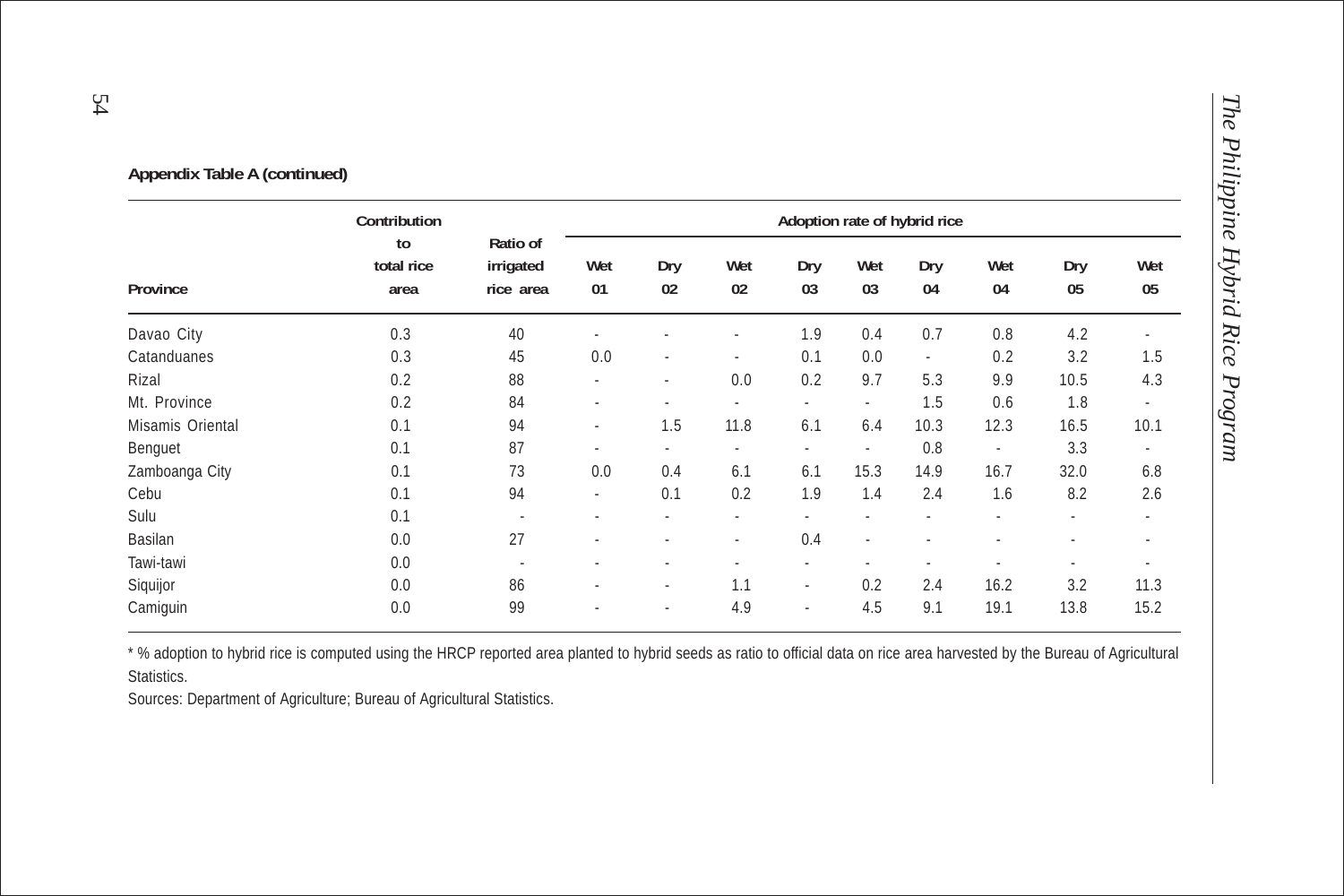| Kalinga<br>79<br>77<br>99<br>Tabuk<br>Cagayan<br>Penablanca<br>33<br>93<br>Isabela<br>Alicia<br>42<br>59<br>98<br>54<br>Aurora<br>68<br>75<br>54<br>Cauayan City<br>70<br>88<br>Mallig<br>68<br>66<br>88<br>San Mateo<br>69<br>95<br>56<br>San Manuel<br>94<br>60<br>53<br>Santiago City<br>48<br>89<br>76<br>92<br>Echague<br>Roxas<br>64<br>Nueva Ecija<br>50<br>98<br>95<br>76<br>Talavera<br>88<br>58 |       | Dry<br>2002 | Wet<br>2002 | Dry<br>2003 | Wet<br>2003 | Dry<br>2004 | Wet<br>2004 |
|-----------------------------------------------------------------------------------------------------------------------------------------------------------------------------------------------------------------------------------------------------------------------------------------------------------------------------------------------------------------------------------------------------------|-------|-------------|-------------|-------------|-------------|-------------|-------------|
|                                                                                                                                                                                                                                                                                                                                                                                                           |       |             |             |             |             |             |             |
|                                                                                                                                                                                                                                                                                                                                                                                                           |       |             |             |             |             |             |             |
|                                                                                                                                                                                                                                                                                                                                                                                                           |       |             |             |             |             |             |             |
|                                                                                                                                                                                                                                                                                                                                                                                                           |       |             |             |             |             |             |             |
|                                                                                                                                                                                                                                                                                                                                                                                                           |       |             |             |             |             |             |             |
|                                                                                                                                                                                                                                                                                                                                                                                                           |       |             |             |             |             |             |             |
|                                                                                                                                                                                                                                                                                                                                                                                                           |       |             |             |             |             |             |             |
|                                                                                                                                                                                                                                                                                                                                                                                                           |       |             |             |             |             |             |             |
|                                                                                                                                                                                                                                                                                                                                                                                                           |       |             |             |             |             |             |             |
|                                                                                                                                                                                                                                                                                                                                                                                                           |       |             |             |             |             |             |             |
|                                                                                                                                                                                                                                                                                                                                                                                                           |       |             |             |             |             |             |             |
|                                                                                                                                                                                                                                                                                                                                                                                                           |       |             |             |             |             |             |             |
|                                                                                                                                                                                                                                                                                                                                                                                                           |       |             |             |             |             |             |             |
|                                                                                                                                                                                                                                                                                                                                                                                                           |       |             |             |             |             |             |             |
|                                                                                                                                                                                                                                                                                                                                                                                                           |       |             |             |             |             |             |             |
|                                                                                                                                                                                                                                                                                                                                                                                                           |       |             |             |             |             |             |             |
|                                                                                                                                                                                                                                                                                                                                                                                                           | Muñoz |             |             |             | 40          | 80          | 76          |
| Sta. Rosa<br>70<br>63                                                                                                                                                                                                                                                                                                                                                                                     |       |             |             |             |             |             |             |
| 72<br>40<br>San Leonardo                                                                                                                                                                                                                                                                                                                                                                                  |       |             |             |             |             |             |             |
| 92<br>Gapan<br>82<br>80<br>75                                                                                                                                                                                                                                                                                                                                                                             |       |             |             |             |             |             |             |
| Tarlac                                                                                                                                                                                                                                                                                                                                                                                                    |       |             |             |             |             |             |             |
| 82<br>63<br>Gerona                                                                                                                                                                                                                                                                                                                                                                                        |       |             |             |             |             |             |             |
| 96<br>93<br>99<br>94<br><b>Tarlac City</b>                                                                                                                                                                                                                                                                                                                                                                |       |             |             |             |             |             |             |
| Pura<br>50<br>65<br>67                                                                                                                                                                                                                                                                                                                                                                                    |       |             |             |             |             |             |             |
| Pampanga                                                                                                                                                                                                                                                                                                                                                                                                  |       |             |             |             |             |             |             |
| 71<br>Lubao<br>91<br>72<br>97                                                                                                                                                                                                                                                                                                                                                                             |       |             |             |             |             |             |             |
| 71<br>71<br>55<br>Mabalacat                                                                                                                                                                                                                                                                                                                                                                               |       |             |             |             |             |             |             |
| 67<br>Floridablanca<br>97                                                                                                                                                                                                                                                                                                                                                                                 |       |             |             |             |             |             |             |
| 73<br>90<br>92<br>Guagua                                                                                                                                                                                                                                                                                                                                                                                  |       |             |             |             |             |             |             |
| 56<br>82<br>75<br>89<br>Magalang                                                                                                                                                                                                                                                                                                                                                                          |       |             |             |             |             |             |             |
| Bataan                                                                                                                                                                                                                                                                                                                                                                                                    |       |             |             |             |             |             |             |
| 35<br>78<br>100<br>46<br>56<br>Abucay                                                                                                                                                                                                                                                                                                                                                                     |       |             |             |             |             |             |             |
| 60<br>32<br><b>Mariveles</b><br>57<br>86                                                                                                                                                                                                                                                                                                                                                                  |       |             |             |             |             |             |             |
| 100<br>33<br>67<br>86<br>81<br>75<br>Balanga City                                                                                                                                                                                                                                                                                                                                                         |       |             |             |             |             |             |             |
| Pilar<br>100<br>33<br>88<br>67                                                                                                                                                                                                                                                                                                                                                                            |       |             |             |             |             |             |             |
| Dinalupihan<br>100<br>71<br>70                                                                                                                                                                                                                                                                                                                                                                            |       |             |             |             |             |             |             |
| Bulacan                                                                                                                                                                                                                                                                                                                                                                                                   |       |             |             |             |             |             |             |
| San Miguel<br>94<br>100<br>86<br>75<br>88                                                                                                                                                                                                                                                                                                                                                                 |       |             |             |             |             |             |             |
| San Rafael<br>70<br>60<br>76                                                                                                                                                                                                                                                                                                                                                                              |       |             |             |             |             |             |             |
| 90<br>92<br>84<br>81<br>San Ildelfonso                                                                                                                                                                                                                                                                                                                                                                    |       |             |             |             |             |             |             |

**Appendix Table B. Ratio of farmers in the specified season who dropped out of using hybrid rice in next season in selected municipalities in 11 provinces (in percent)**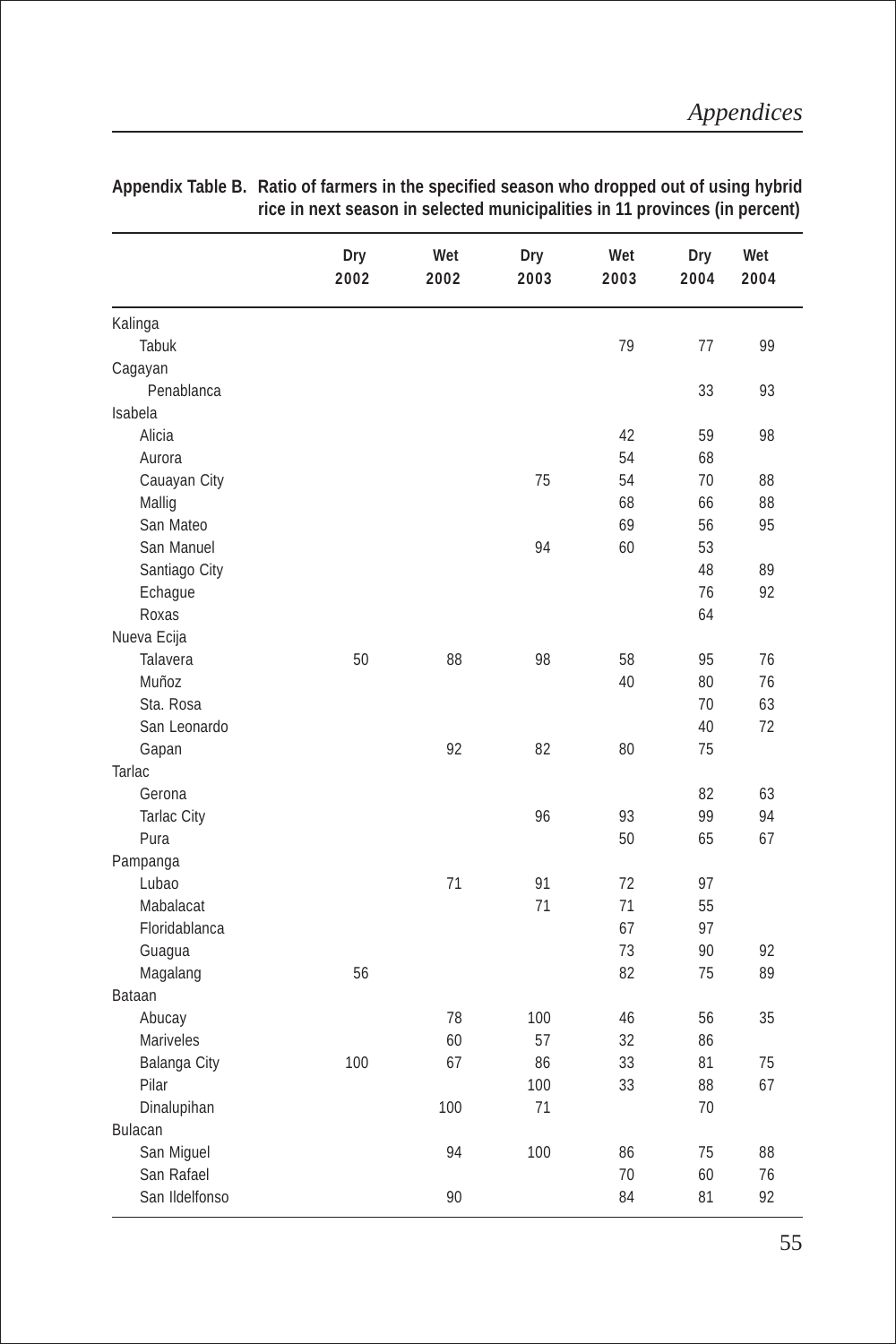|                    | Dry<br>2002 | Wet<br>2002 | Dry<br>2003 | Wet<br>2003 | Dry<br>2004 | Wet<br>2004 |  |
|--------------------|-------------|-------------|-------------|-------------|-------------|-------------|--|
|                    |             |             |             |             |             |             |  |
| Mindoro Oriental   |             |             |             |             |             |             |  |
| Calapan City       |             | 46          | 52          | 66          | 35          | 81          |  |
| Naujan             |             |             |             |             | 74          | 98          |  |
| Mindoro Occidental |             |             |             |             |             |             |  |
| Rizal              |             | 80          | b           | 65          | 83          | 83          |  |
| Sorsogon           |             |             |             |             |             |             |  |
| Gubat              |             |             |             |             | 52          | 94          |  |
| Irosin             |             |             |             |             | 30          | 87          |  |
| Sorsogon City      |             |             |             |             | 89          | 84          |  |
| Zambales           |             |             |             |             |             |             |  |
| Botolan            |             |             | 76          | 88          | 40          |             |  |
| Iba                | 65          | 82          | 68          | 71          | 63          | 99          |  |
| Palauig            |             | 94          | 79          | 87          | 25          | 97          |  |
| Davao del Sura     |             |             |             |             |             |             |  |
| Hagonoy            | 71          | 52          | 66          | 72          | 76          | 98          |  |
| Digos City         | 50          | 88          | 78          | 70          | 80          | 100         |  |
| Matanao            | 80          | 78          | 94          | 92          | 83          | 100         |  |
| Magsaysay          | 73          |             | 98          | 100         | 60          | 100         |  |
| Davao del Norte    |             |             |             |             |             |             |  |
| Asuncion           |             | 80          | 79          | 61          | 66          | 100         |  |
| New Corella        |             | 92          | 85          | 74          | 65          | 100         |  |
| Sto. Tomas         |             | 93          | 94          | 64          | 100         | 100         |  |
|                    |             |             |             |             |             |             |  |

#### **Appendix Table B (Continued)**

<sup>a</sup> Excludes farmers who procured through irrigator's associations and cooperatives.

**b** One farmer only.

Source: Masterlist of farmers availing of hybrid seeds from respective municipal agricultural offices.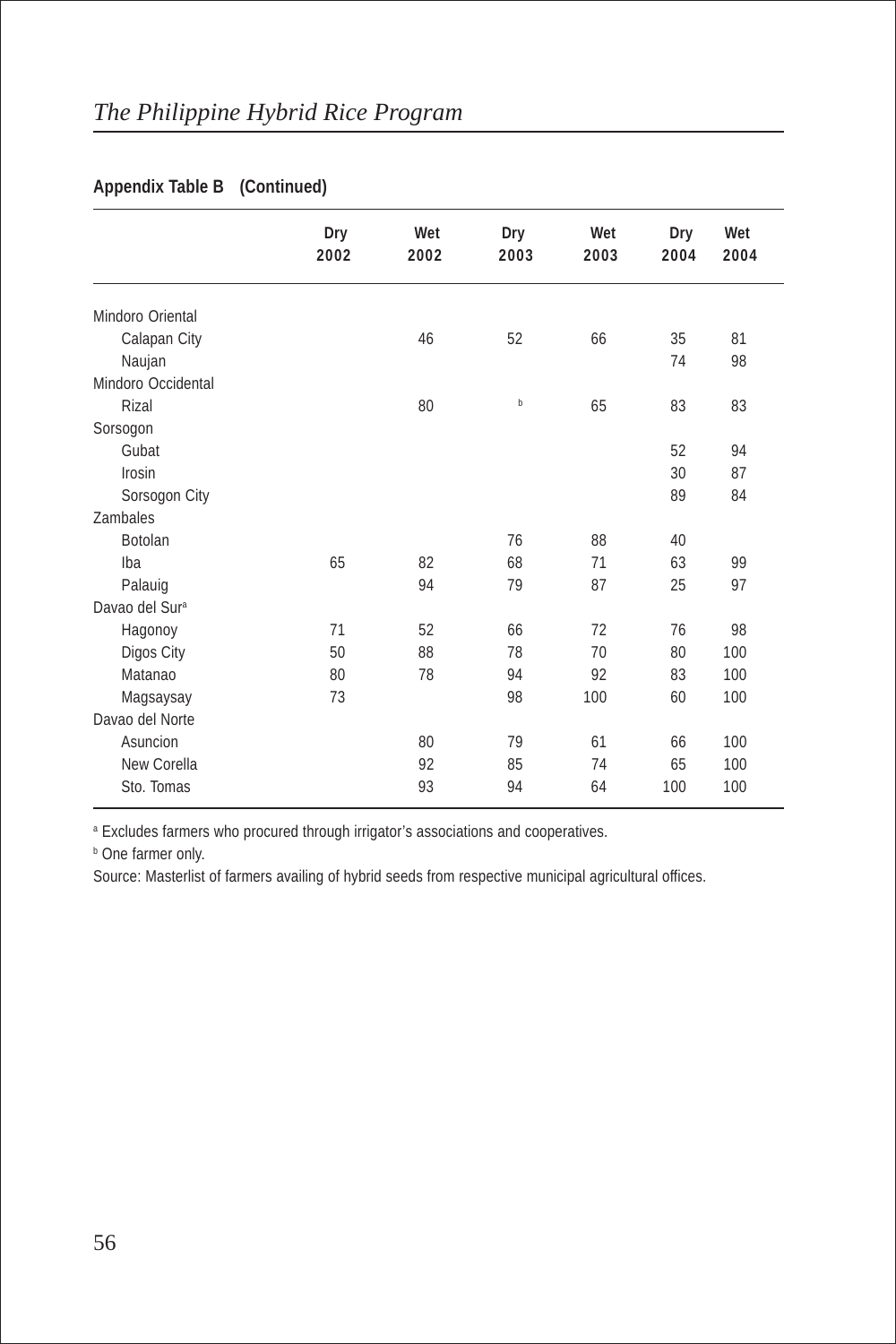|      |              |                 | <b>Production Support</b> |               |     |                  |                             |        |
|------|--------------|-----------------|---------------------------|---------------|-----|------------------|-----------------------------|--------|
|      | <b>Total</b> | Hybrid<br>seeds | Other<br>seeds            | <b>Others</b> | R&D | Extension        | <b>Salary</b><br>Supplement | Others |
| 2001 | 1342         | 322             | 190                       | 14            | 25  | 124              | 155                         | 512    |
| 2002 | 1443         | 424             | 168                       | 118           | 16  | 47               | 268                         | 402    |
| 2003 | 1642         | 289             | 211                       | 442           | 10  | 24               | 219                         | 447    |
| 2004 | 1719         | 551             | 114                       | 355           | 5   | 39               | 200                         | 455    |
| 2005 | 1522         | 785             | 118                       | 210           | 39  | 114 <sup>a</sup> | ٠                           | 256    |

#### **Appendix Table C. The Department of Agriculture's budgetary allocation for the GMA Rice Program (Pmillion)**

<sup>a</sup> This includes the financial support to Philscat's testing of Chinese hybrids.

Source: GMA Rice Program, Department of Agriculture.

| Appendix Table D. Estimated costs and returns of hybrid rice seed (AxR) production per |  |  |
|----------------------------------------------------------------------------------------|--|--|
| hectare in selected cooperatives (P/ha)                                                |  |  |

|                                    |                            | Isabela              |                         | Cagayan                   | Kalinga            |
|------------------------------------|----------------------------|----------------------|-------------------------|---------------------------|--------------------|
|                                    | <b>ISGMPC</b><br>(Dry2004) | Roxas<br>(Wet2004)   | San Manuel<br>(Wet2004) | <b>CSMPC</b><br>(Wet2004) | Tabuk<br>(Dry2004) |
| Gross revenue                      | $105,200^{\circ}$          | 130,000 <sup>b</sup> | 105,200 <sup>a</sup>    | 117.000 <sup>a</sup>      | 144.000°           |
| Cost of production                 | 43.250                     | 60,474               | 56,178                  | 57,218                    | 58,356             |
| Estimated land rental <sup>d</sup> | 20,000                     | 20,000               | 20,000                  | 20,000                    | 30,000             |
| Net return                         | 41.950                     | 49,526               | 29,028                  | 39,782                    | 55,644             |

a Assuming yield of 1 t/ha, but 800kg/ha valued at P120/kg and 1150 kg/ha of R line valued at P8/kg for San Manuel. Figure for ISGMPC simply assumes the same as San Manuel. Figure for CSPMC assumes 2000 kg/ha of R line valued at P10.50/kg.

**b** Assuming average yield of one t/ha and price of hybrid seed (F1) at procurement of P120/kg. Included also is 1 t/ha of R line valued at P10/kg.

c Assuming average yield of 1.2 t/ha and price of hybrid seed (F1) at procurement of P120/kg

d Based on interviews of seed growers.

Source: Isabela Seed Growers Multipurpose Cooperative, Roxas Hybrid Seed Growers Multipurpose Cooperative, San Manuel Multipurpose Cooperative, Cagayan Seed Development Multipurpose Cooperative, Tabuk Seed Growers Multipurpose Cooperative.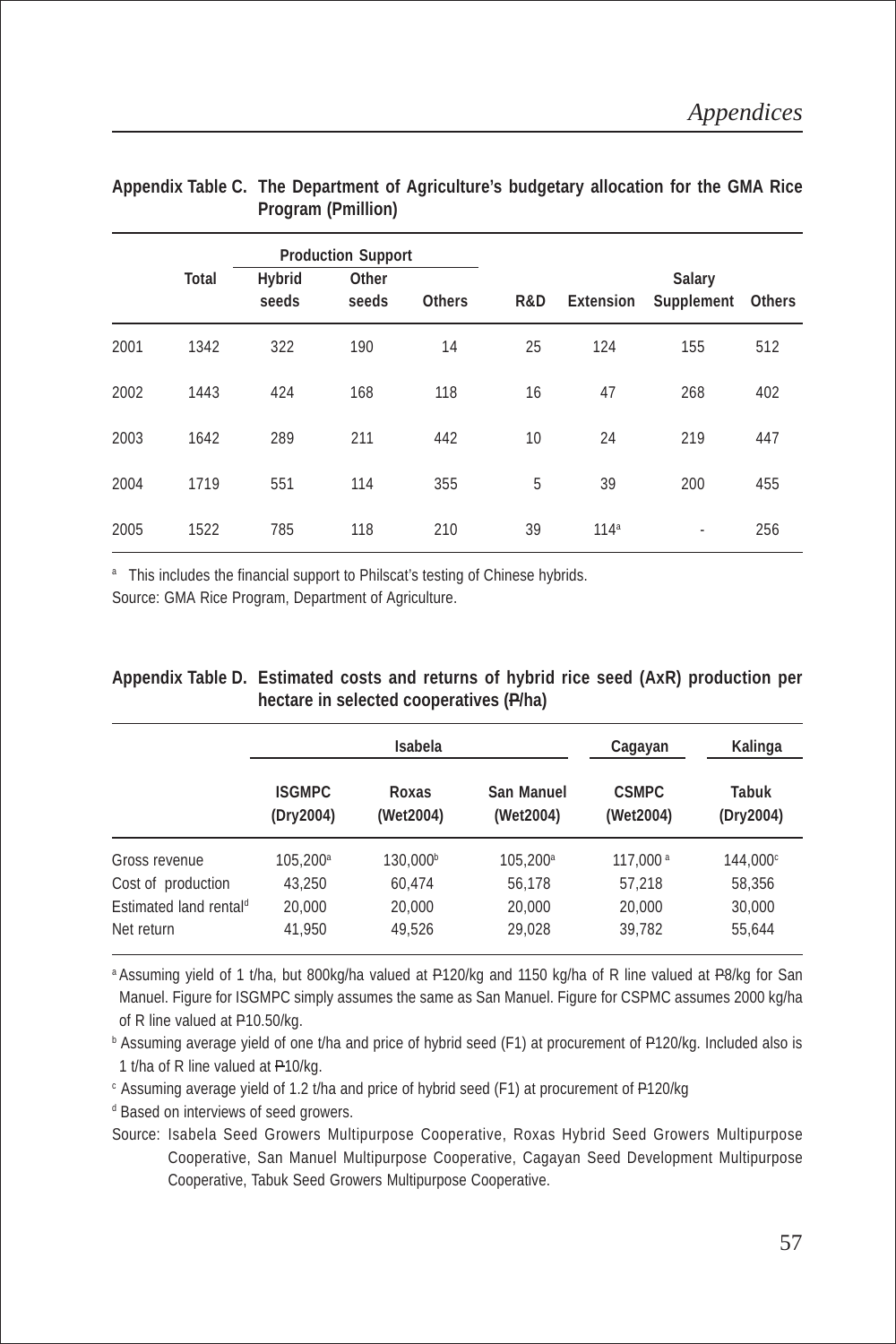# **References**

- Barwale, B.R., editor. 1993. *Hybrid rice: food security in India*. India: MacMillan.
- Bureau of Agricultural Statistics (BAS). 2004. *Assessment of farmers' performance in the GMA-rice program and nonprogram areas*. Quezon City, Philippines: Department of Agriculture.
- Carnahan, H.L., J.R. Erickson, S.T. Tseng and J.N. Rutger. 1972. Outlook for hybrid rice in USA, p. 603-607. In *Rice breeding: outlook for hybrid rice in USA*. Laguna, Philippines: International Rice Research Institute.
- Casiwan, C.B., S.R. Francisco, M. Hossain, J. Narciso, E. Cabrera and F.C. Hidalgo. 2003. Hybrid rice cultivation in the Philippines: early farmlevel experiences. *Economic and Political Weekly*. June, 38(25):2502-2508.
- David, C.C. 2003. Agriculture. In *The Philippine economy: development, policies, and challenges*, edited by A.M. Balisacan and Hal Hill*.* New York: Oxford University Press.
- Dela Cruz, A.M. 2001. The structure, conduct, and performance of the rice seed industry. Unpublished report of the Philippine Institute for Development Studies funded by the Bureau of Agricultural Research, Department of Agriculture.
- Francisco, S.R., C.B. Casiwan and A.B. Mataia. 2001. Socioeconomic analysis and policy formulation on hybrid rice technology. In *Philippine Rice R&D Highlights 2000*. Nueva Ecija, Philippines: Philippine Rice Research Institute.
- Griliches, Z. 1957. Hybrid corn: an exploration in the economics of technological change. *Econometrica* 25(4):501-522.
- He Guitong, X.Z. and J.C. Flinn. 1987. A comparative study of economic efficiency of hybrid and conventional rice production in Jiangsu Province. *Oryza* 24:285-296.
- Herdt, R.W. and C. Capule. 1983. *Adoption, spread, and production impact of modern varieties in Asia*. Laguna, Philippines: International Rice Research Institute.
- Hossain, M., T.T. Uk, and A. Janaiah. 2003. Vietnam's experience with hybrid rice. *Economic and Political Weekly* 38(25):2523-2529.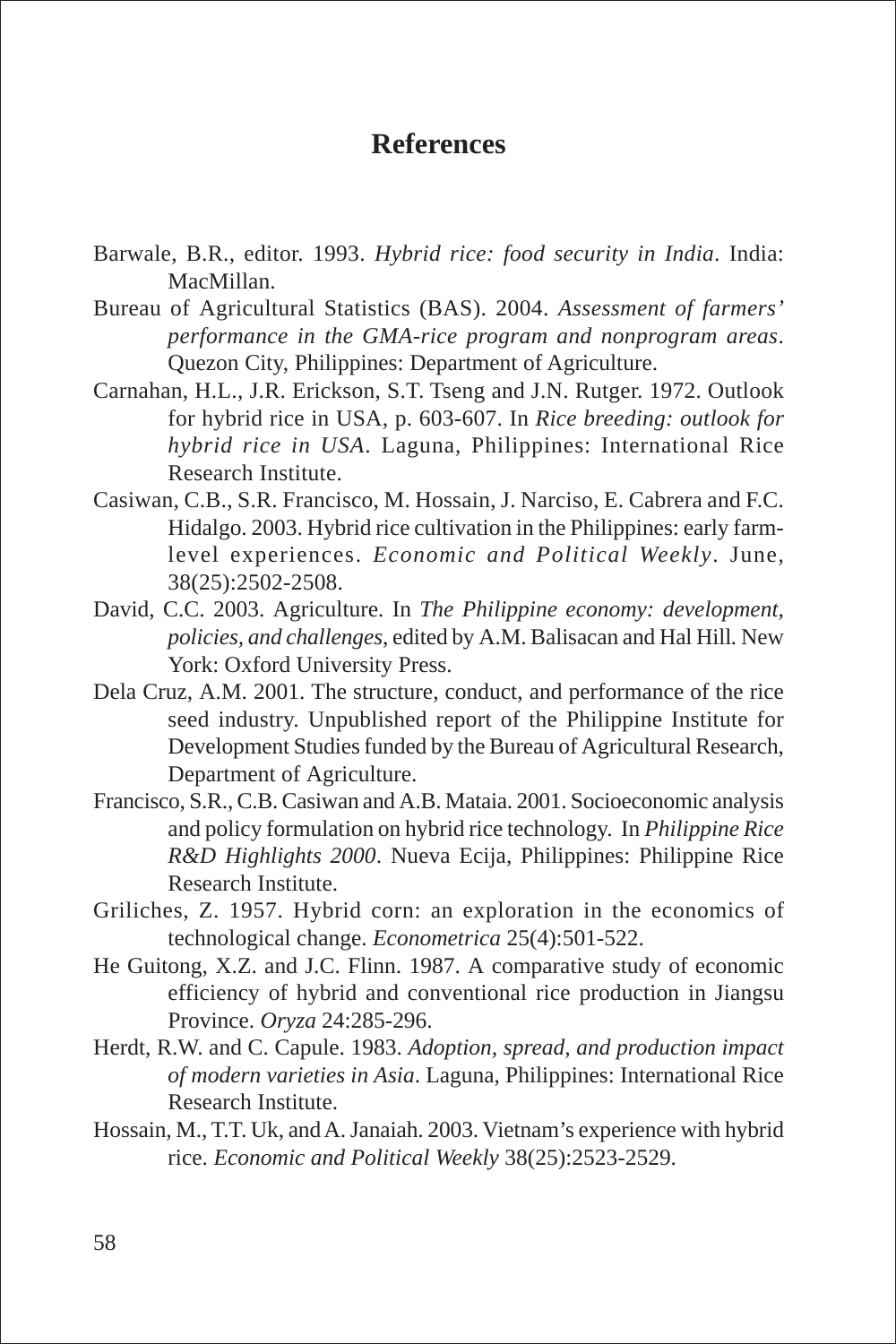- Hossain, Mahabub, A. Janaiah, and M. Husain. 2003. Hybrid rice in Bangladesh: farm-level performance. *Economic and Political Weekly* 38(25):2518-2522.
- Huang, J.K., S. Rozelle, R. Hu and N. Li. 2002. China's rice economy and policy: supply, demand, and trade in the 21st century, p. 33-58. In *Developments in the Asian rice economy*, edited by M. Sombilla, M. Hossain and B. Hardy. Laguna, Philippines: International Rice Research Institute.
- International Rice Research Institute (IRRI). 1973. *Changes in rice farming in selected areas in Asia*. Laguna, Philippines.
- Janaiah, A. 2002. Hybrid rice for Indian farmers: myths and realities. *Economic and Political Weekly*. 37(42):4319-4328.
- Janaiah, A. and M. Hossain. 2003. Can hybrid rice technology help productivity growth in Asian tropics? Farmers' experiences. *Economic and Political Weekly*. 38(25):2492-2501.
- Janaiah, A., M. Hossain and M. Husain. 2002. Hybrid rice for tomorrow's food security: can the Chinese miracle be replicated in other countries. *Outlook on Agriculture* 31(1*)*:23-33.
- Lin, J.Y. 1991. The household responsibility system reform and adoption of hybrid rice in China. *Journal of Development Economics* 36(2):353-372.
	- \_\_\_\_\_\_. 1994. Impact of hybrid rice on input demand and productivity. *Agricultural Economics* 10(2):153-164.
- Lin, J.Y. and P.L. Pingali. 1994. Economic assessment of the potential for hybrid rice in tropical Asia, p. 131-142. In *Hybrid rice technology: new developments and future*, edited by S.S. Virmani*.* Laguna, Philippines: International Rice Research Institute.
- Mew, T.W. and C.M. Vera Cruz. 2001. Bacterial leaf blight of rice. In *Encyclopedia of Plant Pathology*, edited by O.C. Maloy and T.D. Murray. New York*:* John Wiley & Sons, Inc.
- Morris, M.L., editor. 1998. *Maize seed industries in developing countries*. London and Mexico: Lynne Rienner Publishers and CIMMYT.
- Peng, S.B., J. Yang, R.C. Laza, A.L. Sanico, R.M. Visperas and T.T. Son. 2003. Physiological bases of heterosis and crop management strategies for hybrid rice in the tropics, p. 67-77. In *Hybrid rice for food security, poverty alleviation, and environmental protection*, edited by S.S. Virmani, C.X. Mao, B. Hardy. Proceedings of the 4<sup>th</sup> International